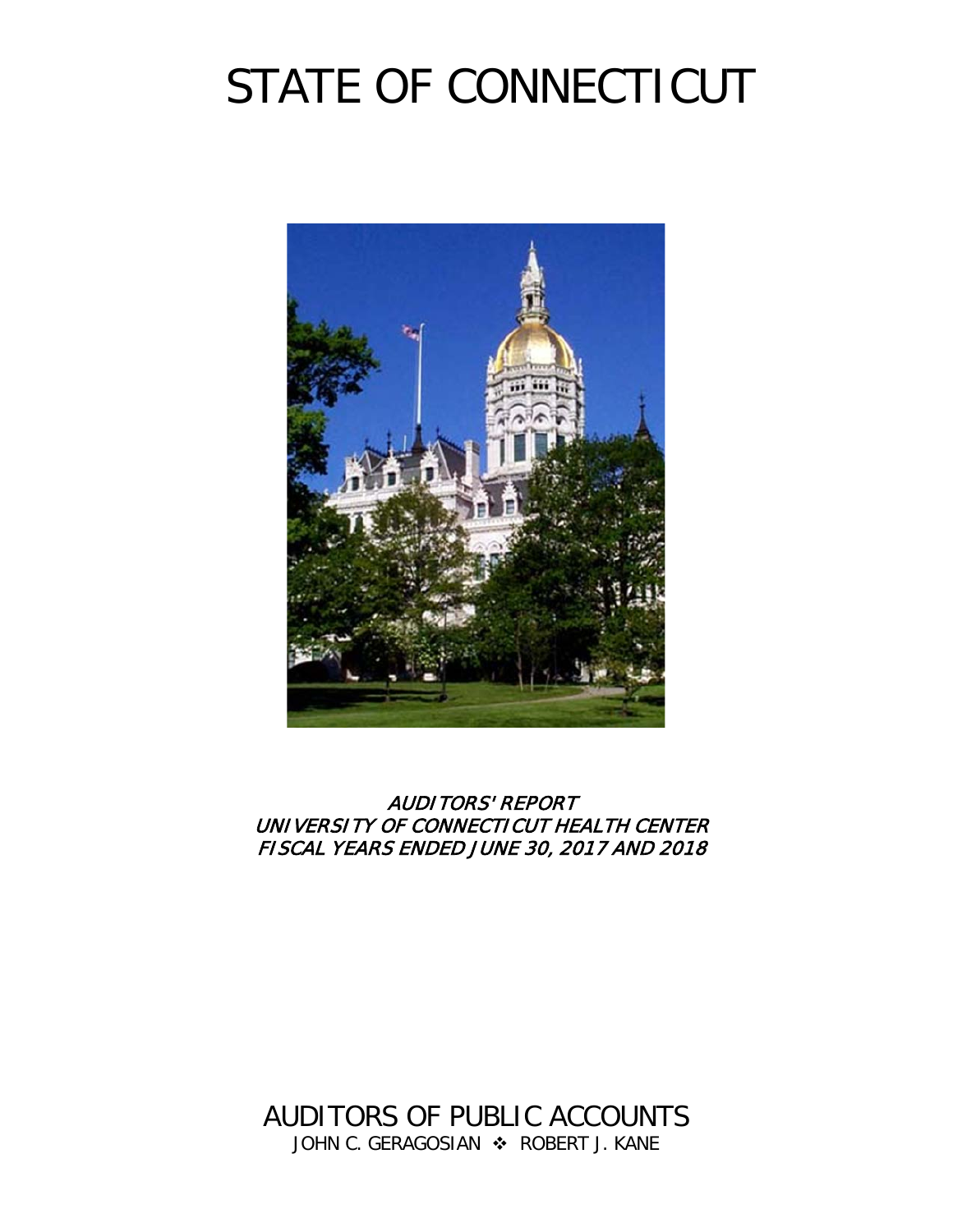| Consulting Policy and Lack of Performance Evaluations for Managers  12<br>Management of the HealthOne Electronic Medical Record Project  32 |  |
|---------------------------------------------------------------------------------------------------------------------------------------------|--|
| <b>RECOMMENDATIONS</b><br>.43                                                                                                               |  |
|                                                                                                                                             |  |
|                                                                                                                                             |  |
|                                                                                                                                             |  |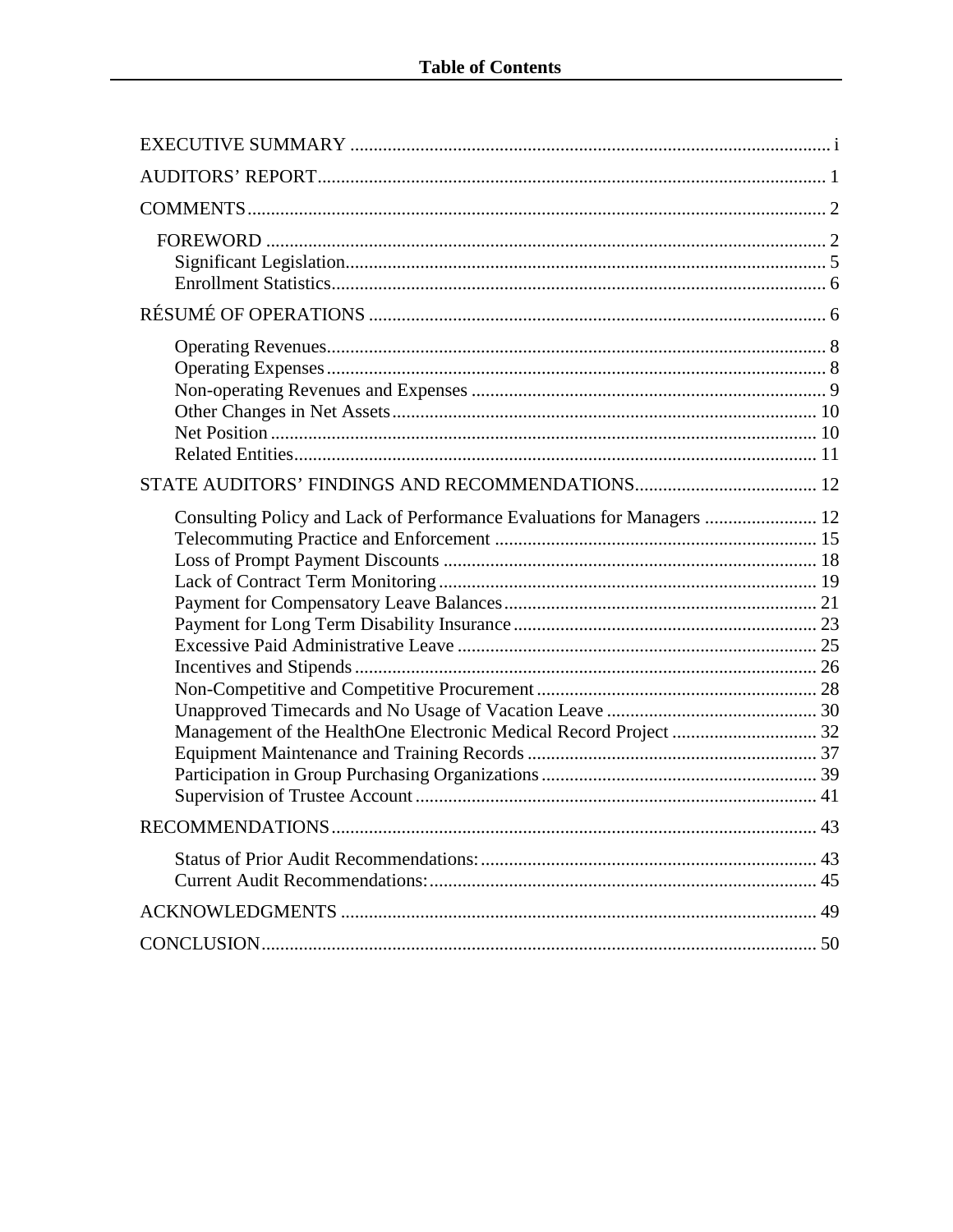#### **July 7, 2020**

#### **EXECUTIVE SUMMARY**

<span id="page-2-0"></span>In accordance with the provisions of Section 2-90 of the Connecticut General Statutes, we have audited certain operations of the University of Connecticut Health Center (UConn Health). The objectives of this review were to evaluate UConn Health's internal controls, compliance with policies and procedures, as well as certain legal provisions, and management practices and operations for the fiscal years ended June 30, 2017 and 2018

The key findings and recommendations are presented below:

| Page 15 | UConn Health allowed certain employees to telework without formal approvals or<br>performance benchmarks, and rejected applications of less than 3 telecommuting days<br>without policy changes. UConn Health should review its telecommuting policy,<br>practice, and enforcement tools to support measurable productivity, consistency in<br>implementation, transparent attendance records, and its ability to monitor the<br>program's benefits. (Recommendation 2.) |
|---------|--------------------------------------------------------------------------------------------------------------------------------------------------------------------------------------------------------------------------------------------------------------------------------------------------------------------------------------------------------------------------------------------------------------------------------------------------------------------------|
| Page 28 | A non-competitively procured service agreement was executed over 2 months after<br>the service start date. In addition to the late approval, UConn Health amended the<br>contract to double its original value within a few months. UConn Health should<br>institute mandatory procurement training for new managers and managers who failed<br>to comply with UConn Health procurement policies. (Recommendation 9.)                                                    |
| Page 32 | Our review of the new electronic medical records system project noted a lack of a<br>permanent project director causing insufficient planning and monitoring of<br>consultants' invoices. UConn Health should consider centralizing its recordkeeping of<br>user training and service history of expensive equipment to ensure these records are<br>retained despite staffing changes. (Recommendation 11.)                                                              |
| Page 25 | During the audited period, UConn Health paid \$503,438 to 78 employees for 14,277<br>hours on paid administrative leave. Approximately 43% of these hours were for the<br>investigations related to 6 employees, which lasted 3 to 10 months. UConn Health<br>should complete employee disciplinary investigations in a timely manner.<br>(Recommendation 7.)                                                                                                            |
| Page 12 | A manager was approved to perform excessive consulting days without any written<br>performance evaluations. UConn Health should consider limitations on consulting<br>activities and require managers with faculty titles to use leave time for their consulting<br>activities. UConn Health should conduct annual performance evaluations and<br>maintain them in personnel files. (Recommendation 1.)                                                                  |
| Page 39 | Capital equipment purchases totaling \$259,644 did not include evidence that UConn<br>Health considered competitive pricing. UConn Health should perform periodic<br>assessments of its purchasing power and available product offers to determine<br>whether it is prudent to continue procuring from group purchasing organizations.<br>(Recommendation 13.)                                                                                                           |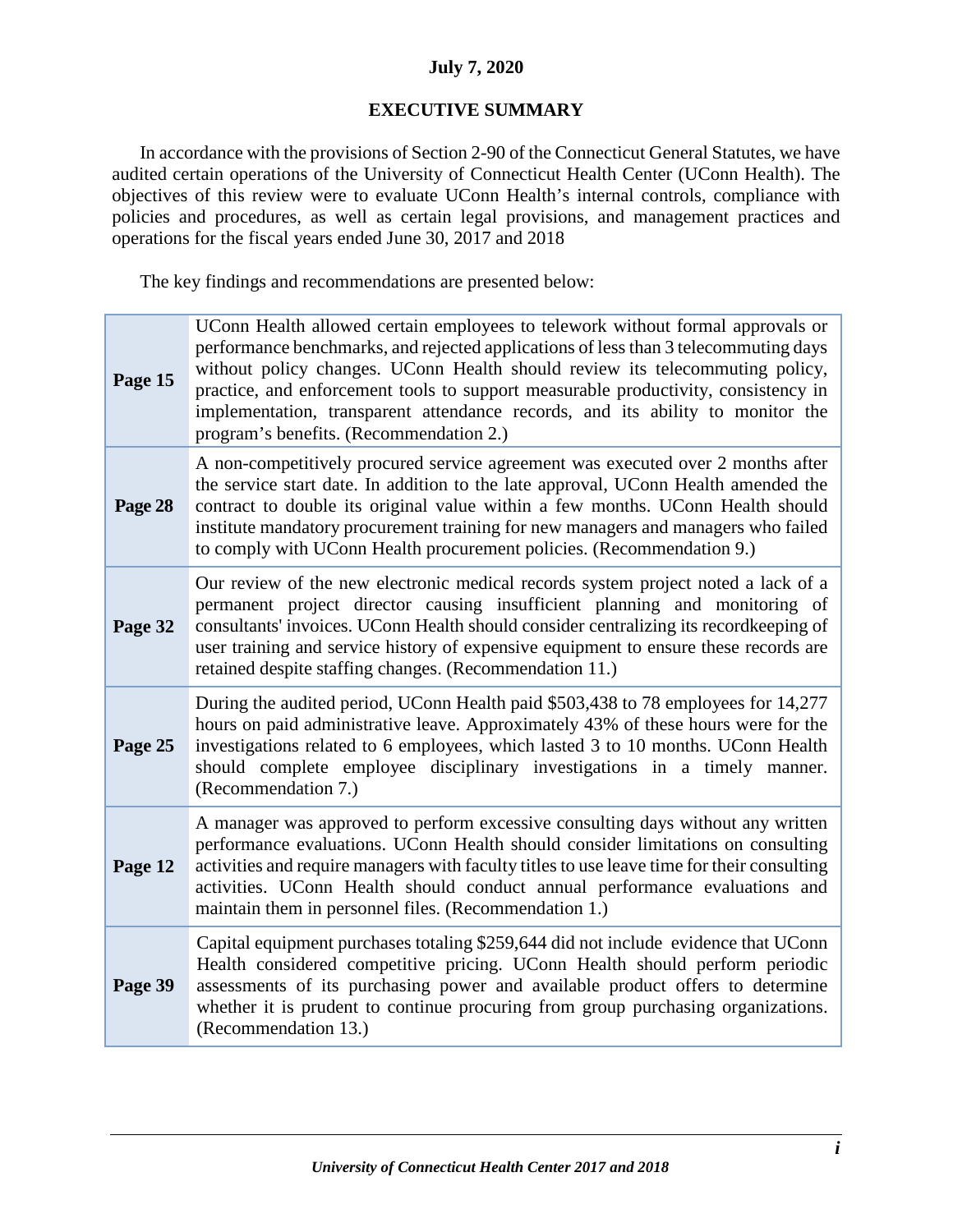#### STATE OF CONNECTICUT



AUDITORS OF PUBLIC ACCOUNTS **State Capitol** JOHN C. GERAGOSIAN 210 Capitol Avenue ROBERT J. KANE Hartford, Connecticut 06106-1559

July 7, 2020

#### **AUDITORS' REPORT**

<span id="page-3-0"></span>We have audited certain operations of the University of Connecticut Health Center (UConn Health) in fulfillment of our duties under Section 2-90 of the Connecticut General Statutes. The scope of our audit included, but was not necessarily limited to, the years ended June 30, 2017 and 2018. The objectives of our audit were to:

- 1. Evaluate UConn Health's internal controls over significant management and financial functions;
- 2. Evaluate UConn Health's compliance with policies and procedures internal to the department or promulgated by other state agencies, as well as certain legal provisions; and
- 3. Evaluate the effectiveness, economy, and efficiency of certain management practices and operations, including certain financial transactions.

Our methodology included reviewing written policies and procedures, financial records, minutes of meetings, and other pertinent documents; interviewing various personnel of UConn Health, as well as certain external parties; and testing selected transactions. We obtained an understanding of internal controls that we deemed significant within the context of the audit objectives and assessed whether such controls have been properly designed and placed in operation. We tested certain of those controls to obtain evidence regarding the effectiveness of their design and operation. We also obtained an understanding of legal provisions that are significant within the context of the audit objectives, and we assessed the risk that illegal acts, including fraud, and violations of contracts, grant agreements, or other legal provisions could occur. Based on that risk assessment, we designed and performed procedures to provide reasonable assurance of detecting instances of noncompliance significant to those provisions.

Except for whistleblower matters, we conducted our audit in accordance with the standards applicable to performance audits contained in Government Auditing Standards, issued by the Comptroller General of the United States. Those standards require that we plan and perform our audit to obtain sufficient, appropriate evidence to provide a reasonable basis for our findings and conclusions based on our audit objectives. We believe that the evidence obtained provides such a basis.

The accompanying Résumé of Operations is presented for informational purposes. This information was obtained from various available sources, including, but not limited to, the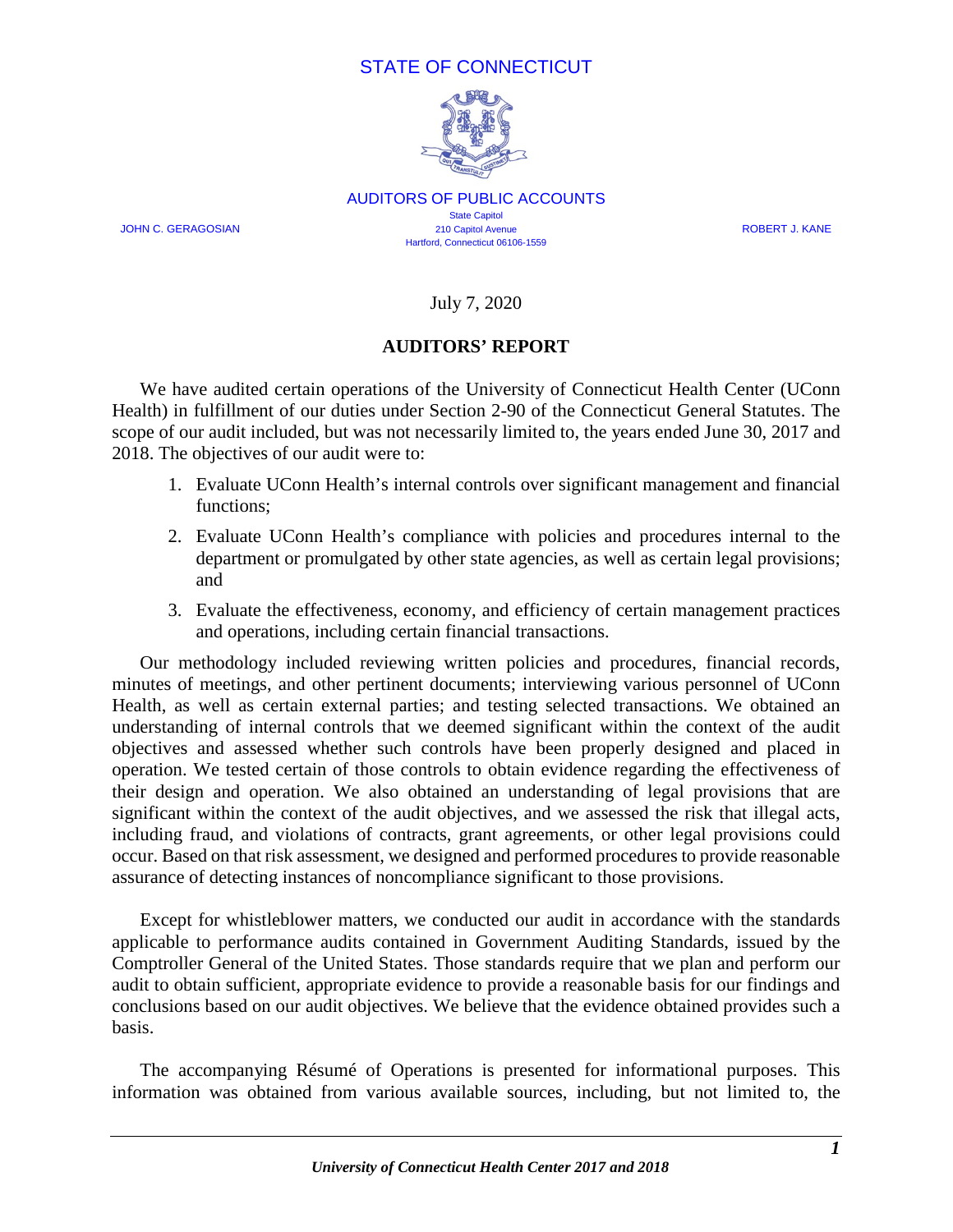department's management and the state's information systems, and was not subjected to the procedures applied in our audit of the department. For the areas audited, we identified:

- 1. Deficiencies in internal controls;
- 2 Apparent noncompliance with policies and procedures or legal provisions; and
- 3. Need for improvement in management practices and procedures that we deemed to be reportable.

The State Auditors' Findings and Recommendations in the accompanying report presents any findings arising from our audit of the University of Connecticut Health Center.

#### **COMMENTS**

#### <span id="page-4-1"></span><span id="page-4-0"></span>**FOREWORD**

The University of Connecticut and the University of Connecticut Health Center (UConn Health) operate primarily under the provisions of Title 10a, Chapter 185, where applicable; Chapter 185b, Part III; and Chapter 187c of the General Statutes. The university and UConn Health are governed by the Board of Trustees of the University of Connecticut, consisting of 21 members appointed or elected under the provisions of Section 10a-103 of the General Statutes.

The board of trustees makes rules for the governance of the university and health center and sets policies for the administration of the university and health center pursuant to duties set forth in Section 10a-104 of the General Statutes. The members of the board of trustees as of June 30, 2018, were:

Ex officio members:

Dannel P. Malloy, Governor Steven K. Reviczky, Commissioner of Agriculture Catherine H. Smith, Commissioner of Economic and Community Development Dianna R. Wentzell, Commissioner of Education Sanford Cloud, Jr., Chairperson of UConn Health's Board of Directors

Appointed by the Governor:

Thomas E. Kruger, Cos Cob, Chairman Andrea Dennis-LaVigne, Simsbury, Secretary Andy F. Bessette, West Hartford Mark Boxer, Glastonbury Charles F. Bunnell, Waterford Shari G. Cantor, West Hartford Marilda L. Gandara, Hartford Rebecca Lobo, Granby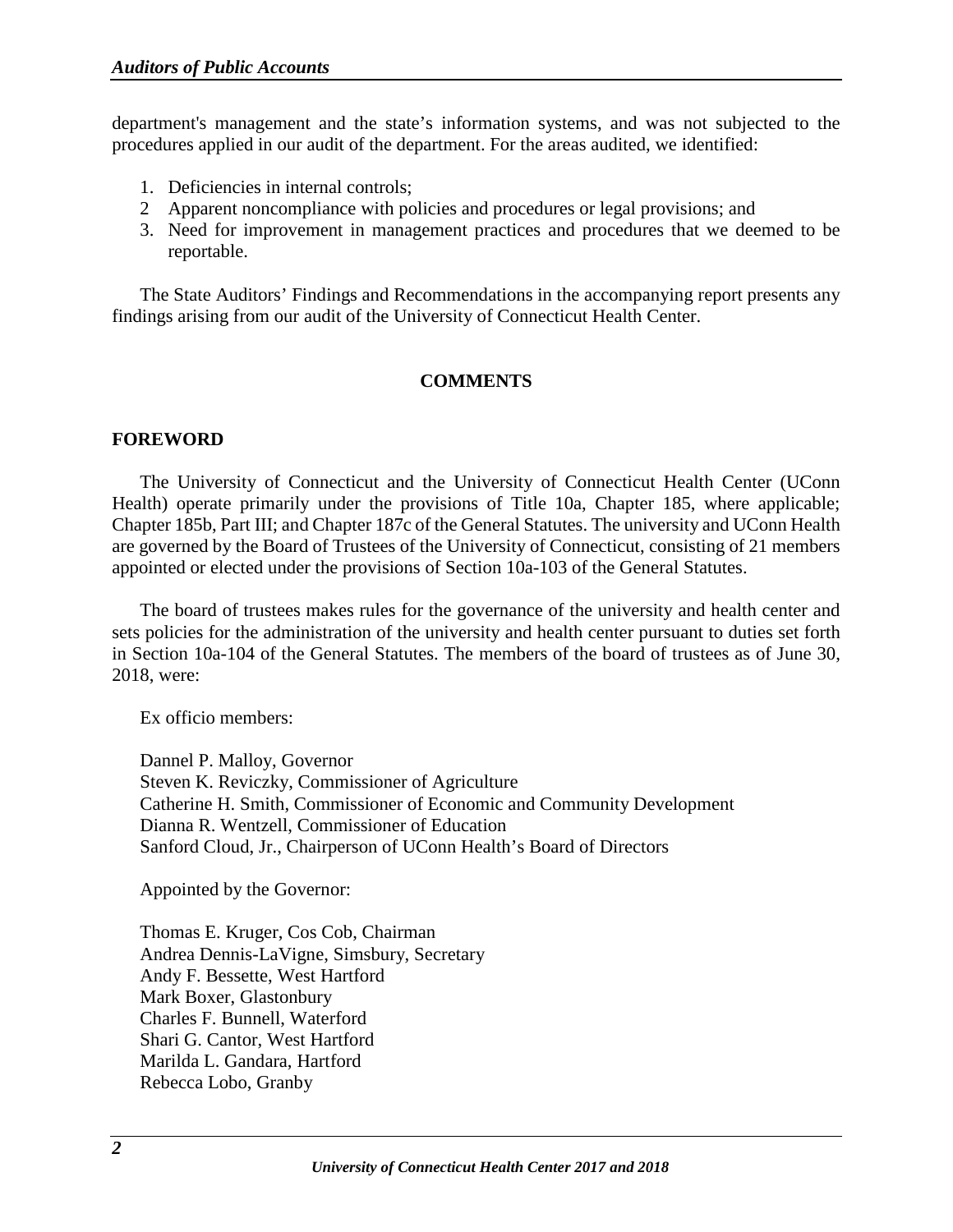Denis J. Nayden, Stamford Kevin J. O'Connor, Greenwich Thomas D. Ritter, Hartford Philip E. Rubin, Fairfield

Elected by alumni:

Richard T. Carbray, Jr., Rocky Hill Jeanine A. Gouin, Durham

Elected by students:

Kevin A. Braghirol, West Hartford Christin C. Savino, Easton

Other members who served during the audited period include the following:

Lawrence D. McHugh, Middletown, Chairman in 2017 Donny E. Marshall, Coventry Adam J. Kuegler, Watertown

Section 10a-104 (c) of the General Statutes authorizes the Board of Trustees of the University of Connecticut to create a board of directors for the governance of UConn Health and delegate such duties and authority, as it deems necessary and appropriate. The members of the board of directors as of June 30, 2018, were:

Ex officio members:

Susan Herbst, President, University of Connecticut Robert Dakers, Designee of the Secretary of the Office of Policy and Management Paul Rino, Commissioner, Department of Public Health

Appointed by the Chair of the Board of Trustees:

Sanford Cloud Jr., Chairperson, Farmington Andy F. Bessette, West Hartford Richard T. Carbray Jr., Rocky Hill

Appointed by the Governor:

Kathleen D. Woods, Avon Teresa M. Ressel, New Canaan Joel Freedman, South Glastonbury

Members at Large: Kenneth Alleyne, Bloomfield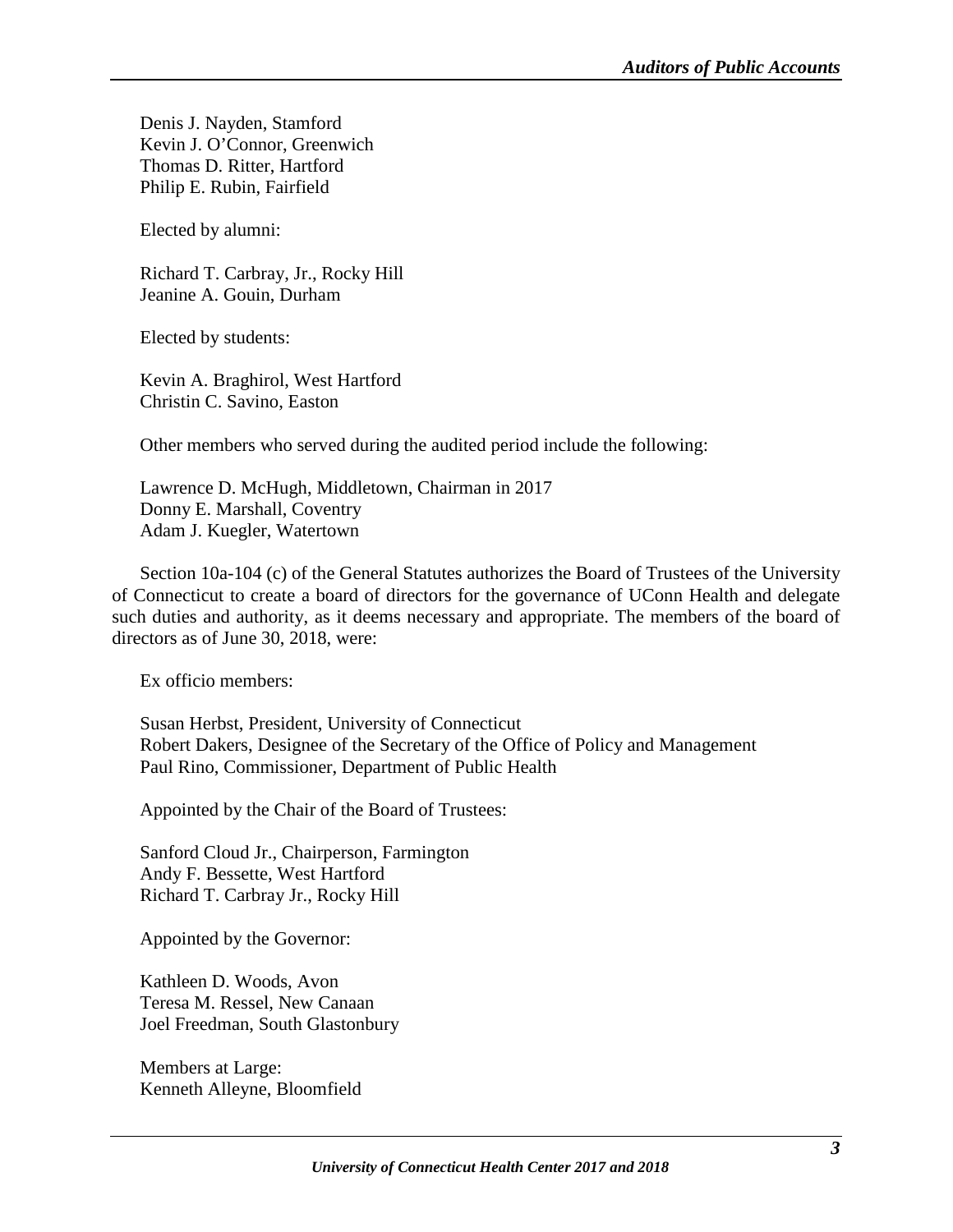Francis X. Archambault, Jr., Storrs Richard M. Barry, Avon Cheryl A. Chase, Hartford John F. Droney, West Hartford Timothy A. Holt, Glastonbury Wayne Rawlins, Cromwell

Charles W. Shivery of West Hartford also served during the audited period.

Pursuant to Section 10a-108 of the General Statutes, the Board of Trustees of the University of Connecticut appoints a president of the university and health center to be the chief executive and administrative officer of the university, health center, and the board of trustees. Susan Herbst served as the president of the University of Connecticut during the audited period.

The UConn Health Farmington complex houses John Dempsey Hospital, the Schools of Medicine and Dental Medicine, and related research laboratories. Additionally, the medical and dental schools provide health care to the public, through the UConn Medical Group and the University Dentists, in facilities on the Farmington campus and in neighboring towns.

The University of Connecticut Health Center Finance Corporation, a body politic and corporate, constituting a public instrumentality and political subdivision of the state, operates generally under the provisions of Title 10a, Chapter 187c of the General Statutes. The finance corporation exists to provide operational flexibility with respect to hospital operations, including the clinical operations of the schools of medicine and dental medicine.

The finance corporation is empowered to acquire, maintain, and dispose of hospital facilities and to make and enter into contracts, leases, joint ventures, and other agreements and instruments. It also acts as a procurement vehicle for the clinical operations of UConn Health. The Hospital Insurance Fund (otherwise known as the John Dempsey Hospital Malpractice Fund), which accounts for a self-insurance program covering claims arising from health care services, is administered by the finance corporation in accordance with Section 10a-256 of the General Statutes. Additionally, Section 10a-258 of the General Statutes gives the finance corporation the authority to determine which hospital accounts receivable shall be treated as uncollectible.

The finance corporation acts as an agent for UConn Health and is administered by a board of directors, consisting of members appointed under the provisions of Section 10a-253 of the General Statutes. The members of the board of directors as of June 30, 2018, were:

Ex officio members:

Susan Herbst, President, University of Connecticut Andrew Agwunobi, Executive Vice President for Health Affairs Benjamin Barnes, Secretary of the Office of Policy and Management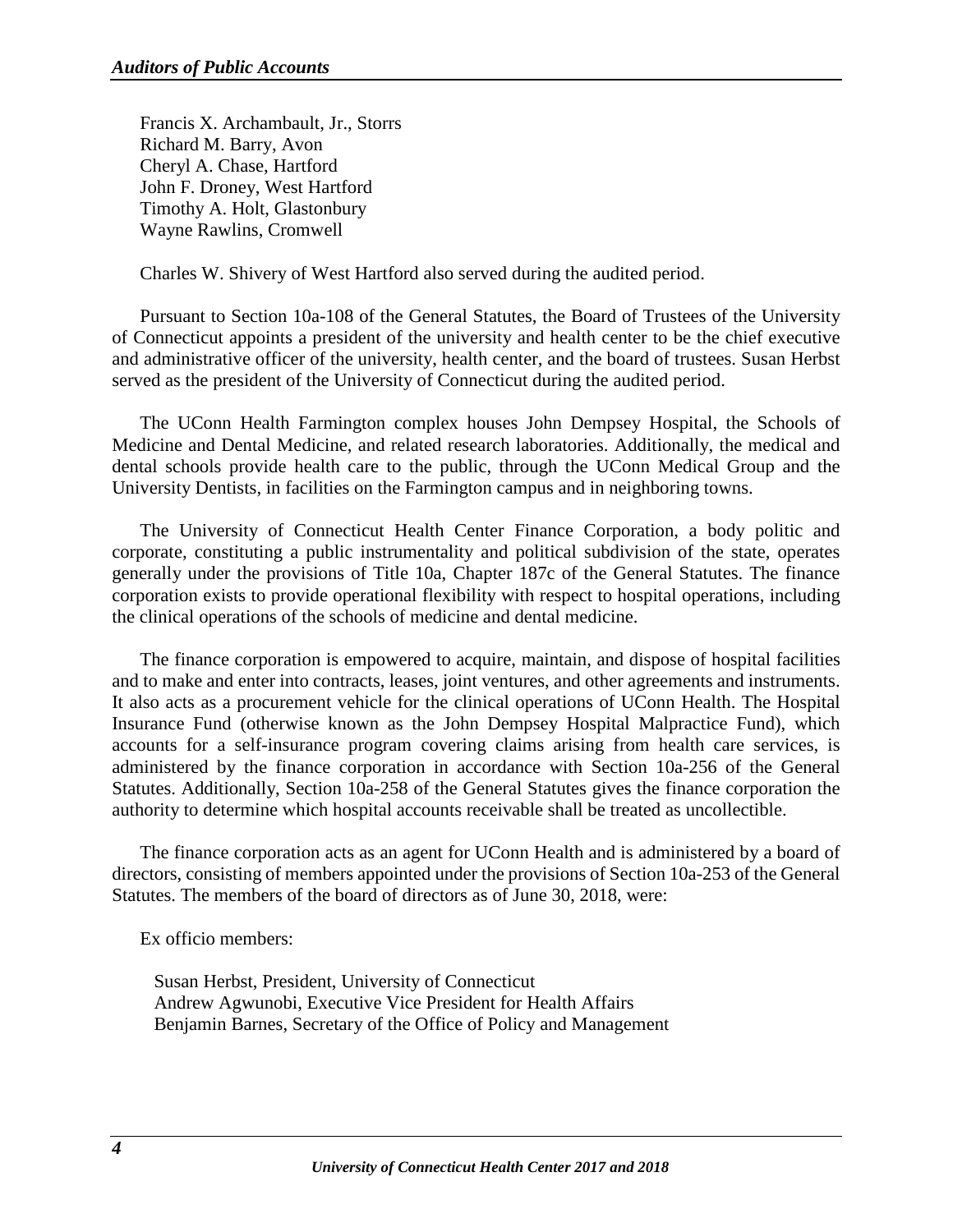Appointed by the Governor:

Thomas Kruger, Chairman, Cos Cob

There was one appointed member vacancy as of June 30, 2018.

#### <span id="page-7-0"></span>**Significant Legislation**

Noteworthy legislation that took effect during the period under review and thereafter is presented below:

- **Public Act 15-1**, June Special Session, provided \$41,000,000 of the information and technology capital investment bond fund to the Health Center for the purchase and implementation of an integrated electronic medical records (EMR) system in the 2017 and 2018 fiscal years. The act also allowed the University of Connecticut the flexibility to add or delete projects from the UCONN 2000 infrastructure improvement program to finance the implementation of UConn Health's EMR system.
- **Public Act 17-63** transferred the requirement to establish an endowed chair in infectious diseases at UConn Health from the Board of Regents for Higher Education to the UConn board of trustees.
- **Public Act 17-130** allowed higher education institutions to implement programs that reduce students' textbook and educational resource costs. This act also limited the applicability of certain state contracting requirements for the University of Connecticut. Generally, it allowed UConn Health to enter into qualified contracts for certain goods and services without obtaining specified certifications from bidders and contractors. The qualified contracts include overseas, outside funds, and certain collaboration contract purchases. The certifications covered by the act concern (1) gifts, (2) consulting agreements, (3) state ethics laws, and (4) nondiscrimination and affirmative action requirements. The act also exempted the qualified contract from compliance with competitive bidding or negotiation requirements. In the latter case, the board of trustees must first adopt policies for entering into or amending the goods and services contracts covered by the act.
- **Public Act 17-2**, June 2017 Special Session, required the UConn Health Board of Directors to seek public-private partnerships with hospitals or other private entities. The act required the board to report to the Appropriations, Higher Education, and Public Health committees on the status of the partnerships and any recommended legislation by April 1, 2018.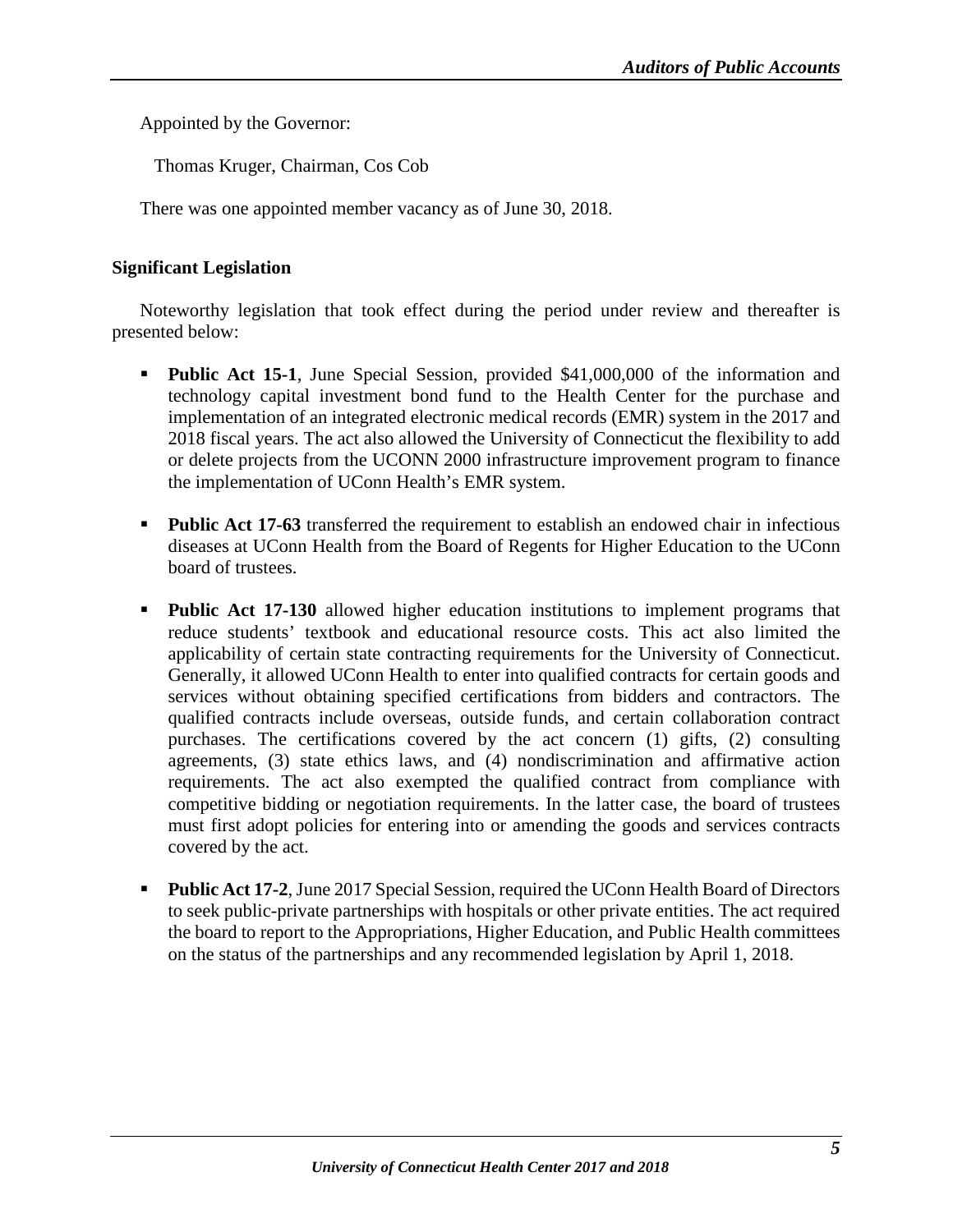#### <span id="page-8-0"></span>**Enrollment Statistics**

Statistics compiled by the University of Connecticut's Office of Institutional Research and Effectiveness present the following enrollment totals during the audited period and prior fiscal year.

| 2015-2016 |               |      |               | 2017-2018         |               |
|-----------|---------------|------|---------------|-------------------|---------------|
| Fall      | <b>Spring</b> | Fall | <b>Spring</b> | Fall              | <b>Spring</b> |
| 396       | 396           | 408  | 408           | 411               | 411           |
| 659       | 655           | 654  | 654           | 661               | 660           |
| 168       | 171           | 179  | 179           | 181               | 181           |
| 109       | 103           | 99   | 97            | 102               | 102           |
|           |               |      |               |                   | 1354          |
|           | 1332          | 1325 | 1340          | 2016-2017<br>1338 | 1355          |

### **RÉSUMÉ OF OPERATIONS**

<span id="page-8-1"></span>Under the provisions of Section 10a-105 (a), of the General Statutes, fees for tuition were fixed by the university's board of trustees. The following summary presents annual tuition charges during the audited period and prior fiscal year.

|                       |           | <b>School of Medicine</b> |           |           | <b>School of Dental Medicine</b> |           |
|-----------------------|-----------|---------------------------|-----------|-----------|----------------------------------|-----------|
| <b>Student Status</b> | 2015-2016 | 2016-2017                 | 2017-2018 | 2015-2016 | 2016-2017                        | 2017-2018 |
| In-State              | \$30,013  | \$32,554                  | \$34,706  | \$28,231  | \$30,667                         | \$32,599  |
| Out-of-State          | \$60,021  | \$63,762                  | \$67,318  | \$61,472  | \$65,239                         | \$68,726  |
| Regional              | \$52,523  | \$56,969                  | \$60,735  | \$49,404  | \$53,668                         | \$57,048  |

During the audited period, the State Comptroller accounted for UConn Health operations in:

- General Fund appropriation accounts
- The University of Connecticut Health Center Operating Fund (Section 10a-105 of the General Statutes)
- The University of Connecticut Health Center Research Foundation Fund (Section 10a-130 of the General Statutes)
- The University Health Center Hospital Fund (Section 10a-127 of the General Statutes).
- The John Dempsey Hospital Malpractice Fund (Section 10a-256 of the General Statutes)
- Accounts established in capital project and special revenue funds for appropriations financed primarily with bond proceeds

During the audited period, patient services were UConn Health's largest source of revenue, with John Dempsey Hospital being the largest single source. Correctional Managed Healthcare Program and the UConn Medical Group also generated significant patient services revenues.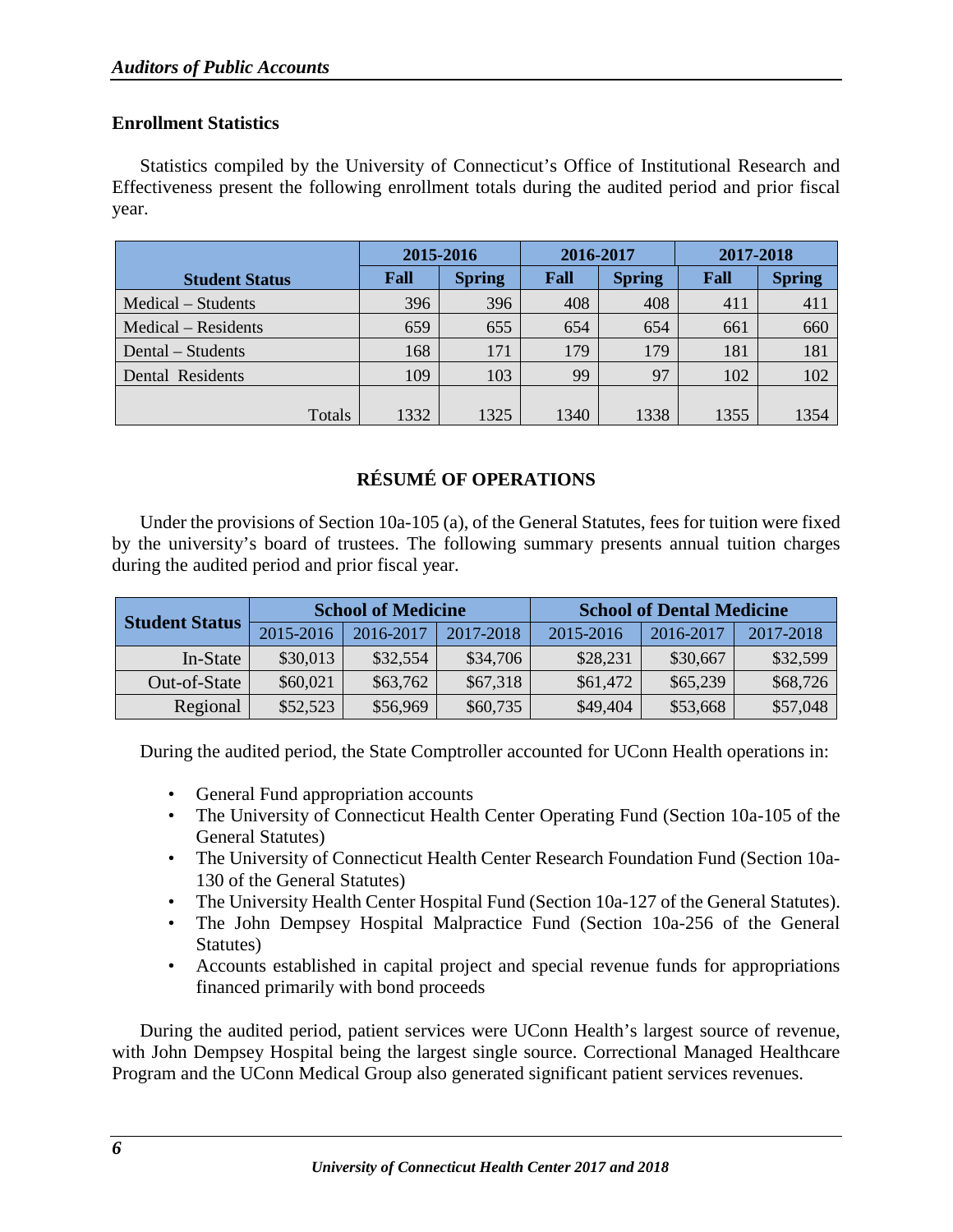Under the Correctional Managed Healthcare Program, UConn Health entered into an agreement with the Department of Correction, effective August 11, 1997, to provide medical care to inmates in the state's correctional facilities. The Department of Correction transferred its correctional facility medical personnel to the UConn Health payroll. On June 30, 2018, UConn Health and the Department of Correction terminated the inmate medical care agreement. Except for pharmaceutical employees, all unionized employees at the correctional facilities were transferred back to the Department of Correction.

The UConn Medical Group functions similarly to a private group practice for faculty clinicians providing patient services in a variety of specialties. The UConn Medical Group's operation is considered essential for the education and training of medical students of the school of medicine.

Other significant sources of revenue included state General Fund appropriations, capital appropriations, federal and state grants, and payments for services related to the Residency Training Program.

Under the Residency Training Program, residents appointed to local health care organizations are paid through the Capital Area Health Consortium. UConn Health reimburses the consortium for personnel service costs and the participating organizations reimburse UConn Health.

Health care providers and support staff of UConn Health are granted statutory immunity from any claim for damage or injury – not wanton, reckless or malicious – caused in the discharge of their duties or within the scope of their employment. Any claims paid for actions brought against the state as permitted by waiver of statutory immunity have been charged against UConn Health's malpractice self-insurance fund. UConn Health has developed a methodology by which it allocates malpractice costs between the hospital, UConn Medical Group, and University Dentists. For the fiscal years ended June 30, 2017 and 2018, these costs are included in the statement of revenues, expenses, and changes in net assets.

UConn Health's financial statements are prepared in accordance with all relevant Governmental Accounting Standards Board (GASB) pronouncements. UConn Health utilizes the proprietary fund method of accounting, whereby revenue and expenses are recognized on the accrual basis.

UConn Health's financial statements are adjusted as necessary and incorporated in the state's Comprehensive Annual Financial Report. The financial balances and activity of UConn Health, including John Dempsey Hospital, are combined with those of the university and included as a proprietary fund.

UConn Health position summaries show that permanent full-time filled positions totaled 4,939 as of June 2016; 4,910 as of June 2017; and 4,314 as of June 2018. The reduction of full-time filled positions in June 2018 reflects the transfer of approximately 670 correctional medical care positions back to the Department of Correction.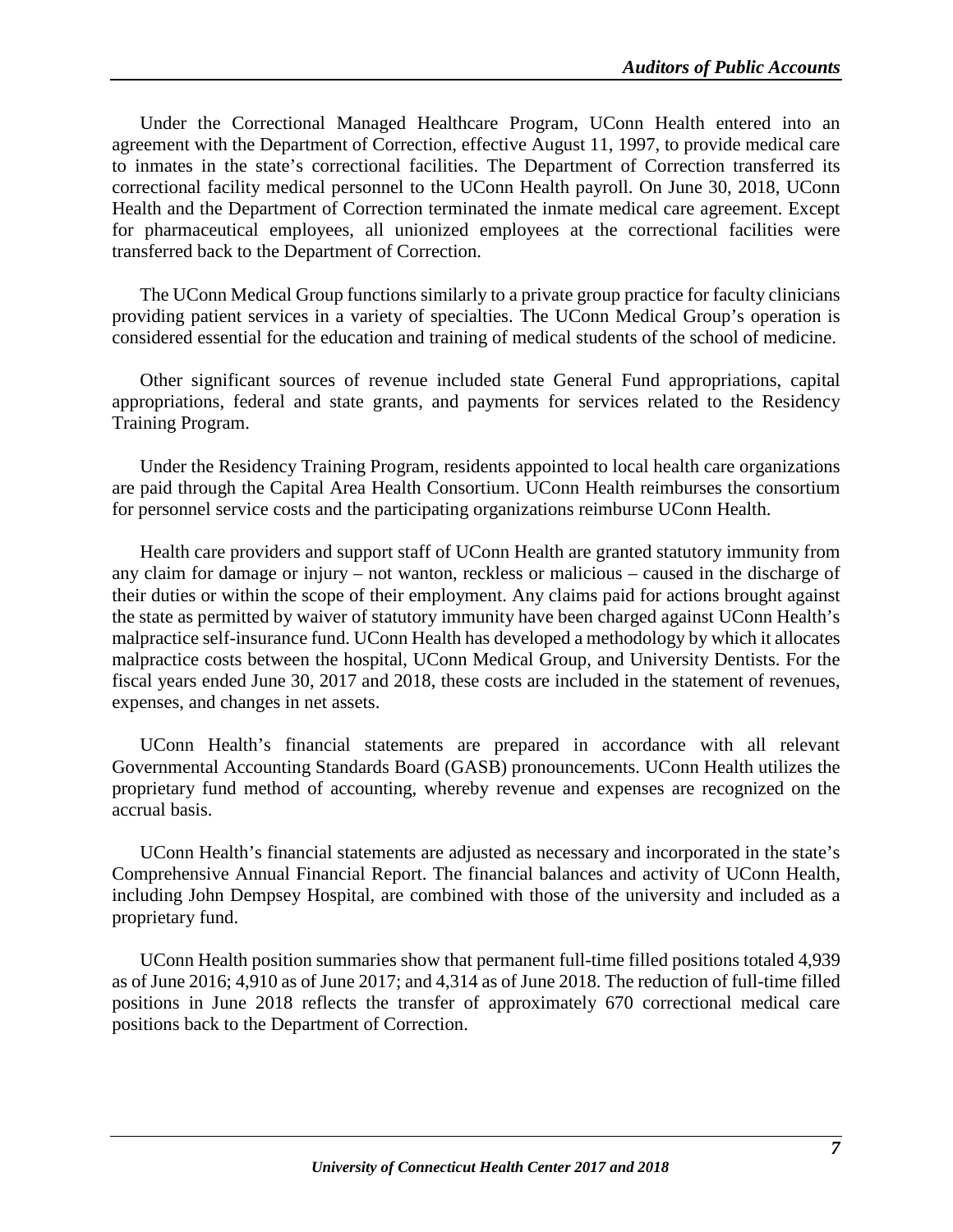#### <span id="page-10-0"></span>**Operating Revenues**

Operating revenue results from the sale or exchange of goods and services that relate to UConn Health's mission of instruction, research, and patient services. Major sources of operating revenue include patient services, federal grants, state grants, contracts, and other operating revenues. Operating revenue as presented in UConn Health's financial statements for the audited period and prior fiscal year, follows:

|                                              |               | 2015-2016 |              | 2016-2017 | 2017-2018 |
|----------------------------------------------|---------------|-----------|--------------|-----------|-----------|
| $($$ in thousands)                           |               |           |              |           |           |
| <b>Student Tuition and Fees</b>              | $\mathcal{S}$ | 15,728    | \$           | 17,499    | 18,613    |
| (net of scholarship allowances)              |               |           |              |           |           |
| Patient Services (net of charity care)       |               | 532,876   |              | 539,777   | 580,697   |
| <b>Federal Grants and Contracts</b>          |               | 59,529    |              | 58,148    | 50,748    |
| Non-Governmental Grants and Contracts        |               | 27,116    |              | 29,009    | 29,337    |
| <b>Contract and Other Operating Revenues</b> |               | 108,017   |              | 114,284   | 127,188   |
| <b>Total Operating Revenue</b>               | <b>S</b>      | 743,266   | $\mathbb{S}$ | 758,717   | 806,583   |
|                                              |               |           |              |           |           |

Revenue from patient services increased 7.6% in the 2018 fiscal year due to additional volume in surgical and outpatient receipts, and various billing rate increases. The decline in federal grant revenues of 12.7% in the 2018 fiscal year was partially caused by researchers' holding back on spending due to federal budget uncertainties. UConn Health officials also believe that high fringe benefit rates complicate the entity's ability to compete with other peer institutions for grant awards. Revenues from pharmaceutical contracts and the hemophilia clinic attributed to the increases of contract revenue increases of 5.8% and 11.3% in the 2017 and 2018 fiscal years respectively.

#### <span id="page-10-1"></span>**Operating Expenses**

Operating expenses generally result from payments made for goods and services to assist in achieving UConn Health's mission of instruction, research, and patient services. Operating expenses do not include interest expense or capital additions and deductions. Operating expenses include employee compensation and benefits, supplies, services, utilities, depreciation, and amortization.

The largest source of operating expenses relates to patient services, followed by instruction expenses. Increases in patient volumes and clinical activities contributed to additional patient services expenses totaling 10.1% in the 2017 fiscal year and 4.8% in the 2018 fiscal year. Depreciation expenses increased \$10.5 million a year as the new outpatient building and the hospital tower were placed in full service during the audited period. Furthermore, UConn Health's implementation of GASB Statement No. 75, Accounting and Financial Reporting for Postemployment Benefits other than Pensions (OPEB), in the 2018 fiscal year led to an additional allocation of \$46.3 million of fringe benefits to its program expenses.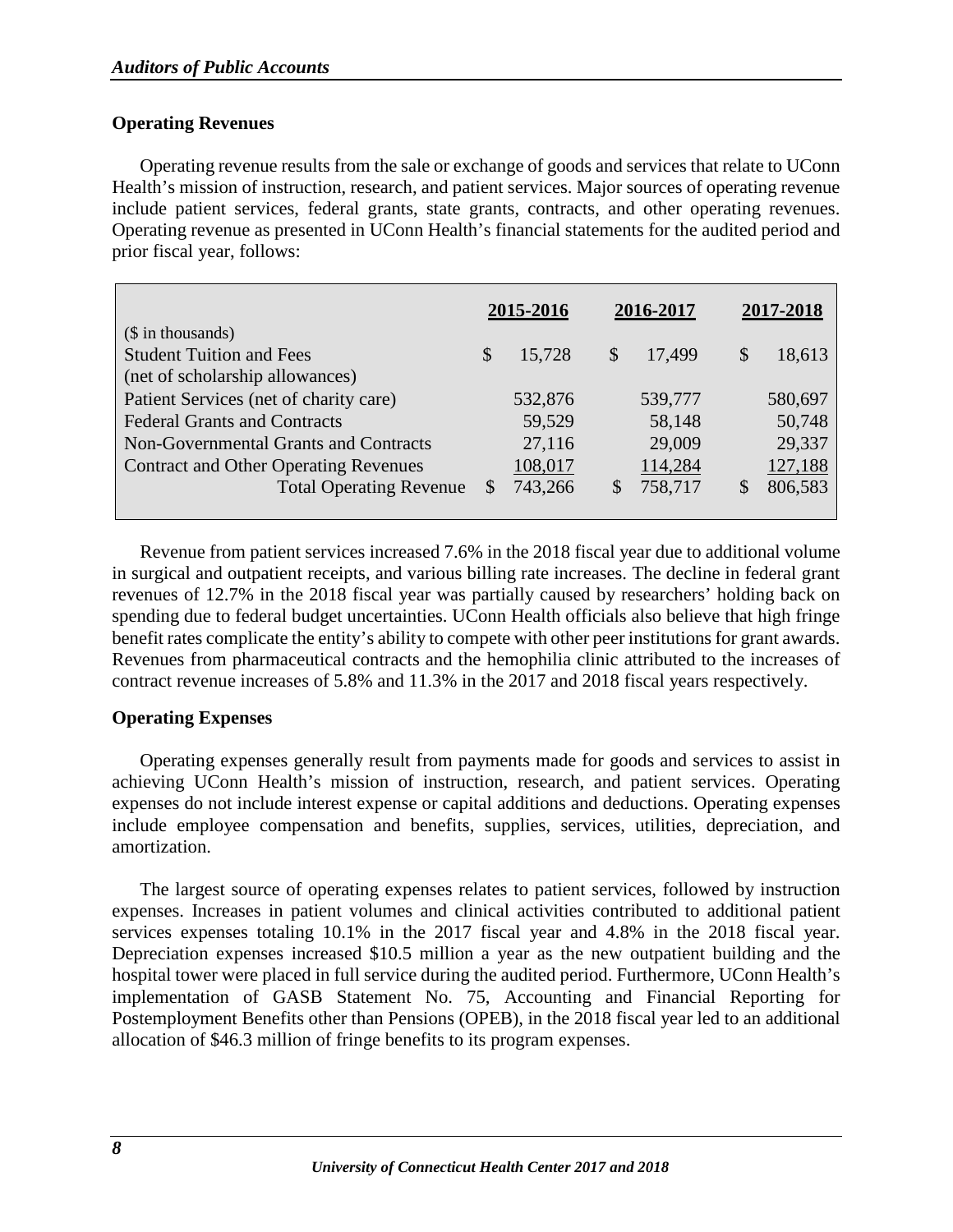|                                   | 2015-2016     | 2016-2017                | 2017-2018     |
|-----------------------------------|---------------|--------------------------|---------------|
| (\$ in thousands)                 |               |                          |               |
| <b>Education and General</b>      |               |                          |               |
| Instruction                       | \$<br>168,299 | $\mathcal{S}$<br>169,130 | \$<br>179,948 |
| Research                          | 58,233        | 59,400                   | 56,102        |
| <b>Patient Services</b>           | 648,071       | 713,342                  | 747,637       |
| <b>Academic Support</b>           | 18,070        | 19,186                   | 19,322        |
| <b>Institutional Support</b>      | 97,954        | 82,233                   | 112,126       |
| <b>Operations and Maintenance</b> | 21,398        | 37,295                   | 38,223        |
| Depreciation                      | 41,469        | 52,046                   | 52,637        |
| <b>Student Aid</b>                | 84            | 194                      | 364           |
| <b>Total Operating Expenses</b>   | \$1,053,578   | \$1,132,826              | \$1,206,359   |
|                                   |               |                          |               |

Operating expenses by functional classification, as presented in UConn Health's financial statements for the audited period and prior fiscal year, follows:

#### <span id="page-11-0"></span>**Non-operating Revenues and Expenses**

Non-operating revenues and expenses include items such as the state's general fund appropriation, gifts, investment income, and interest expense. Non-operating revenue (expenses) as presented in UConn Health's financial statements for the audited period and prior fiscal year follows:

| (\$ in thousands)<br><b>State Appropriations (including fringe)</b>    | 2015-2016               |     | 2016-2017               | 2017-2018                     |
|------------------------------------------------------------------------|-------------------------|-----|-------------------------|-------------------------------|
| benefits)<br>Gifts<br>Investment Income                                | 289,287<br>6,865<br>141 | \$. | 278,211<br>4,079<br>104 | \$<br>279,513<br>5,706<br>654 |
| Interest on Capital Assets – Related Debt<br>Net Non-operating Revenue | (10, 487)<br>285,806    |     | (10,214)<br>272,180     | (9,909)<br>275,964            |

State appropriations, which include fringe benefits, decreased 3.8% in the 2017 fiscal year with a small increase of 0.5% in the 2018 fiscal year.

Investment income is derived primarily from UConn Health's unspent cash balances and endowments. The gifts component of non-operating revenue is comprised of amounts received from the University of Connecticut Foundation and other non-governmental organizations and individuals.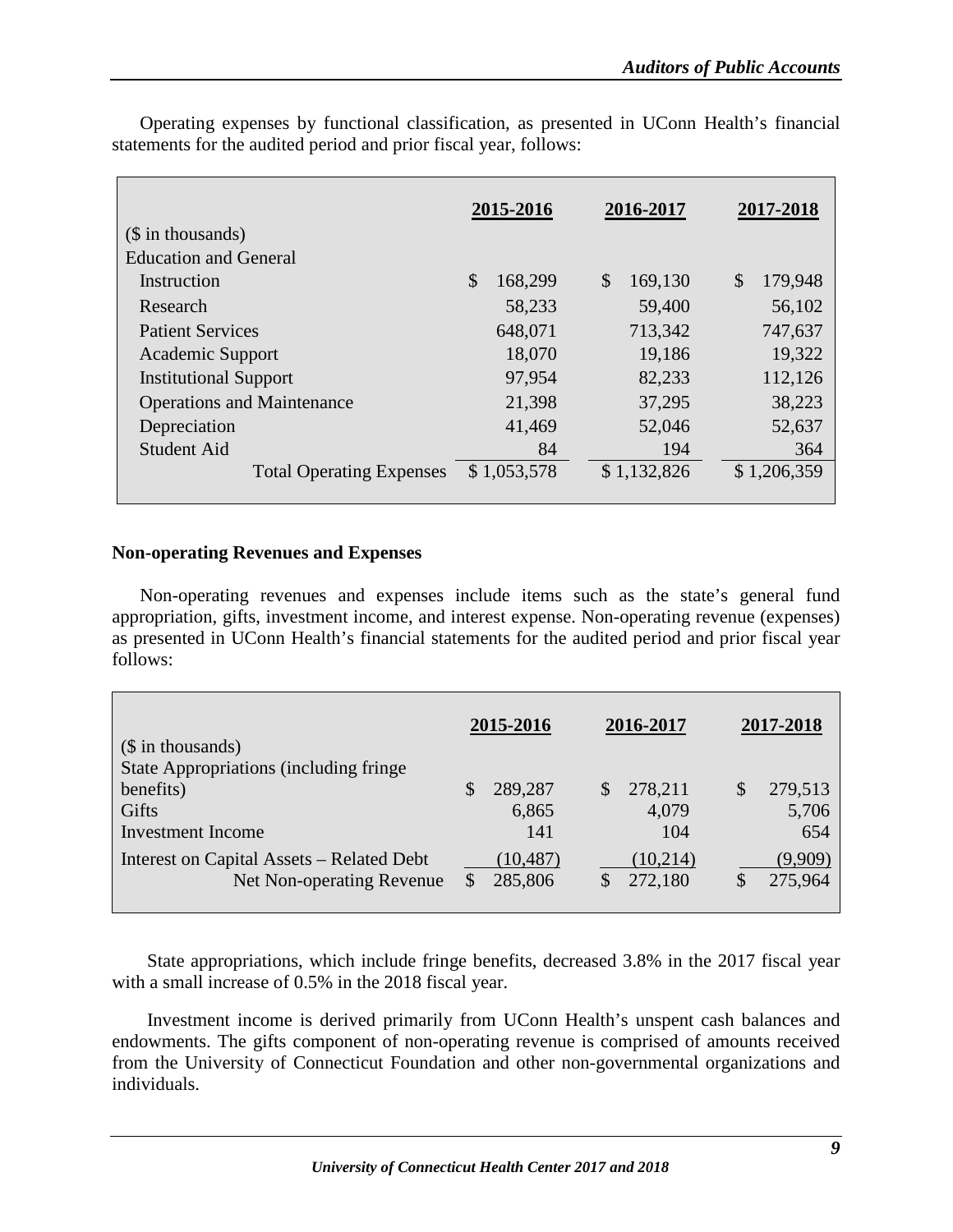#### <span id="page-12-0"></span>**Other Changes in Net Assets**

Other Changes in Net Assets, as presented in UConn Health's financial statements for the audited period and prior fiscal year, follows:

| $\sin$ thousands)                                                               | 2015-2016                                     | 2016-2017                     | 2017-2018                       |
|---------------------------------------------------------------------------------|-----------------------------------------------|-------------------------------|---------------------------------|
| Capital Appropriations<br>Loss on Disposal<br>Net Other Changes in Net Position | \$175,000<br>(695)<br>174,305<br><sup>S</sup> | \$43,479<br>(989)<br>\$42,490 | \$88,806<br>(3,092)<br>\$85,714 |

The capital appropriations amounts in the 2017 and 2018 fiscal years include \$16 million from the information and technology capital investment bond fund. The remaining balances are allocations to UConn Health from the UCONN 2000 capital improvement program.

#### <span id="page-12-1"></span>**Net Position**

Net position includes investments in capital assets net of liabilities, restricted funds, and unrestricted funds. Net position, as presented in UConn Health's financial statements for the audited period and prior fiscal year, follows:

| $($$ in thousands)                 | 2015-2016    | 2016-2017     | 2017-2018     |
|------------------------------------|--------------|---------------|---------------|
| Invested in Capital Assets, Net of |              |               |               |
| <b>Related Debt</b>                | 734,480<br>S | 823,325<br>\$ | \$<br>867,913 |
| Restricted for Non-expendable:     |              |               |               |
| Scholarships                       | 61           | 61            | 61            |
| <b>Restricted for Expendable:</b>  |              |               |               |
| Research                           | (876)        | (8)           | (127)         |
| Loans                              | 953          | 31            | 523           |
| <b>Capital Projects</b>            | 117,466      | 37,061        | 37,660        |
| Unrestricted                       | (666, 313)   | (734, 138)    | (1,920,983)   |
| <b>Total Net Position</b>          | 185,771<br>S | \$<br>126,332 | \$(1,014,953) |
|                                    |              |               |               |

Amounts listed above as invested in capital assets, net of related debt, reflect the value of capital assets such as buildings and equipment after subtracting the outstanding debt used to acquire such assets. Increases in this category reflect UConn Health's facility improvements and modernization, including the new electronic medical records system. The large decrease in Net Position as of June 30, 2018 is primarily due to the implementation of GASB Statement 75, which required a \$1.1 billion adjustment to the beginning balance for UConn Health's share of employees' postemployment benefits other than pensions.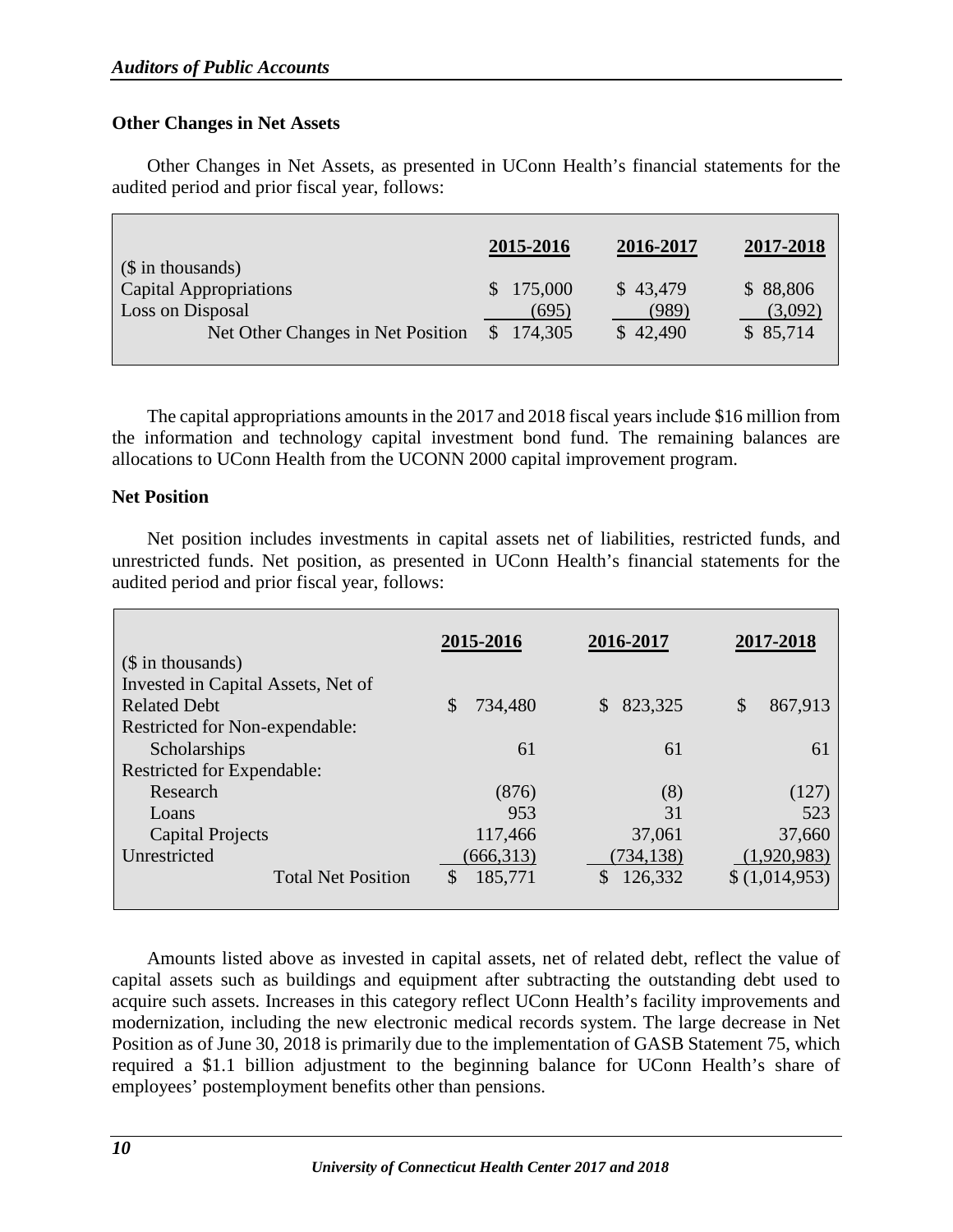#### <span id="page-13-0"></span>**Related Entities**

UConn Health did not hold significant endowment and similar fund balances during the audited period, as its longstanding practice has been to deposit funds raised with the University of Connecticut Foundation, Inc. The foundation provides support for the university and UConn Health. Its financial statements reflect balances and transactions associated with both entities, not only those exclusive to UConn Health.

A summary of the foundation's assets, liabilities, support and revenues, and expenditures for the audited period and prior fiscal year follows:

|                            | <b>University of Connecticut Foundation, Inc.</b> |                          |                      |  |  |  |
|----------------------------|---------------------------------------------------|--------------------------|----------------------|--|--|--|
|                            |                                                   | <b>Fiscal Year Ended</b> |                      |  |  |  |
| $($$ in thousands)         | <b>June 30, 2016</b>                              | <b>June 30, 2017</b>     | <b>June 30, 2018</b> |  |  |  |
| Assets                     | 475,537<br>\$                                     | 518,689<br>$\mathcal{S}$ | 575,449<br>\$        |  |  |  |
| Liabilities                | 44,723                                            | 43,114                   | 41,019               |  |  |  |
| <b>Net Position</b>        | 430,814                                           | 475,575                  | 534,430              |  |  |  |
| <b>Support and Revenue</b> | 48,815                                            | 93,292                   | 110,041              |  |  |  |
| Expenditures               | 53,892                                            | 48,530                   | 51,186               |  |  |  |
|                            |                                                   |                          |                      |  |  |  |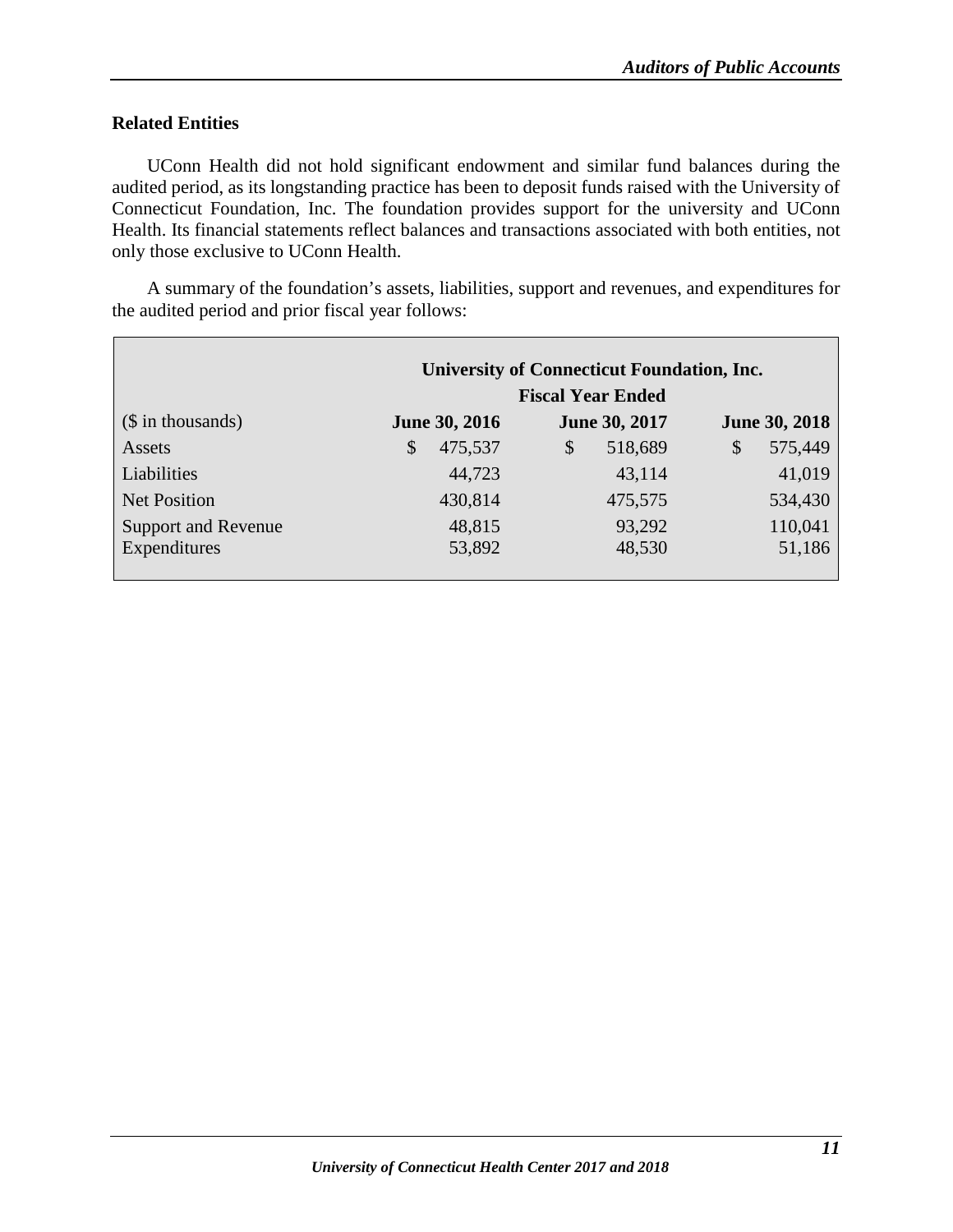#### **STATE AUDITORS' FINDINGS AND RECOMMENDATIONS**

<span id="page-14-0"></span>Our examination of the records of the University of Connecticut Health Center disclosed the following 14 findings and recommendations, of which 7 have been repeated from the previous audit:

#### <span id="page-14-1"></span>**Consulting Policy and Lack of Performance Evaluations for Managers**

*Background:* Section 1-84 (r) of Connecticut General Statutes allows a faculty member of the state higher education system to enter into a consulting agreement, provided that such agreement does not conflict with the faculty member's employment with the constituent unit, as determined by policies established by the board of trustees. The UConn Audit and Management Advisory Services Department performs an annual internal audit to ensure compliance and make recommendations for improvement. Internal audit reports can be found on the university's [website.](https://consulting.uconn.edu/reports-and-audits/)

> The University Consulting Management Committee reviews annual consulting audit findings and recommendations to make changes to faculty consulting policies.

*Criteria:* Best management practices would provide employees with a clear expectation of the maximum number of consulting days in a set time period to ensure that consulting work does not affect the employee's UConn Health duties. UConn Health should require managers with faculty titles to use vacation or other personal leave time for their consulting activities.

> UConn Health's faculty consulting policy requires the Faculty Consulting Office (FCO) to utilize the annual evaluation process to assess whether consulting activity negatively impacted a faculty member's duties. Sound human resource practice and UConn Health's policy require that an annual evaluation be completed for each permanent employee at least 3 months prior to the employee's annual salary increase or performance bonus date. Such annual performance evaluation should be included the employee's personnel file for transparency and performance monitoring.

*Condition:* UConn Health's faculty consulting policy does not limit the number of days a faculty member can consult during the time committed to UConn Health work. UConn Health's policy also does not require managers with a faculty title to use personal leave time for consulting activities. One UConn Health manager requested and received approval for a very high volume of consulting days during the fiscal years ended June 30, 2016, 2017, and 2018 as presented below.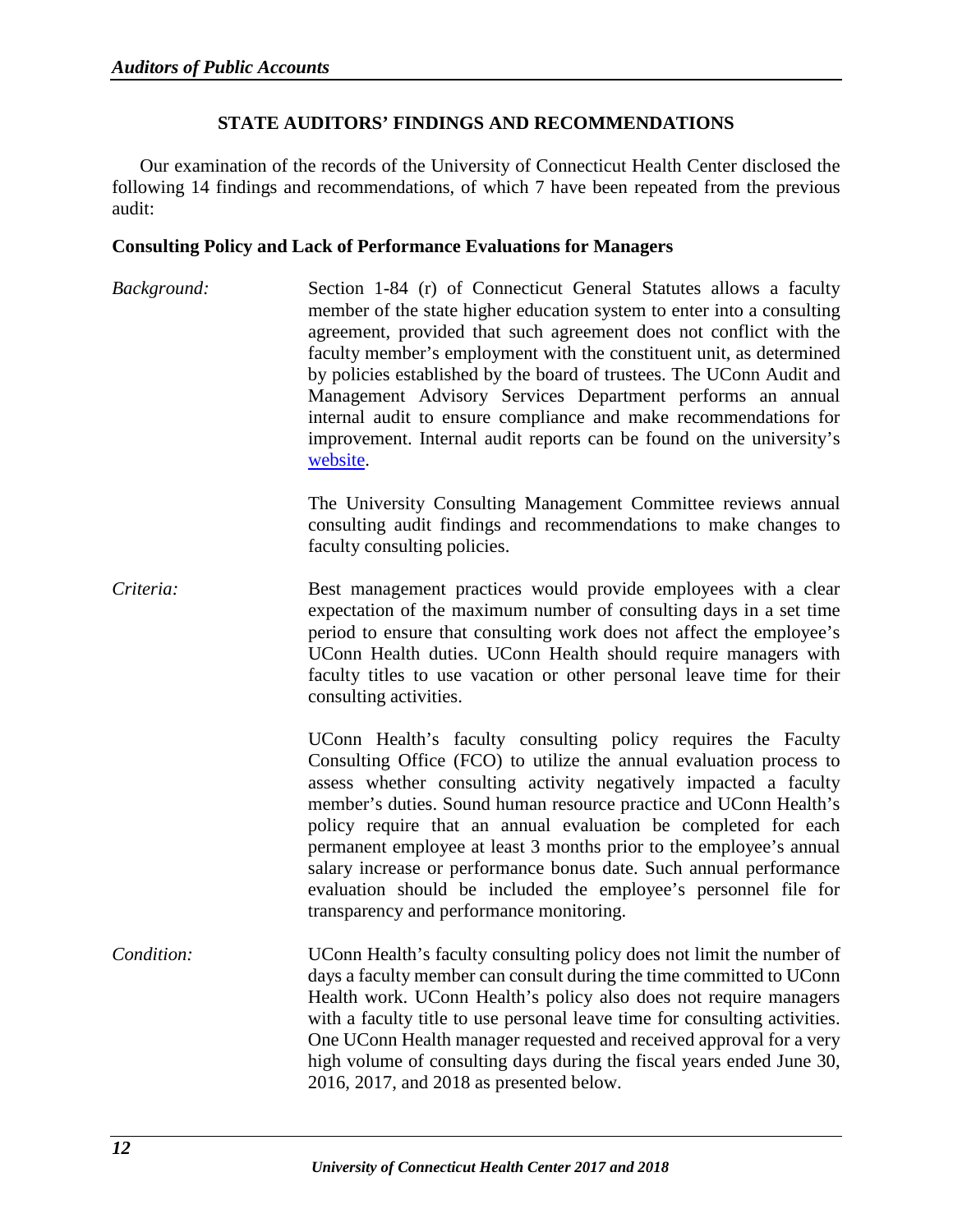|                                                                                                                             | <b>Fiscal</b><br><b>Year 2016</b> | <b>Fiscal</b><br><b>Year 2017</b> | <b>Fiscal</b><br><b>Year 2018</b> |
|-----------------------------------------------------------------------------------------------------------------------------|-----------------------------------|-----------------------------------|-----------------------------------|
| Number of requested and<br>approved consulting days                                                                         | $297$ days                        | 220 days                          | $127$ days                        |
| Certified days with actual<br>consulting activities                                                                         | $171$ days                        | $110 \text{ days}$                | $117$ days                        |
| Certified<br>normal<br>work<br>with<br>consulting<br>days<br>activities (Time committed<br>to UConn / UConn Health<br>work) | 69 days                           | 34 days                           | 36 days                           |

The manager's supervisor approved these consulting requests. However, UConn Health did not conduct the manager's previous 6 years' written performance evaluations to assess whether the consulting activities negatively impacted UConn Health. Additionally, the manager did not record any vacation leave days in UConn Health's attendance system during the audited period. Furthermore, UConn Health granted the manager 6 additional months of paid sabbatical leave to use within the next 3 years without any specific leave dates.

We extended the review to 18 employees and found 5 additional managers who did not receive a written annual performance evaluation. Out of 12 completed annual evaluations, 10 were not forwarded to Human Resources to be incorporated into personnel files.

*Effect:* UConn Health impaired its ability to deny excessive consulting requests by not limiting consulting days and requiring managers to use leave time for consulting activities.

> Without a comprehensive annual written performance evaluation, the University of Connecticut and UConn Health could not assess manager performance or determine whether high volume consulting activities negatively impacted its operations and goals. UConn Health incurred unnecessary expenditures when granting additional paid leave benefits without documenting whether existing leave balances were used.

*Cause:* The internal audit report of the 2017 fiscal year consulting activities recommended limitations on faculty consulting activities. However, the University Consulting Management Committee postponed actions until it hired a Vice Provost for Health and Sciences to consider changes related to UConn Health's faculty consulting policies.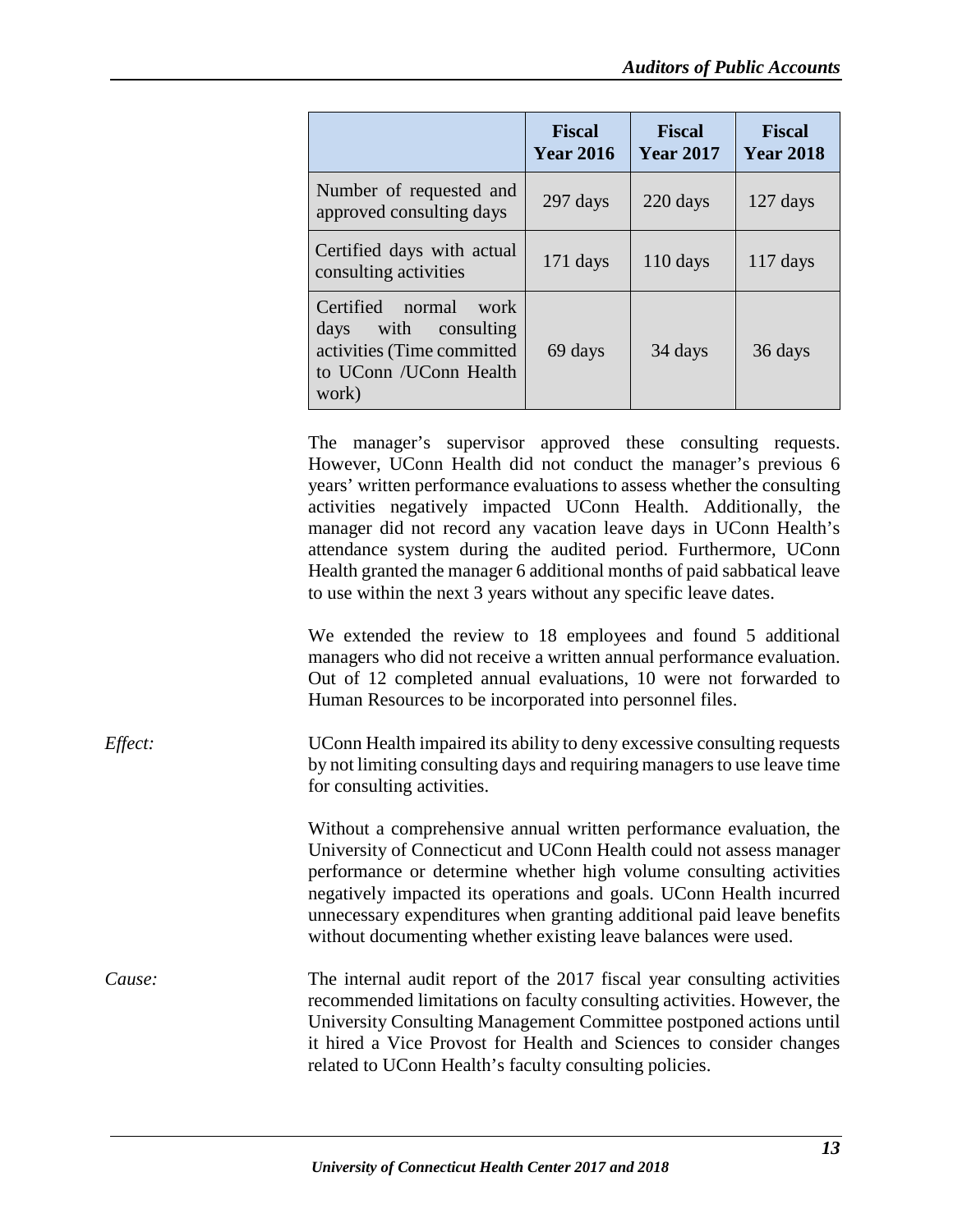A high turnover rate within the management team contributed to the lack of annual performance evaluations.

*Prior Audit Finding:* Similar findings have not been previously reported.

*Recommendation:* The University of Connecticut Health Center should consider limitations on consulting activities and require managers with a faculty title to use leave time for their consulting activities. UConn Health should conduct annual performance evaluations and maintain them in personnel files. (See Recommendation 1.)

*Agency Response: "*The Faculty Consulting Policy is a university-wide policy that applies to all faculty members paid by the University of Connecticut, including UConn Health. Similarly, the Consulting Management Committee, which provides advice to the university Provost and the Directors of the Faculty Consulting Office about faculty consulting policy and procedures, spans the entire university. UConn Health agrees with the recommendation above, and has engaged the university's Consulting Management Committee to consider limitations on the number of consulting days that a faculty member can perform and the requirement for managers with faculty titles to use leave accruals for their consulting activities. However, it should be noted that the example above is not representative of the vast majority of consulting requests. i.e., it is far from the norm. Additionally, by looking at the top row, which reflects the number of consulting days requested and approved, and the actual days of consulting (see second row), it should be noted that actual days taken were far fewer than those requested, that there was a dramatic reduction in the number of consulting days between FY16 and FY18, and that this decreasing trend continued in FY19. While UConn Health agrees with these recommendations, it would also like to clarify that the data provided in the "Condition" section above overstate the amount of time that faculty members consult on time committed to the university, as faculty members in some cases overstate the amount of consulting they perform by recording one day of consulting activity whether they are consulting for 1 hour or 8 hours in that day. UConn Health has asked the Consulting Management Committee to identify and implement solutions to address this concern.

> UConn Health also agrees that performance evaluations should be performed on all faculty members requesting to engage in consulting activity, and has undertaken an evaluation for the faculty member identified above and such evaluation has been incorporated into the personnel file.*"*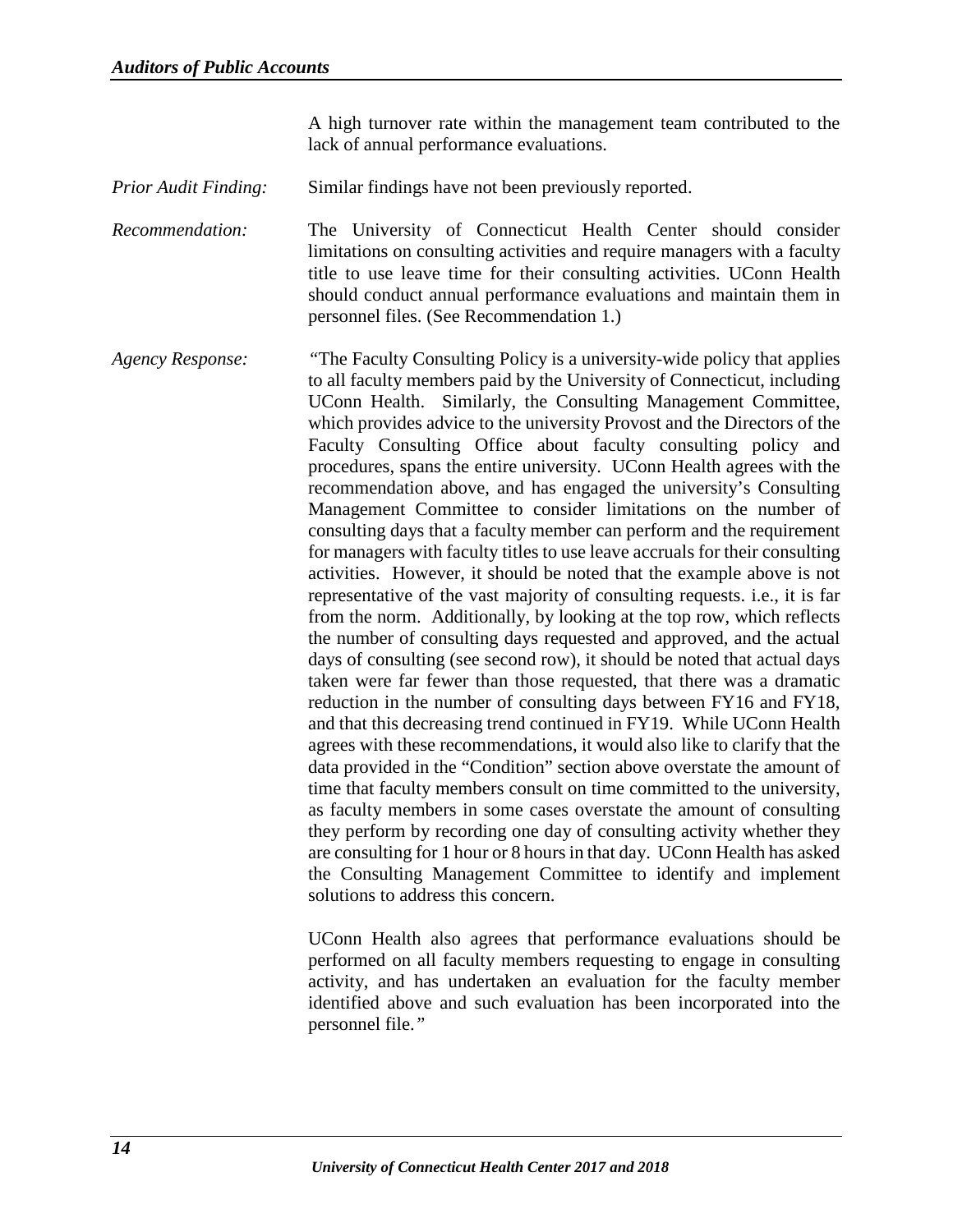#### <span id="page-17-0"></span>**Telecommuting Practice and Enforcement**

- *Background:* Telecommuting is a voluntary arrangement for an employee to work from home or other approved location on a pre-scheduled basis. The program is intended to increase a worker's efficiency, benefit the environment, and reduce traffic congestion. Section 5-248i of the Connecticut General Statutes authorizes the Commissioner of Administrative Services to develop and implement guidelines for the state employee telecommuting program. UConn Health has telecommuting guidelines and policies similar to those adopted by the Department of Administrative Services
- *Criteria:* 1. Best practice requires sufficient policy, form, and enforcement procedures to assist employees' understanding of the program, management's approval, and other compliance requirements. This helps ensure that the program meets its intended purpose.
	- 2. A telecommuting policy should be specific and include sufficient enforcement tools. An employee's personnel file should include an approved work schedule and sites. In addition to its obligation of monitoring employees' attendance, UConn Health is liable for jobrelated accidents and illnesses under workers' compensation laws. UConn Heath should have a specific attendance code for telecommuting to identify the days that employees work from alternative work locations.
	- 3. UConn Health should report its annual telecommuting arrangements to the Department of Administrative Services (DAS) as required by Connecticut General Statutes Section 5-248i.
- *Condition:* During the audited period, UConn Health approved 85 employees for telecommuting arrangements, 63 with information technology (IT) related job titles and 6 with managerial job titles. UConn Health informed us that, during the construction of the new hospital tower and implementation of the new My UConn Health electronic medical records system, there was insufficient workspace for IT employees to work on-site with outside consultants. As such, many IT employees were approved for telecommuting to spare desk space. We reviewed 25 approved telecommuting arrangements and noted the following conditions.
	- 1. In 22 out of 25 arrangements, the employee's personnel file did not contain performance benchmarks for telecommuting work. The approved telecommuting forms were not accompanied by detailed lists of measurable tasks to be accomplished in a specific time period. We observed that UConn Health's telecommuting form did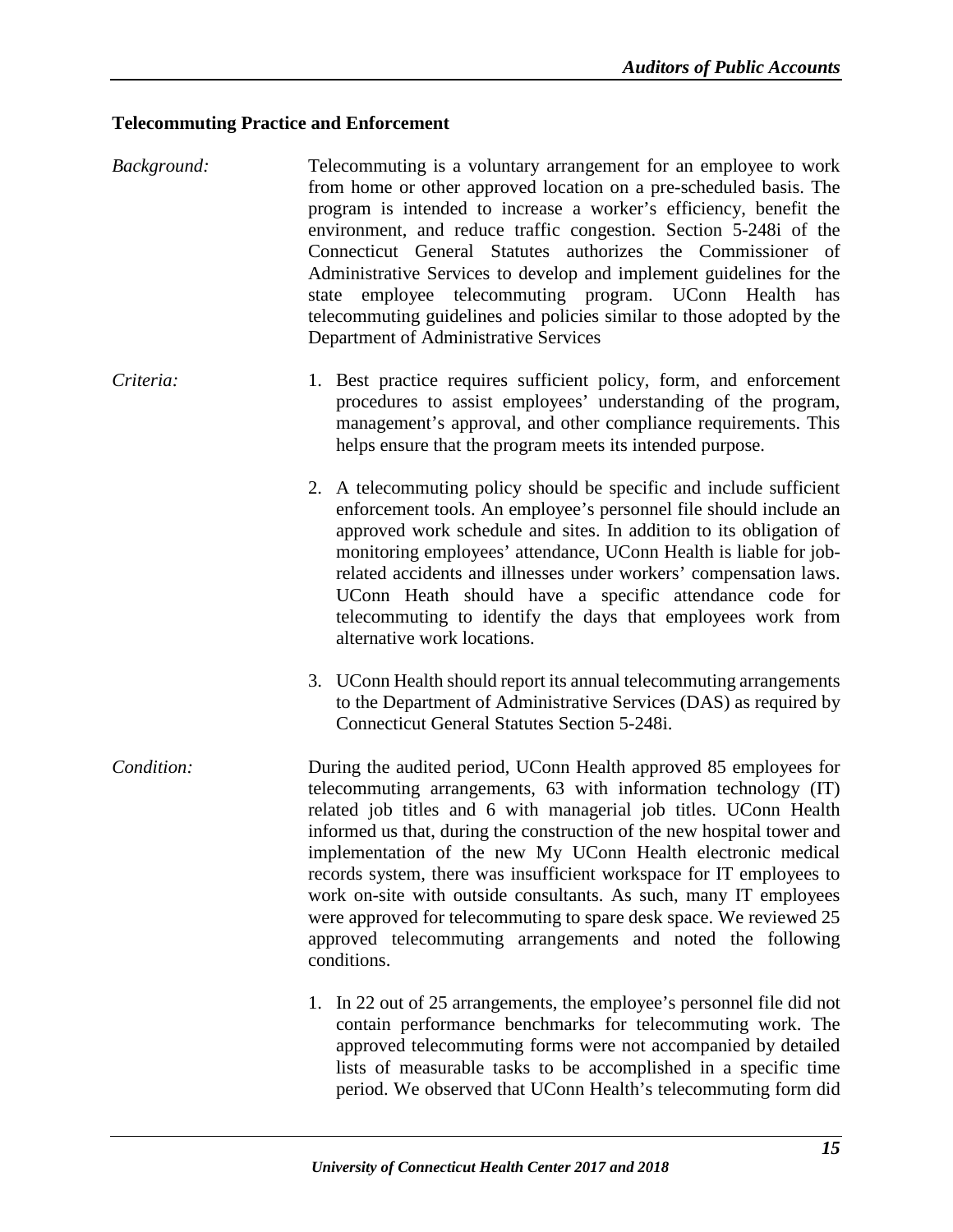not sufficiently address the employee's position and important characteristics, such as minimal need for supervision and interaction with others at work, measuring employee results, and how productivity benefits from telecommuting arrangement.

- 2. Beginning in November 2017, UConn Health's Human Resources Office started denying renewals of many telecommuting requests of less than 3 days per week. This change was not incorporated into the telecommuting policy or communicated to employees. We noted that 5 out of 25 tested employees continued to practice telecommuting regardless of the Human Resources Office's rejection of their renewal requests. A supervisor informed us that Human Resources management advised the supervisor to allow employees to telecommute via informal work schedule adjustments rather than submitting new telecommuting applications. Nevertheless, none of the work schedule adjustments were memorialized in writing and included in employee personnel files. As of April 1, 2019, we do not know the exact number of UConn Health employees telecommuting without Human Resources' approval, because there is no separate attendance code to capture employee telecommuting days. Human Resources relies on supervisors and employees' word to identify those who continue to telecommute without approvals.
- 3. UConn Health did not report its approval of telecommuting arrangements in fiscal years 2017 and 2018 to the Department of Administrative Services.
- *Effect:* 1. Without documenting specific job performance benchmarks and measurable products, UConn Health could not determine whether telecommuting increased productivity.
	- 2. Without a clear policy and enforcement tools, UConn Health relinquished its ability to verify employee work hours and alternative work sites while fostering inconsistencies within the organization. Employees will increasingly question why management allows some to work from home without going through a formal process and whether telework employees completed their work responsibilities. Current telecommuting practices of informal schedule adjustments put the burden of attendance monitoring and alternative work site compliance solely on supervisors.
	- 3. Without reports from UConn Health, the telecommuting section of the Department of Administrative Services' annual report to the legislature and the Governor is incomplete and inaccurate.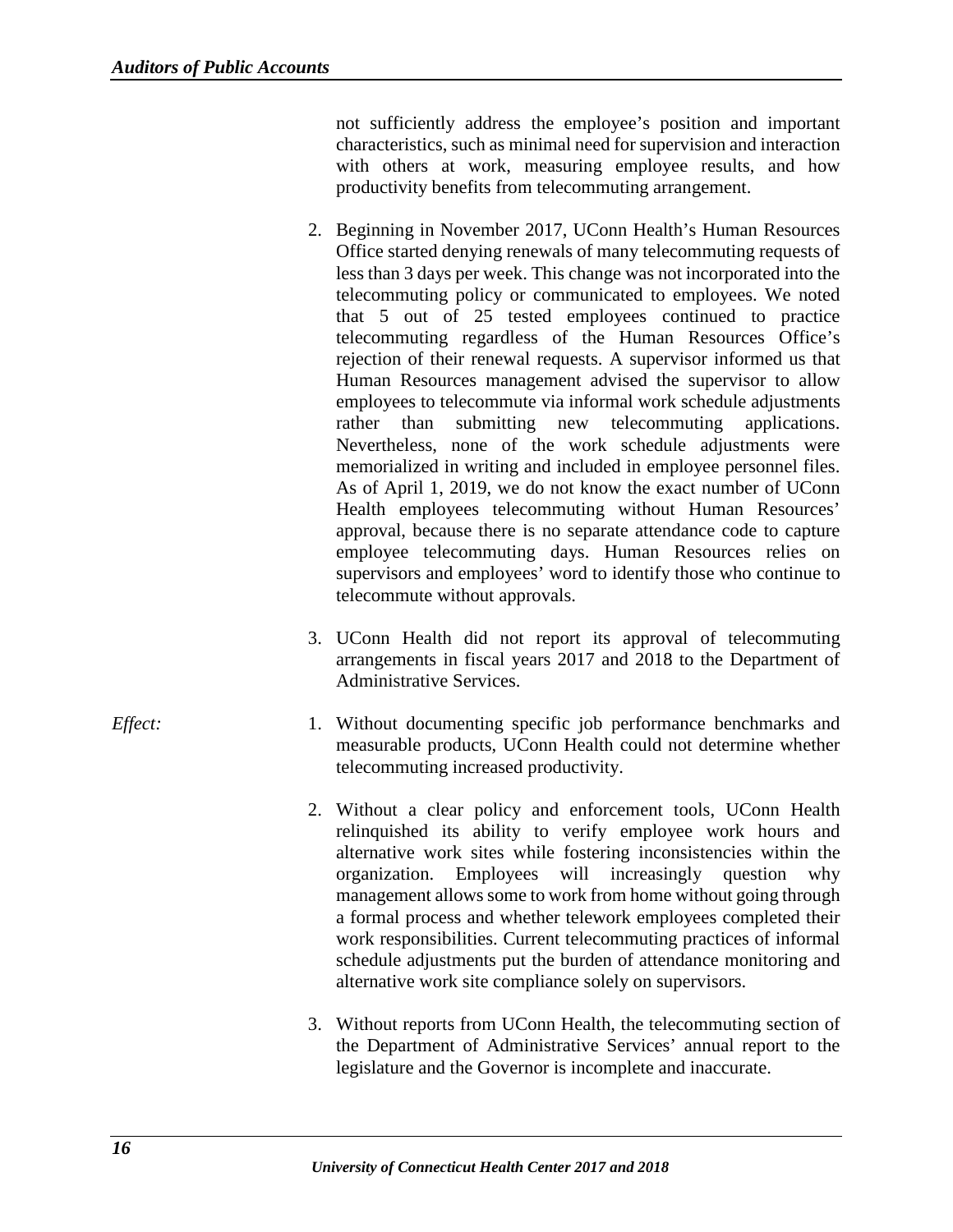- *Cause:* 1. During the 2017 and 2018 fiscal years, UConn Health used telecommuting arrangements to accommodate the lack of work space during the new hospital tower construction and implementation of the new electronic medical records system that brought in several outside IT consultants. As such, management did not emphasize specific and measurable work product when approving telecommuting arrangements.
	- 2. The Human Resources Office lacked management support to enforce its telecommuting policy.
	- 3. The Human Resources Office was not aware of the requirement to report telecommuting arrangements to the Department of Administrative Services.
- *Prior Audit Finding:* This finding has not been previously reported.
- *Recommendation:* The University of Connecticut Health Center should review its telecommuting policy, practice, and enforcement tools to support measurable productivity, consistency in implementation, transparent attendance records, and the ability to monitor the program's benefits. The University of Connecticut Health Center should report its annual approval of telecommuting arrangements to the Department of Administrative Services. (See Recommendation 2.)
- *Agency Response: "*UConn Health has written telecommuting guidelines and agrees that the policy as reflected in the guidelines should be consistently implemented. We acknowledge that it is not consistent with our policy to allow employees to telecommute via informal work schedule adjustment. Human Resources is in the process of developing an employee communication to clarify expectations under the UConn Health telecommuting policy, including the requirement that all telecommuting requests be made via the UConn Health approved telecommuting request form.

UConn Health agrees that telecommuting arrangements should be reported to the Department of Administrative Services (DAS) as required by Conn. Gen. Stat. § 5-248i and the related DAS policies. The DAS telecommuting policies apply only to employees in the DAScovered bargaining units (i.e., classified bargaining units). UConn Health currently has five (5) employees in classified bargaining units with telecommuting arrangements. UConn Health will report these telecommuting arrangements to DAS and will take steps to ensure future reporting to DAS of other telecommuting arrangements involving employees in classified bargaining units. While several other UConn Health employees telecommute, these employees are not in classified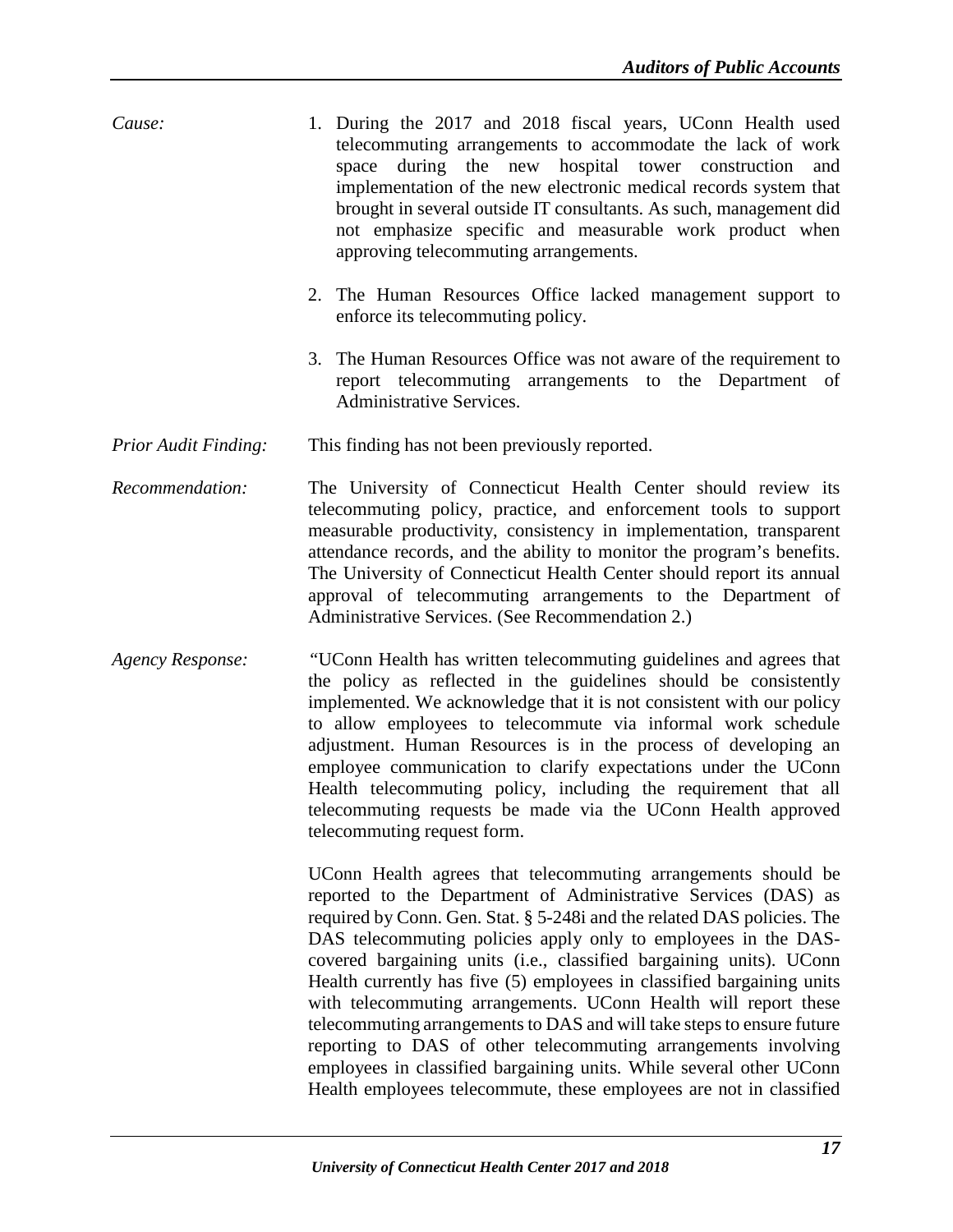bargaining units and thus are not within the scope of the DAS policy. These employees telecommute pursuant to UConn Health's own Telecommuting Policy, which does not require reporting to DAS.

UConn Health acknowledges the importance of monitoring its telecommuting program to ensure that approved telecommuting arrangements remain appropriate. However, we do not agree that the absence of specific performance benchmarks on the telecommuting approval form corresponds to an inability to monitor. Employees are held to the same standards of performance whether working on-site or from home, and managers are responsible for assessing employee performance. In many cases, the same tools used to measure on-site productivity can effectively measure the productivity of an employee who works from home. We note that UConn Health's Telecommuting Request and Approval Form generally mirrors the DAS form; neither require that specific performance benchmarks be listed on the form, but both require that the employee and the supervisor/manager identify the ways in which the telecommuter's efficiency and productivity will be monitored while the employee telecommutes. Moreover, increased productivity is not the sole reason for approving telecommuting, or the sole benefit. Telecommuting also facilitates maintaining productivity at current levels when circumstances would otherwise cause productivity to suffer. Such was the case during construction of UConn Health's new Hospital Tower. Although there was insufficient space for IT employees to work on-site, through telecommuting UConn Health was able to maintain existing levels of productivity and continue normal operations."

# *Auditors' Concluding*

*Comments:* UConn Health's contention that specific and measurable performance benchmarks are not necessary when employees telecommute demonstrates a potential weakness in the monitoring of the productivity of its telecommuting employees.

#### <span id="page-20-0"></span>**Loss of Prompt Payment Discounts**

| Criteria:      | Prudent cash management practice requires a business entity to set aside<br>sufficient funds prior to requesting a delivery of goods or services and<br>to take advantage of prompt payment discounts.    |
|----------------|-----------------------------------------------------------------------------------------------------------------------------------------------------------------------------------------------------------|
| Condition:     | Our review of invoice payments to 33 vendors offering prompt payment<br>discounts showed that UConn Health did not take advantage of some of<br>these discounts and did not receive \$125,173 in savings. |
| <i>Effect:</i> | UConn Health lost savings opportunities when it did not take advantage<br>of prompt payment offers.                                                                                                       |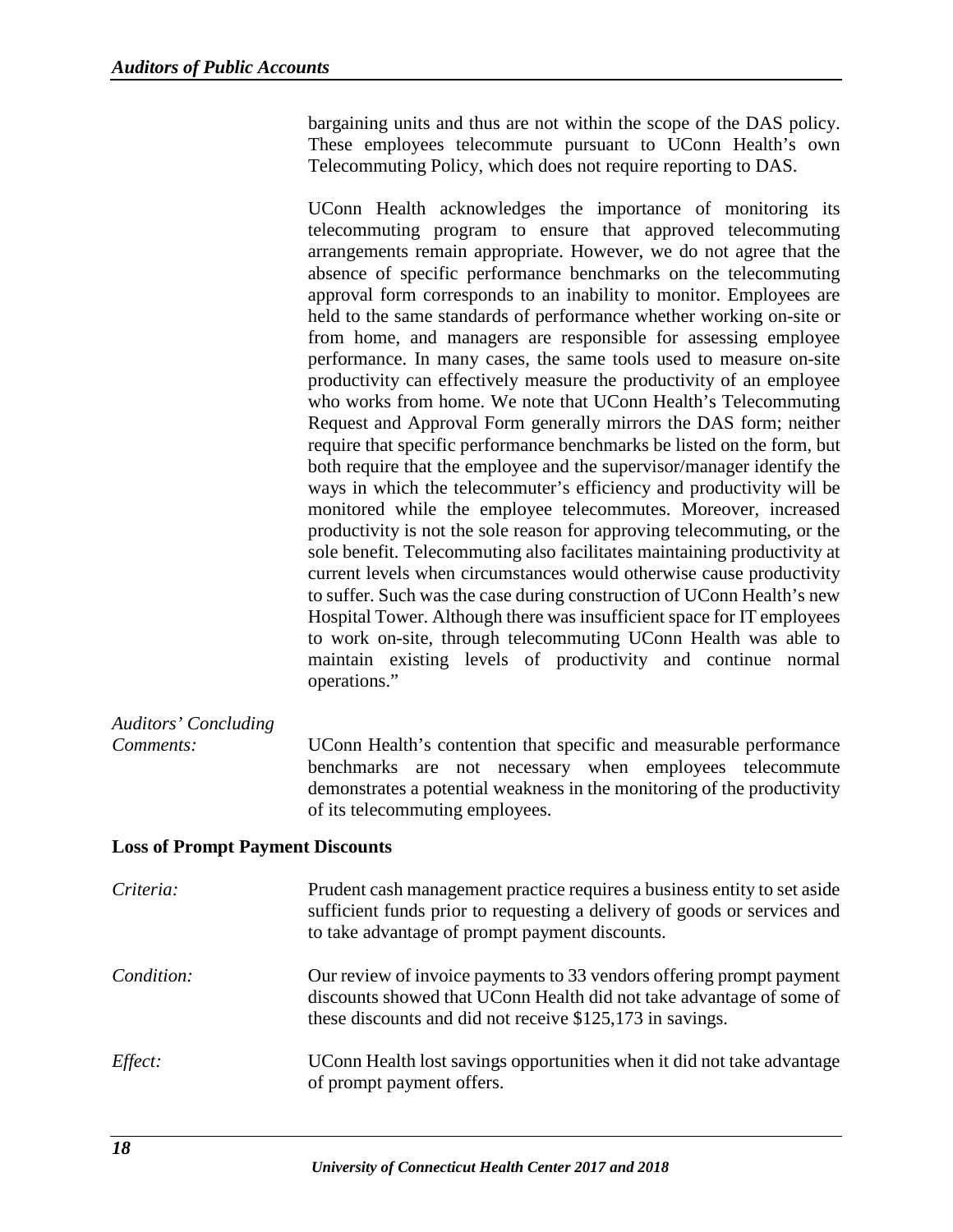- *Cause:* While UConn Health monitored prompt payment discount opportunities, it did not correctly set up a large vendor in its procurement system to capture these discounts.
- *Prior Audit Finding:* This finding has been previously reported in the last audit report covering fiscal years 2015 and 2016.
- *Recommendation:* The University of Connecticut Health Center should improve coordination among various departments to take advantage of prompt payment discounts. UConn Health should hold vendors to their payment and discount terms. (See Recommendation 3.)
- *Agency Response:* "UConn Health has processes in place to promote taking all available discounts for which we are eligible under the terms of the relevant contract. In addition, we utilize a lost discount tracking spreadsheet to identify inadvertently lost discounts and thus opportunities to improve our processes and prevent further lost discounts. While these processes are largely effective, as highlighted in the audit finding, they are not perfect and there are opportunities for further refinement.

In order for UConn Health to take advantage of available discounts, the relevant discount terms must be entered correctly into UConn Health's general ledger and procurement systems. Similarly, the effectiveness of UConn Health's lost discount tracking spreadsheet relies on proper system entry of discount terms. To enhance the accuracy of discount terms as recorded in these systems, UConn Health is undertaking a reconciliation of contractual discount terms to the discount data recorded in our systems. By comparing the relevant contract terms to the discount terms as recorded in our systems, UConn Health will identify and correct detected discrepancies thereby further enhancing its ability to receive available discounts. The first reconciliation has been completed, and will be ongoing. UConn Health is also evaluating other potential controls that may strengthen our adherence to discount terms and/or improve the effectiveness of existing monitoring and tracking systems."

#### <span id="page-21-0"></span>**Lack of Contract Term Monitoring**

*Criteria:* Consulting services are difficult to monitor without a measurable end product. The requirement of certified timesheets and lists of complete tasks allows the agency to determine whether consulting services were provided and received. Proper purchasing procedures require agencies to obtain and verify contract price lists prior to approving invoices. *Condition:* We reviewed 34 invoices from 5 information technology vendors and found 2 vendor invoices that lacked evidence of performed services.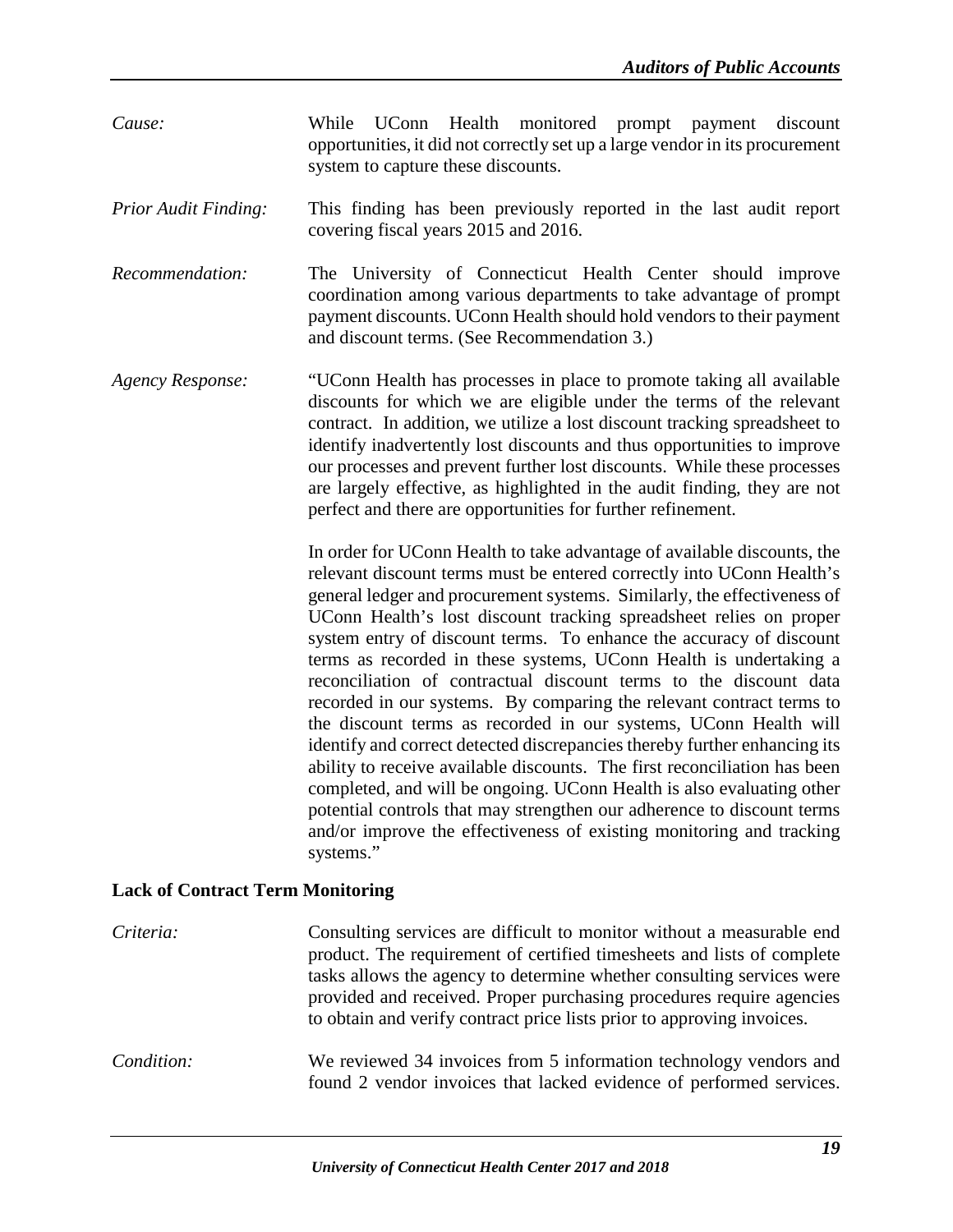|                             | While most consultants submitted certified timesheets and a list of<br>performed tasks for their invoices during a billing period, 2 consulting<br>companies' invoices did not include certified timesheets or a description<br>of services completed in the billing period. UConn Health paid<br>\$16,973,091 to these vendors during the audited period.                                                                                                                                                                                                                                                                                                                                                                                                                                                                                                                 |
|-----------------------------|----------------------------------------------------------------------------------------------------------------------------------------------------------------------------------------------------------------------------------------------------------------------------------------------------------------------------------------------------------------------------------------------------------------------------------------------------------------------------------------------------------------------------------------------------------------------------------------------------------------------------------------------------------------------------------------------------------------------------------------------------------------------------------------------------------------------------------------------------------------------------|
|                             | An administrative employee, who did not have direct knowledge of a<br>consultant's work, approved \$202,959 for 5 of the first vendor's tested<br>invoices. We further noted that UConn Health did not trace the second<br>vendor's invoices to the billing rates in the contract.                                                                                                                                                                                                                                                                                                                                                                                                                                                                                                                                                                                         |
| Effect:                     | The risk of improper payments increases when invoice approvers cannot<br>verify hourly consulting rates and lack knowledge of whether the<br>consultant completed tasks in each billing period.                                                                                                                                                                                                                                                                                                                                                                                                                                                                                                                                                                                                                                                                            |
| Cause:                      | Employees reviewing the consultants' invoices did not have the<br>necessary experience to verify those invoices.                                                                                                                                                                                                                                                                                                                                                                                                                                                                                                                                                                                                                                                                                                                                                           |
| <b>Prior Audit Finding:</b> | A similar finding of failing to verify contact prices has been reported in<br>the last 2 audit reports covering fiscal years 2014 through 2016.                                                                                                                                                                                                                                                                                                                                                                                                                                                                                                                                                                                                                                                                                                                            |
| Recommendation:             | The University of Connecticut Health Center should ensure that invoice<br>prices and quantities are supported and can be verified for accuracy and<br>compliance with contract terms. Invoice approvers should have direct<br>knowledge of services ordered and received. (See Recommendation 4.)                                                                                                                                                                                                                                                                                                                                                                                                                                                                                                                                                                          |
| <b>Agency Response:</b>     | "UConn Health agrees that invoices should be supported and verified.                                                                                                                                                                                                                                                                                                                                                                                                                                                                                                                                                                                                                                                                                                                                                                                                       |
|                             | With regard to the information technology consultant examples cited<br>above, it is worth noting that UConn Health followed a multi-step<br>verification and approval process. Nonetheless, UConn Health<br>recognizes that the invoice approval step should be modified to include<br>approvers who have direct knowledge of services ordered and received.<br>UConn Health has implemented in January 2020 an amended approval<br>form that is required to be completed before any consultant invoice is<br>approved for payment. The form includes a checklist and requires<br>verification that invoice prices and quantities are accurate and compliant<br>with contract terms, and that they are supported by all required<br>documentation. The form must be verified by the supervisor or manager<br>with direct oversight over the consultant/consulting company. |
|                             | Other statements in the Condition paragraph are worth qualifying. One<br>of the consulting companies mentioned had each employee complete a<br>status report with hours worked every week and indicate the activities<br>performed. Although these reports (which are quite lengthy) were not<br>included directly on the invoices, they were stored electronically at                                                                                                                                                                                                                                                                                                                                                                                                                                                                                                     |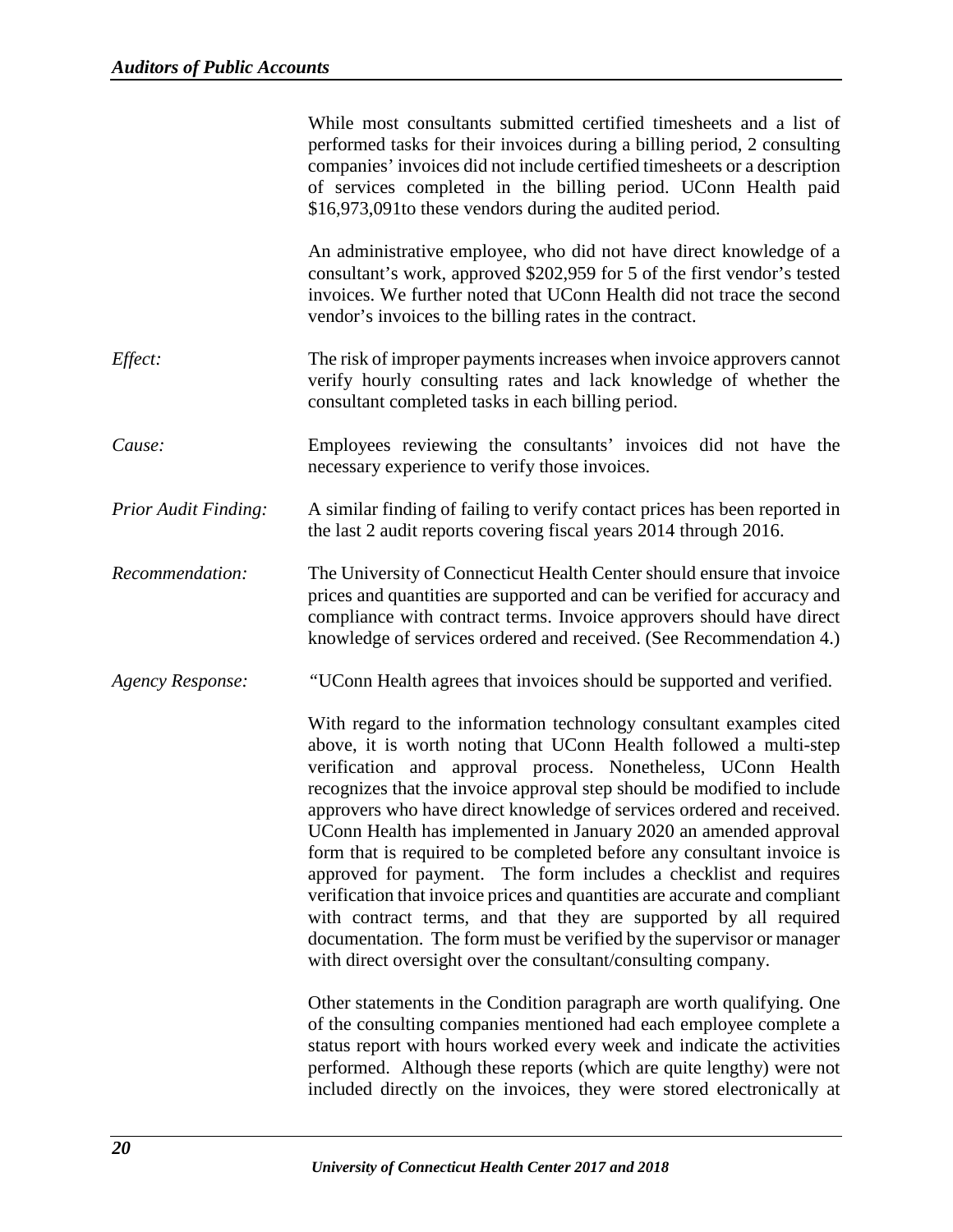UConn Health for project leadership and were regularly reviewed as part of the invoice approval process.

UConn Health does not agree that there was any impropriety with regard to the second vendor mentioned in the Condition paragraph. Invoices from this vendor were for services provided by a single project director of UConn Health's HealthONE project. While, in general, UConn Health affirmatively verifies contract prices when invoices are paid, in this case there was only one billing rate for the project director, which was known to the team, therefore physically returning to the contract document each time the invoice needed paying was not necessary. Additionally, services delivered by the project director were as described in a Statement of Work and the contract, and evident from numerous project meetings and reports on project status.*"*

*Auditors' Concluding*

*Comments:* UConn Health's response regarding the first vendor contradicts the written response it provided to the auditors in July 2018. In that response, IT management informed us that it had no supporting timesheets for the tested invoices nor verification of hourly rates. UConn Health's response related to the second vendor, who reportedly had a single billing rate, failed to acknowledge that the vendor subcontracted out more than half of the contract value. The subcontractors invoiced using an hourly rate, and those rates were not disclosed in the agreement with UConn Health.

#### <span id="page-23-0"></span>**Payment for Compensatory Leave Balances**

*Background:* Payments for compensatory leave balances are permitted only when they are clearly provided for in relevant bargaining contracts. These contracts often involve essential state employees who provide direct healthcare or work in public safety.

*Criteria:* The prevailing State of Connecticut policy on managerial compensatory time states, "Compensatory time earned during the twelve months of the calendar year must be used by the end of the succeeding calendar year and cannot be carried forward. In no event will compensatory time be used as the basis for additional compensation and shall not be paid as a lump sum at termination of employment." An agency can grant managers compensatory time when they are required to work a significant number of extra hours in addition to their normal work schedule. The policy disallows compensatory time if a manager works for an extra hour or two to complete normal work assignments.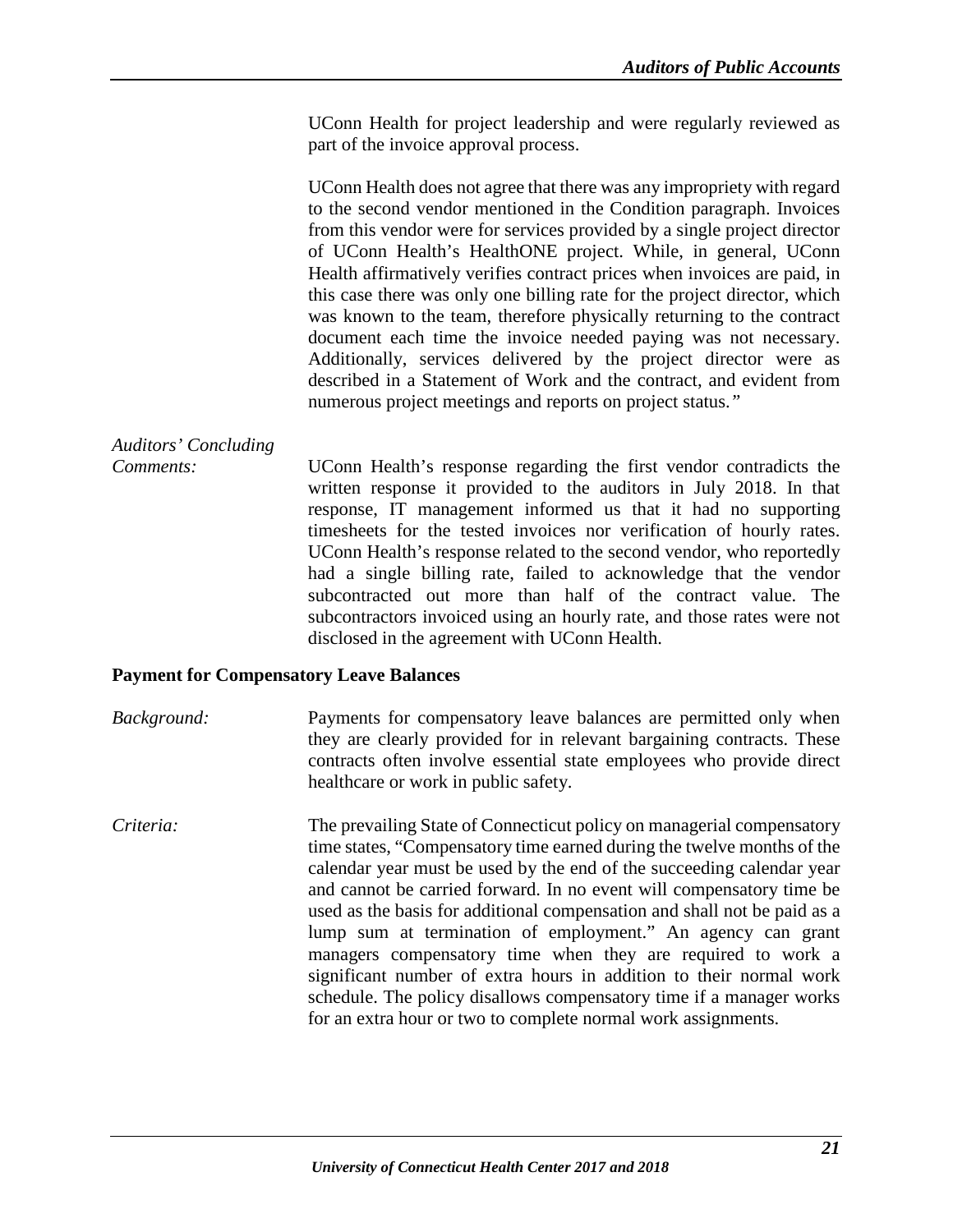| The Maintenance & Service Unit (NP-2) and Administrative Clerical       |
|-------------------------------------------------------------------------|
| (NP-3) bargaining unit contracts state that compensatory time shall not |
| be paid at termination of employment.                                   |

*Condition:* We reviewed payments for compensatory leave balances during the audited period and found that they were inconsistent with state policy and bargaining contracts.

- UConn Health paid \$154,569 to active managers and confidential employees for 3,046 compensatory leave hours.
- UConn Health paid \$61,717 to managers and confidential employees at termination for 1,124 compensatory leave hours.
- UConn Health paid \$147,693 to certain bargaining unit employees at termination for 5,787 hours of compensatory time.

There were numerous instances in which managers earned compensatory time for 2 hours or less of work during a normal workday. An administrative manager earned 133 instances of compensatory time (totaling 238 hours) during the 2017 fiscal year and 126 instances (totaling 215 hours) during the 2018 fiscal year. This all related to working an extra hour or two a day. The manager earned over 50 days of compensatory leave time during the fiscal years.

- *Effect:* UConn Health should not have paid for unused compensatory time. The practice of paying for compensatory leave balances of managerial employees and bargaining unit employees (Maintenance & Service Unit and Administrative Clerical) is not consistent with prevailing state policy and contractual agreements.
- *Cause:* UConn Health has a more generous managerial compensatory time policy than other state agencies. Compensatory leave balances did not expire in accordance with the state prevailing policy. Instead, UConn Health paid additional compensation to employees whose bargaining unit contracts did not include a provision for a cash payout.
- *Prior Audit Finding:* This finding has been previously reported in the last 2 audit reports covering fiscal years 2013 to 2016.
- *Recommendation:* The University of Connecticut Health Center should require employees to use compensatory time within a reasonable period and should not include unused compensatory time in payments to separating managerial and certain bargaining contract employees. (See Recommendation 5.)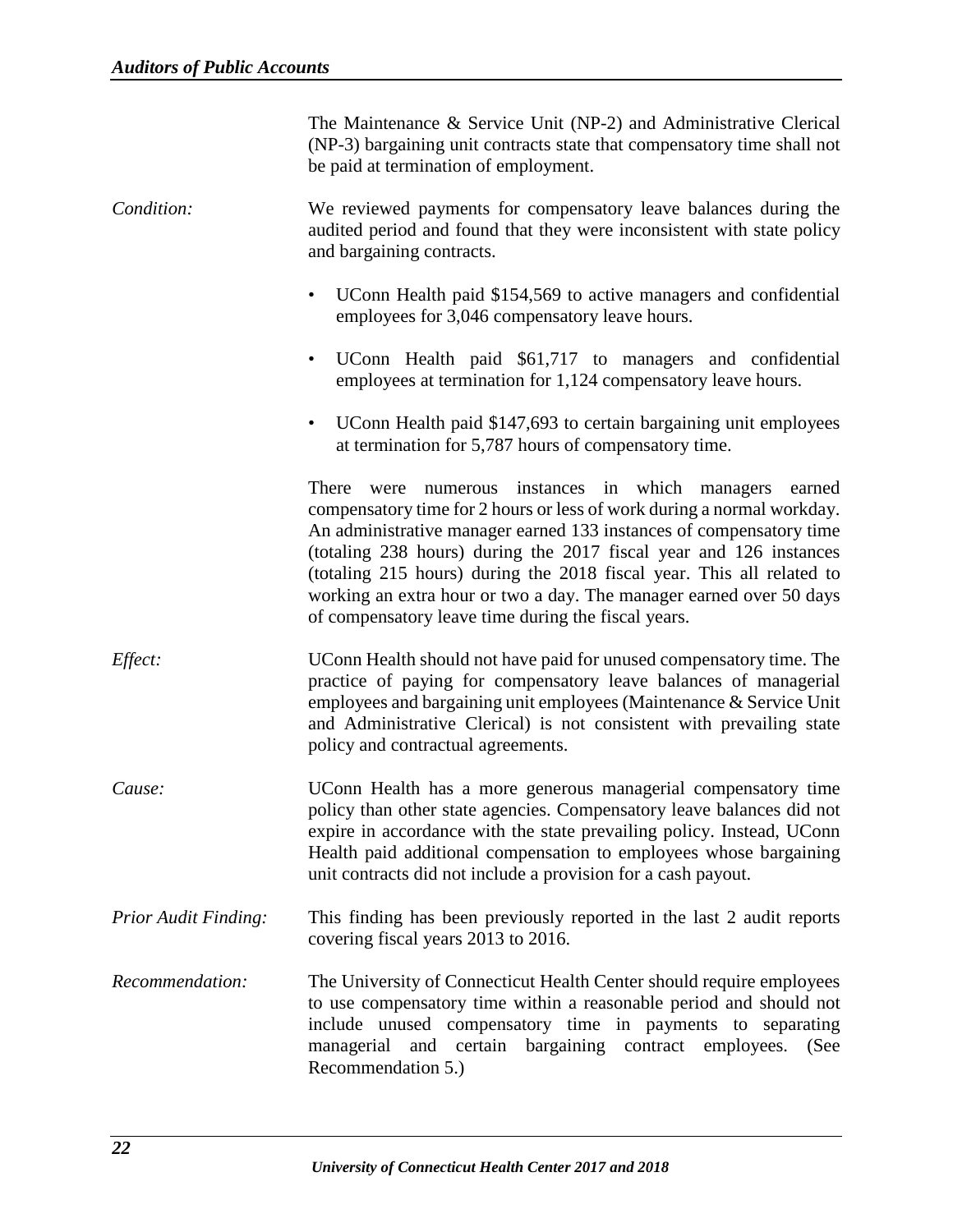*Agency Response: "*UConn Health agrees with this finding and has modified its policy to provide clarity. Please note that the majority of the compensatory time that is recorded for managers and confidential employees, post promotion, is holiday compensatory time. UConn Health has implemented a new leave policy that provides for the expiration of holiday compensatory time at the end of the calendar year following the year in which it was earned, with certain limited exceptions for example, such as when an employee separates prior to the expiration of time. The leave policy was effective on July 5, 2019.

> In instances where payment for compensatory time to an exempt manager or confidential employee occurred, the records reflect instances where the compensatory time earned was earned when the employee was in a bargaining unit, prior to promotion to a nonrepresented position. UConn Health's new policy addresses this situation by permitting a pay-out to the employee for compensatory time earned in accordance with the collective bargaining agreement prior to the effective date of the promotion.

> The leave policy for managerial and confidential employees approved and effective July 5, 2019 at UConn Health provides guidelines for management and confidential employees with respect to earning nonholiday compensatory time when the needs of the organization dictate. UConn Health follows federal law, specifically the Fair Labor Standards Act, with regard to the compensatory time for non-exempt confidential employees.

> UConn Health will adhere to the provisions of the applicable collective bargaining agreement with respect to compensatory time for employees covered by union contracts. *"*

#### <span id="page-25-0"></span>**Payment for Long Term Disability Insurance**

| Background: | In the prior audit report, we noted that UConn Health provided long-<br>term disability coverage for employees who were members of the<br>Connecticut State Employees Retirement System (SERS). We observed<br>that this coverage was excessive because the SERS plan contains<br>provisions for disability retirement |
|-------------|------------------------------------------------------------------------------------------------------------------------------------------------------------------------------------------------------------------------------------------------------------------------------------------------------------------------|
| Criteria:   | UConn Health should not incur unnecessary expenses for benefits<br>beyond the state's comprehensive fringe benefits package.                                                                                                                                                                                           |
| Condition:  | Although UConn Health ceased long-term disability coverage for<br>managerial employees hired after November 1, 2011, it continued to<br>provide long-term disability coverage for approximately 12 managerial<br>employees hired prior to that date at a cost of \$4,907 per year.                                     |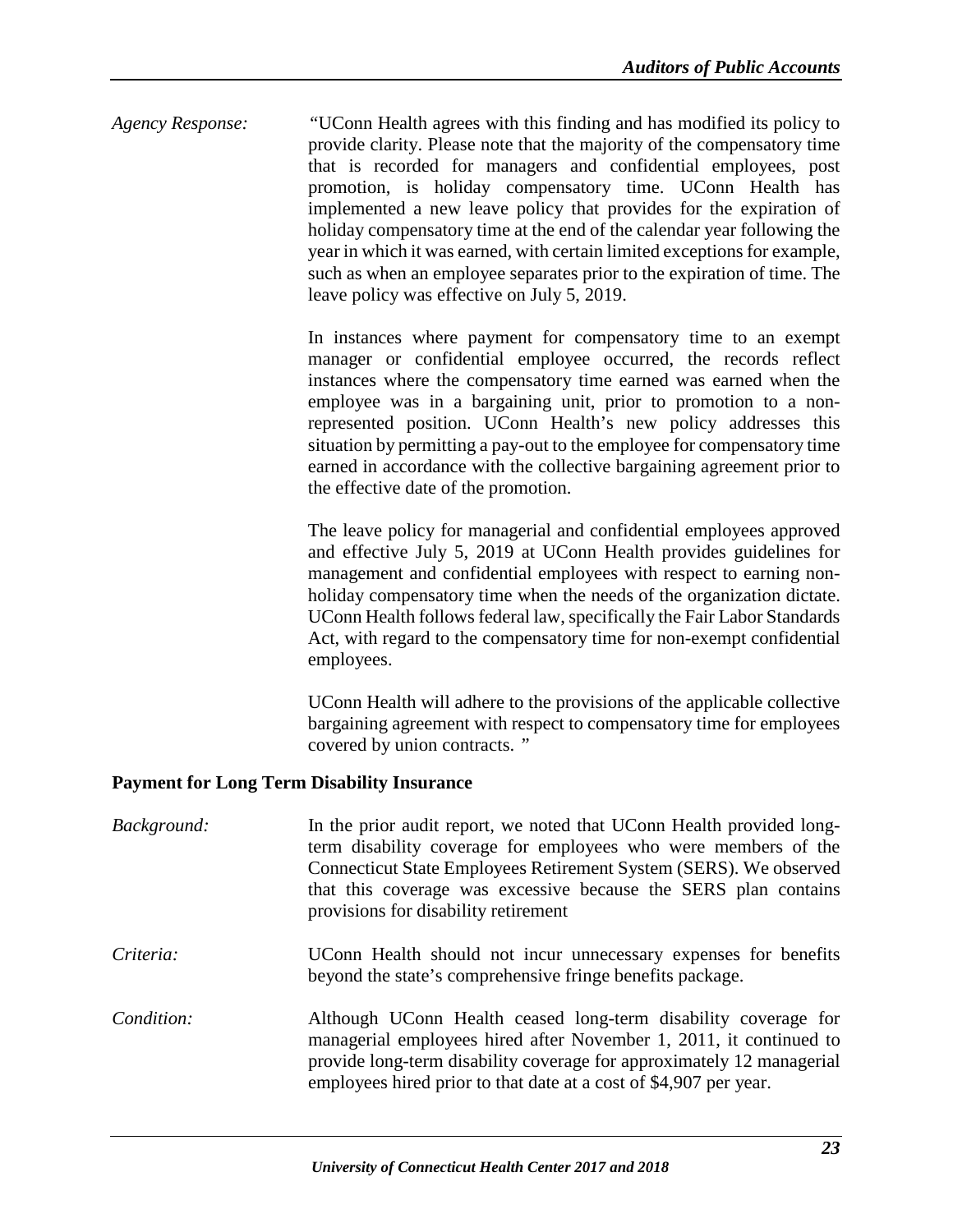|                                    | Our review of state bargaining unit contracts and comparisons with<br>other state universities identified that only a very small segment of state<br>university and board of regents' employees received long-term<br>disability insurance coverage. Conversely, UConn Health paid for long-<br>term disability insurance for approximately 61% of its workforce<br>(approximately 3,340 employees), during each fiscal year of the audited<br>period. Approximately 800 of these employees participated in SERS,<br>which includes disability retirement benefits. UConn Health paid<br>\$879,163 for employee long-term disability insurance in the 2017 fiscal<br>year and \$878,279 in the 2018 fiscal year. |
|------------------------------------|------------------------------------------------------------------------------------------------------------------------------------------------------------------------------------------------------------------------------------------------------------------------------------------------------------------------------------------------------------------------------------------------------------------------------------------------------------------------------------------------------------------------------------------------------------------------------------------------------------------------------------------------------------------------------------------------------------------|
| $Eff_{\rho \mathcal{C}}$ t $\cdot$ | UConn Health provided disability insurance coverage beyond the                                                                                                                                                                                                                                                                                                                                                                                                                                                                                                                                                                                                                                                   |

- *Effect:* UConn Health provided disability insurance coverage beyond the benefits that the state provides to the majority of state employees.
- *Cause:* UConn Health believes the SERS coverage is inadequate. One bargaining contract included a provision for UConn Health to pay for long-term disability insurance.
- *Prior Audit Finding:* This finding has been previously reported in the last 2 audit reports covering fiscal years 2013 through 2016.
- *Recommendation:* The University of Connecticut Health Center should stop paying for long-term disability insurance for managerial employees and renegotiate bargaining contracts to avoid payments for benefits that are already part of the State Employees Retirement System. (See Recommendation 6.)
- *Agency Response: "*For the 12 remaining managerial employees who have long-term disability insurance, UConn Health is continuing to evaluate the coverage to determine if the benefits of that policy, when coordinated with the benefits under the SERS program, still offers those employees a meaningful benefit. Where the employee will not be adversely affected, UConn Health will work to transition out of providing the long-term disability coverage to these employees. Please note that the cost of this insurance for these 12 employees totals \$4,907 per year.

With regard to employees covered under the UHP and AAUP bargaining agreements, UConn Health will conduct a review of the coverage in anticipation of negotiations with both bargaining units in 2021*."*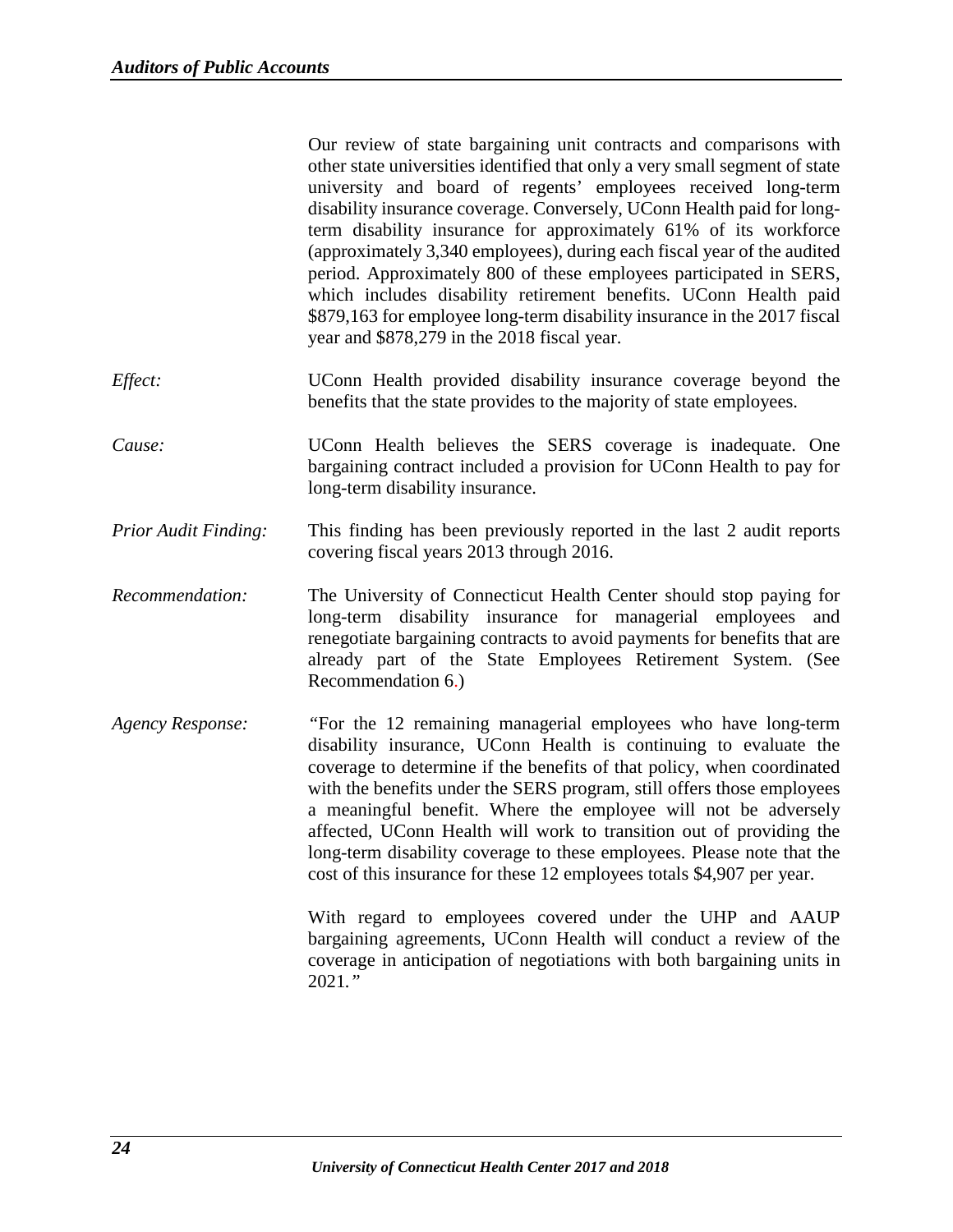#### <span id="page-27-0"></span>**Excessive Paid Administrative Leave**

*Criteria:* Most bargaining contracts limit employee paid administrative leave to 2 months while the appointing authority investigates complaints of wrongdoing and determines disciplinary actions. *Condition:* During the audited period, UConn Health paid \$503,438 to 78 employees for 14,277 hours of paid administrative leave. Approximately 43% of those hours were for the investigations related to 6 employees, which lasted 3 to 10 months. Of those employees, three returned to regular employment at the end of their paid administrative leave, one employee was discharged, and two retired or transferred to another state agency. *Effect:* Investigations exceeding the 2-month period caused additional expenses. They also prevented prompt managerial responses and corrective action. *Cause:* The Human Resources Division was experiencing a reorganization of its Labor Relations Office during the audited period. Changes in personnel's responsibilities may have contributed to UConn Health's inability to resolve prior audit findings in this area. *Prior Audit Finding:* This finding has been previously reported in the last audit report covering fiscal years 2015 and 2016. *Recommendation:* The University of Connecticut Health Centershould complete employee disciplinary investigations in a timely manner. (See Recommendation 7.) *Agency Response: "*UConn Health makes every effort to complete disciplinary investigations in a timely manner, thereby limiting the amount of time that an employee is out on administrative leave. UConn Health has implemented procedures to tighten controls on administrative leave including joint senior level management approval of employee administrative leave, weekly Administrative Leave Reports and reviews to monitor the progress of investigations and the lengths of time that employees are out on leave pending the outcomes of those investigations. It is important to point out, however, that while straightforward investigations into misconduct are generally completed within 2 months, as the Auditors noted in their finding, workplace investigations vary in their complexity. Complex matters often take more than 2 months to properly investigate. This is especially true if local or state law enforcement or other investigating entities such as licensing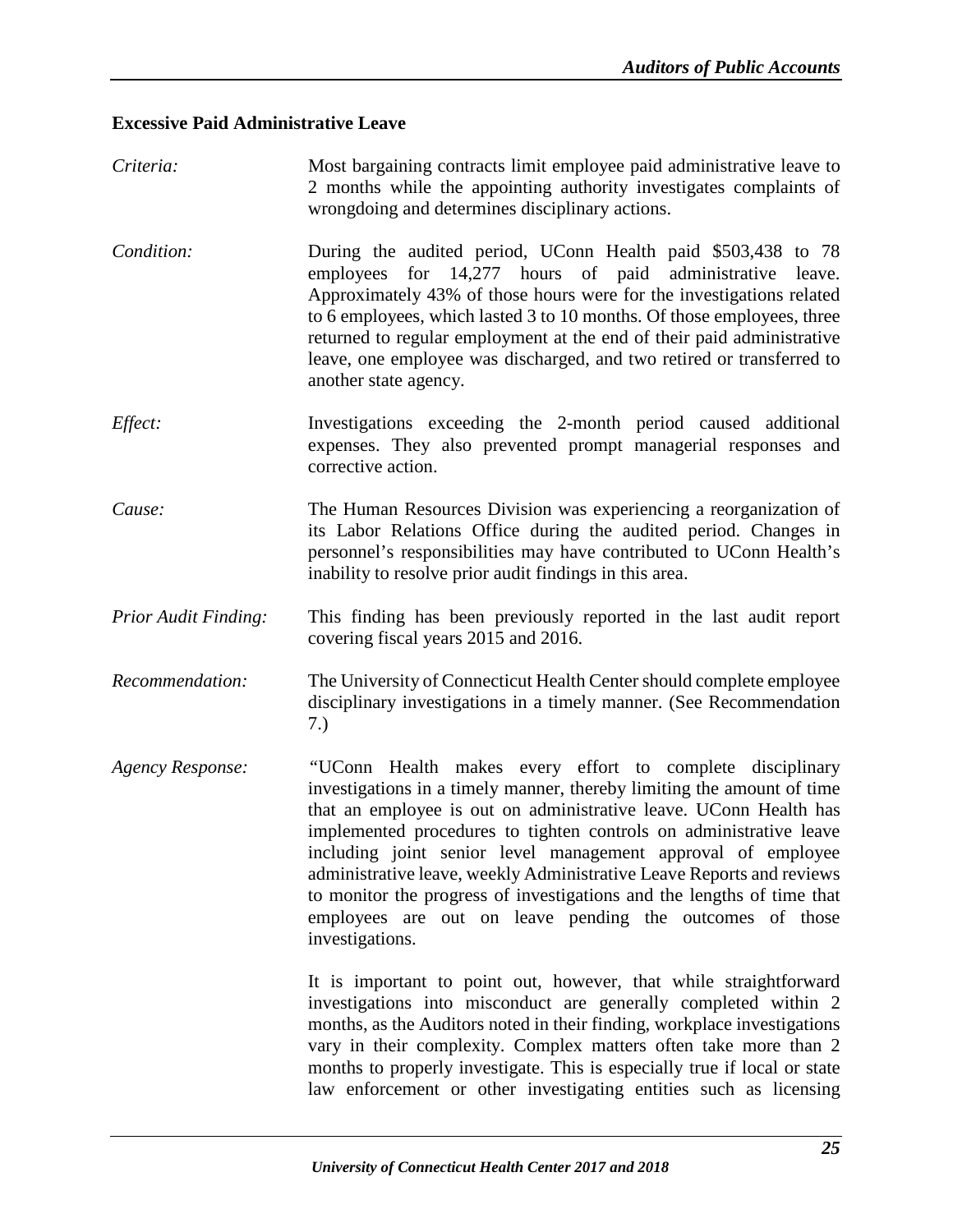agencies or affirmative action, is involved.

The safety of patients and employees at UConn Health is always a primary concern and in those instances, UConn Health does not allow some employees to return to work before investigations and predisciplinary proceedings are concluded.*"*

#### <span id="page-28-0"></span>**Incentives and Stipends**

| Criteria:                   | According to the University of Connecticut By-Laws, the UConn Health<br>Board of Directors is entrusted with the approval of employee<br>compensation plans and labor contracts. Contract amendments greater<br>than \$1 million must be presented to the board of directors for approval.                                                                                                                                                               |
|-----------------------------|----------------------------------------------------------------------------------------------------------------------------------------------------------------------------------------------------------------------------------------------------------------------------------------------------------------------------------------------------------------------------------------------------------------------------------------------------------|
|                             | UConn Health and its employees should agree on employee<br>compensation terms and include them in the employee's personnel file.                                                                                                                                                                                                                                                                                                                         |
| Condition:                  | In February 2018, UConn Health executed an agreement with the<br>University Health Professionals bargaining unit to provide retention<br>bonuses to nurses in a few selected departments to address recruitment<br>and retention issues. The agreement was calculated to cost UConn<br>Health approximately \$1,579,000 from February 16, 2018 through June<br>20, 2019. Human Resources management did not obtain board approval<br>for this agreement. |
|                             | Our review of clinical incentive payments to 7 faculty members in the<br>School of Dental Medicine showed that in 6 instances, totaling<br>\$468,395, the employment letters did not contain adequate language<br>detailing the terms of these payments.                                                                                                                                                                                                 |
| Effect:                     | The board of directors could not complete its responsibilities when an<br>executed \$1,579,000 labor agreement was not presented for its approval.                                                                                                                                                                                                                                                                                                       |
|                             | Verbal agreements did not provide faculty members with a sufficient<br>understanding of the incentive payment terms.                                                                                                                                                                                                                                                                                                                                     |
| Cause:                      | Human Resources management believed the labor agreement providing<br>nurse retention stipends to be a work rule amendment that did not<br>require the board of directors' approval.                                                                                                                                                                                                                                                                      |
|                             | Past practice of the School of Dental Medicine has not required written<br>agreements with faculty members for clinical incentive payments.<br>Budget uncertainty was also a factor for the lack of written<br>compensation agreements.                                                                                                                                                                                                                  |
| <b>Prior Audit Finding:</b> | This finding has not been previously reported.                                                                                                                                                                                                                                                                                                                                                                                                           |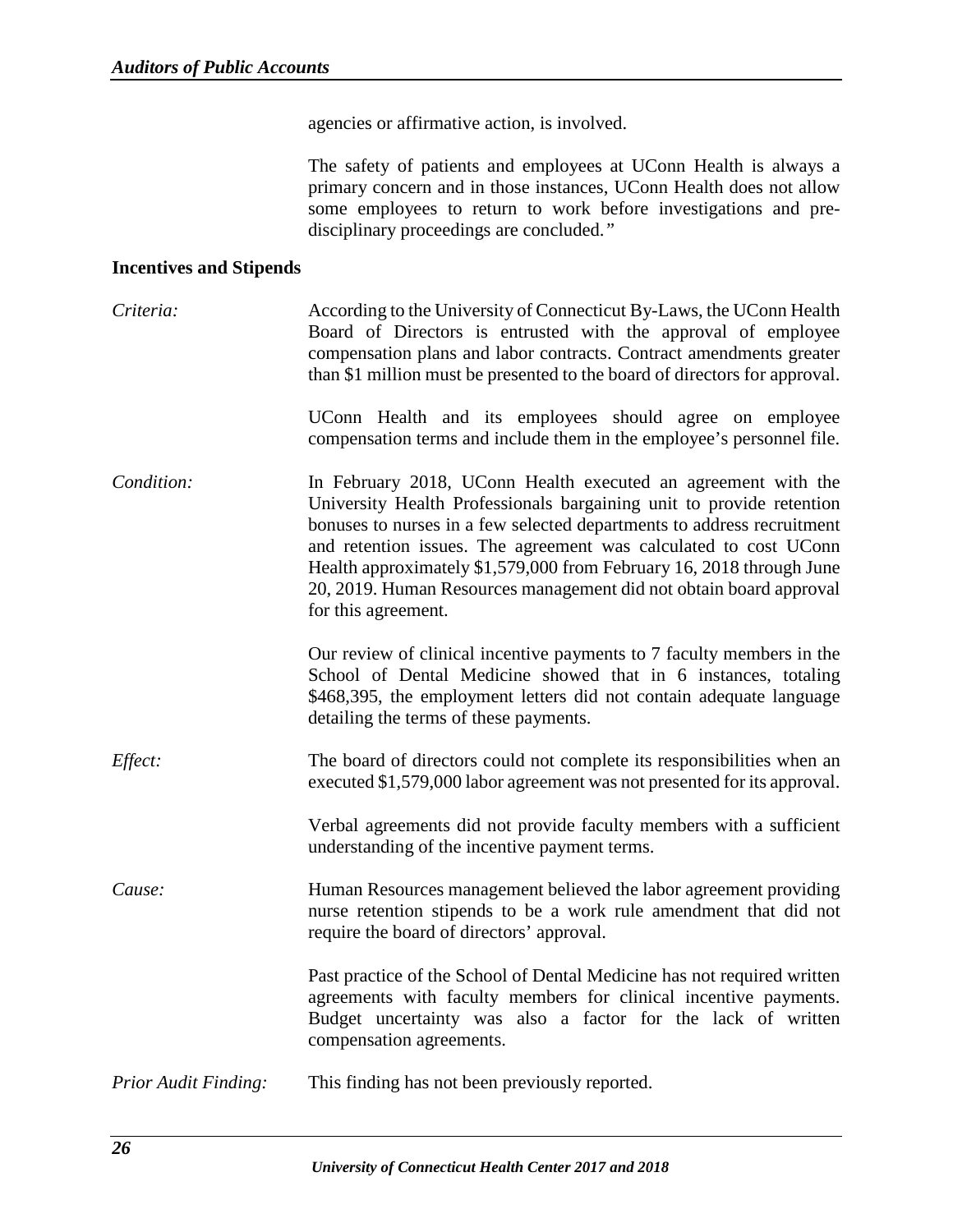*Recommendation:* The University of Connecticut Health Center should ensure that changes to employee compensation plans in excess of \$1 million are presented to the board of directors for approval. UConn Health and its employees should agree on compensation terms and include them in the employee's personnel file. (See Recommendation 8.)

*Agency Response:* "UConn Health does not agree that its agreement with the University Health Professionals (UHP) bargaining unit to provide retention bonuses to nurses in a few selected departments in order to address recruitment and retention issues required formal Board of Directors approval. Section 26.6 of the UHP collective bargaining agreement, which was formally approved by the Board of Directors, specifically allows UConn Health to "increase salaries to meet competition or market demands at any time throughout the year" by working with the unions. Furthermore, that section of the UHP contract incorporates paragraph I of the SCOPE Agreement, which gives explicit authority to the parties to resolve recruitment and retention issues, and provides that "[i]f the parties reach an agreement over recruitment and retention issues during the term of a collective bargaining agreement, any adjustments in pay shall be effective and implemented on the date specified by the parties." Therefore, the Board of Directors specifically contemplated these types of changes would occur during the course of the agreement, and approved these provisions providing explicit authority for UConn Health administration and the union to enter into agreements to immediately adjust pay to resolve these types of matters.

> UConn Health agrees that compensation terms should be documented and maintained in employees' personnel files. Clinical incentive payments are provided to School of Dental Medicine faculty members who opt to participate in the dental faculty practice plan (University Dentists). Approximately 22 dental faculty members currently participate in the dental faculty practice plan. Going forward, for all participants in the dental faculty practice, UConn Health will document the clinical incentive payments in the form of a letter to the faculty member, which will be maintained in the employee's personnel file.

> UConn Health is updating the President's memo that delegates contract signing authority and will be clarifying this authority with regard to labor-related agreements. In addition, we have developed a process to ensure that BOD is regularly updated on recruitment and retention efforts/agreements/costs."

### *Auditors' Concluding*

*Comments:* The execution of the bargaining contract amendment, valued in excess of \$1 million, was not consistent with UConn Health's contract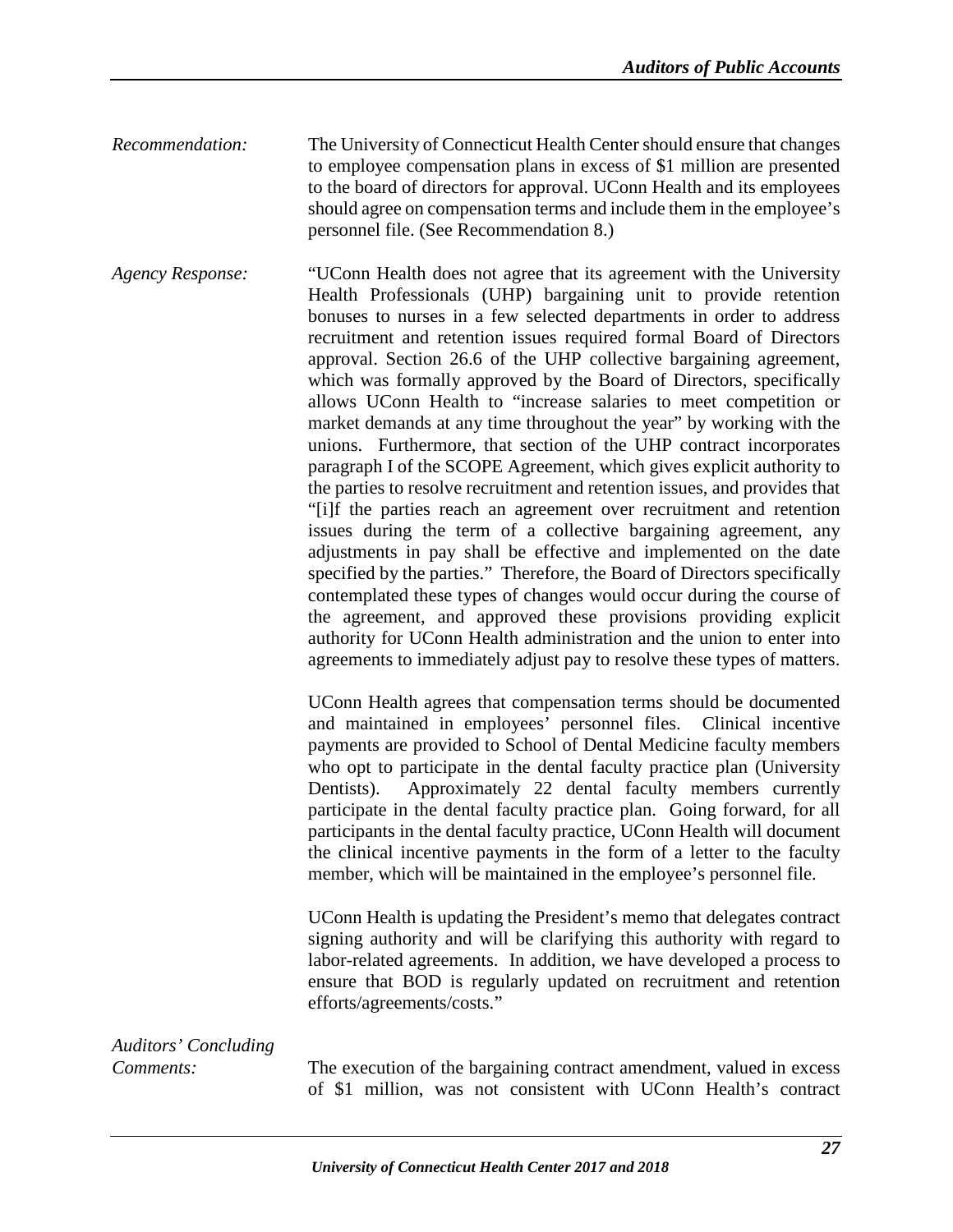amendment and signing authority procedures in President Herbst's June 18, 2013 memorandum to UConn Health senior administrators.

#### <span id="page-30-0"></span>**Non-Competitive and Competitive Procurement**

| Criteria:  | 1. For non-emergency purchases greater than \$10,000, UConn<br>Health's policies require a competitive process or justification as to<br>why competition was not required prior to the purchase. Non-<br>competitive procurement is also referred to as a sole source<br>purchase.                                                                                                                                                                                   |
|------------|----------------------------------------------------------------------------------------------------------------------------------------------------------------------------------------------------------------------------------------------------------------------------------------------------------------------------------------------------------------------------------------------------------------------------------------------------------------------|
|            | 2. When the nature of service needs has substantially changed from the<br>original contract, a new competitive purchase process is warranted.<br>When contracts are awarded to multiple vendors, attempts to obtain<br>price quotes from more than one vendor often lead to better product<br>quality at a lower price.                                                                                                                                              |
| Condition: | 1. Our reviews noted the following procurement inconsistencies.                                                                                                                                                                                                                                                                                                                                                                                                      |
|            | a) Of 16 reviewed sole source providers, one worked on an<br>information technology project for 2.5 months before UConn<br>a justification for non-competitive<br>Health<br>requested<br>procurement. Within this period, the provider also subcontracted<br>more than half of the UConn Health contract value to another<br>provider. UConn Health's original \$300,000 sole source<br>approval in January 2018 ended in \$629,499 of services by June<br>30, 2018. |
|            | b) Digital library subscription purchases of \$404,953 did not have<br>competitive pricing evidence. In another instance, UConn<br>Health filled a leadership nursing vacancy without contacting<br>more than one vendor to obtain other potential candidate<br>resumes.                                                                                                                                                                                             |
|            | 2. Existing contracts were amended for consulting services not within<br>the original scope.                                                                                                                                                                                                                                                                                                                                                                         |
|            | a) In December 2012, a request for proposal for on-call temporary<br>services resulted in 8 approved vendors. UConn Health hired<br>one of these vendors in 2017 to assist with the need for certified<br>EPIC system consultants for the implementation of the new<br>electronic medical records system. UConn Health amended the<br>contract to increase the vendor's contract value from \$900,000<br>to \$11,000,000.                                            |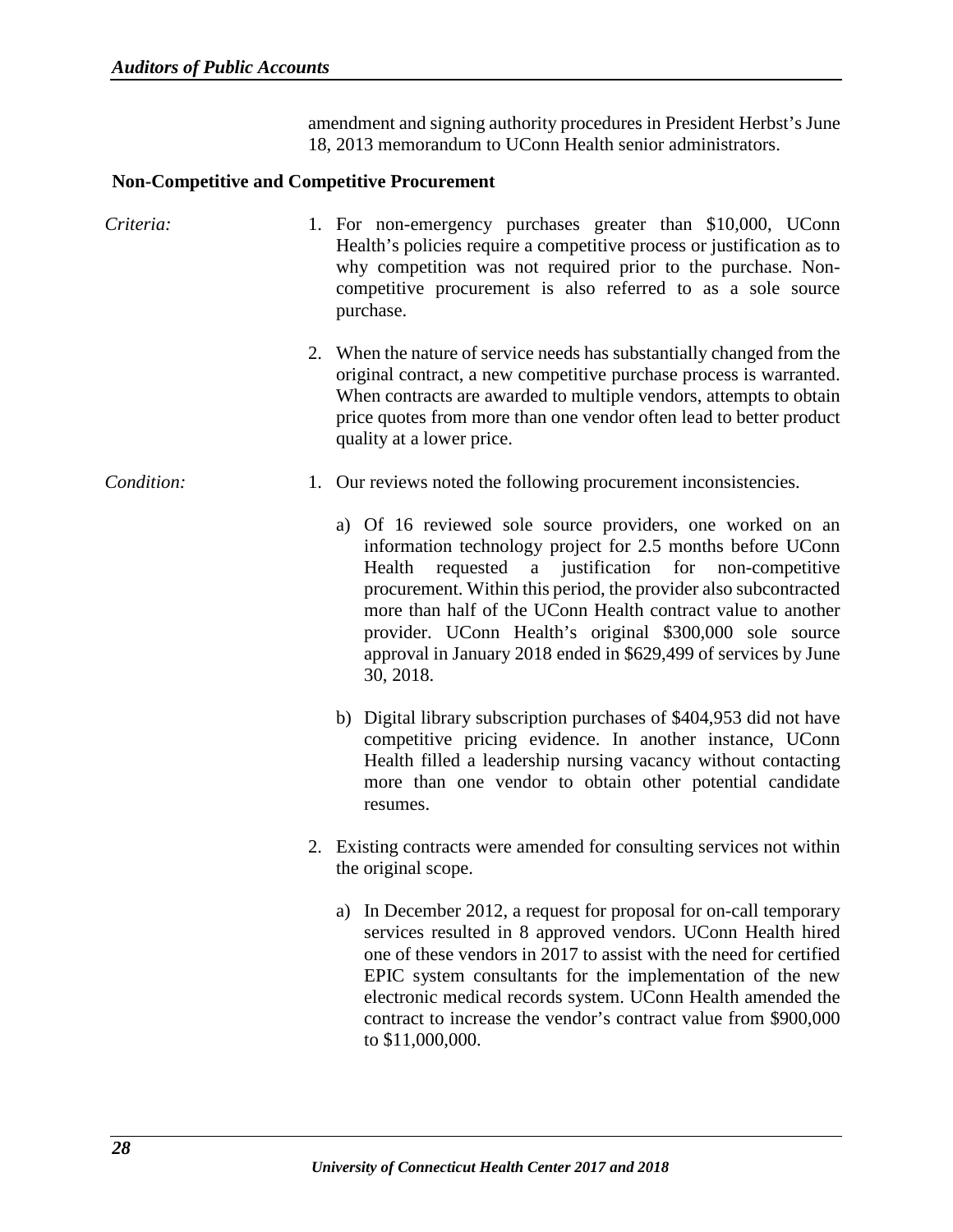|                             | b) UConn Health increased another contract for EPIC trainers and<br>analysts from its \$500,000 original value to \$5,500,000.                                                                                                                                                                                                                                                                                                                                         |
|-----------------------------|------------------------------------------------------------------------------------------------------------------------------------------------------------------------------------------------------------------------------------------------------------------------------------------------------------------------------------------------------------------------------------------------------------------------------------------------------------------------|
| Effect:                     | 1. UConn Health did not follow its procurement policy. When a sole-<br>source provider subcontracted more than half of the contract value,<br>it was evident that other qualified providers existed. Without<br>evidence of competitive procurement, UConn Health had little<br>assurance that it selected the best vendor.                                                                                                                                            |
|                             | 2. Significantly increasing contract values with a few existing vendors<br>for new IT consulting services prevented UConn Health from<br>considering vendors with qualifications and cost structures better<br>suited to its needs.                                                                                                                                                                                                                                    |
| Cause:                      | 1. UConn Health officials were not aware of procurement policies or<br>neglected to comply because management did not enforce those<br>policies.                                                                                                                                                                                                                                                                                                                       |
|                             | 2. The lack of competitive procurement for new IT consulting needs<br>was due to time constraints and the reluctance to subject existing<br>vendors to another bidding process.                                                                                                                                                                                                                                                                                        |
| <b>Prior Audit Finding:</b> | The finding is not repeated from the immediately previous audit.                                                                                                                                                                                                                                                                                                                                                                                                       |
| Recommendation:             | The University of Connecticut Health Center should institute mandatory<br>procurement training for new managers and managers who failed to<br>comply with UConn Health procurement policies. When there is a<br>substantial change in service needs, UConn Health should competitively<br>bid for new services rather than amending existing contracts. (See<br>Recommendation 9.)                                                                                     |
| <b>Agency Response:</b>     | As a result of this finding, UConn Health is increasing education<br>"1.<br>for its employees about procurement and contract requirements<br>and recommended practices. We have met with recently-hired<br>senior leaders to introduce them to our procurement and<br>contracting processes. A brief overview and handout of the<br>procurement requirements will be provided to all new employees<br>as part of our orientation process.                              |
|                             | With regard to the condition noted about the provider who worked<br>on an IT project before the non-competitive justification was<br>requested, this occurred because a newly-hired manager retained<br>a provider to support a critical, time-sensitive IT project before the<br>manager was trained on UConn Health's procurement and<br>contract documentation requirements. The engagement was later<br>documented as an acceptable non-competitive purchase under |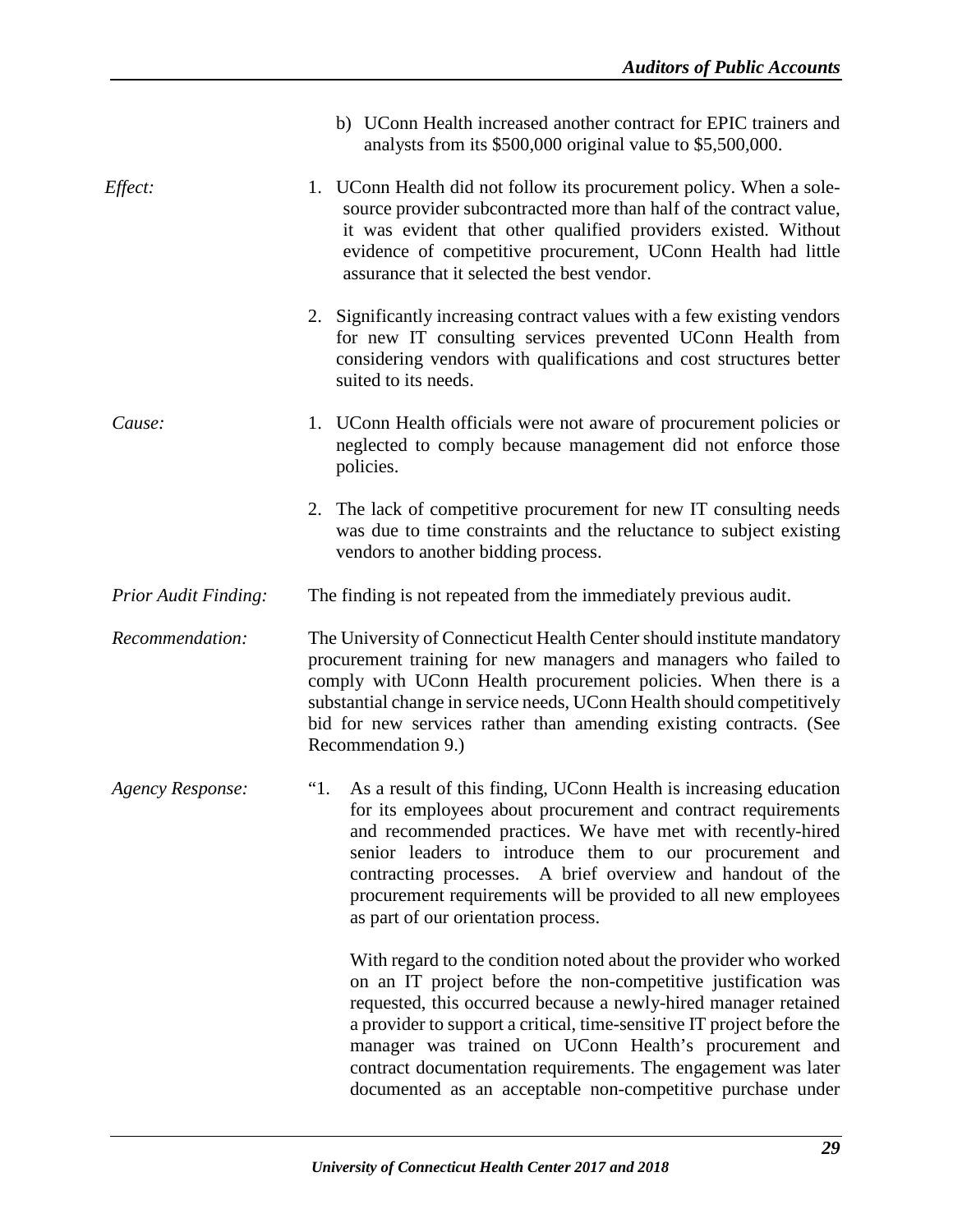UConn Health policies; however, UConn Health agrees that the non-competitive purchase request should have been submitted earlier in the process.

With regard to the other inconsistencies noted in the conditions section above, Library Department and Procurement Department personnel have been reminded of the requirement that purchases of library media must be accompanied by written confirmation that the purchase was made from the most competitive source. While it is not always possible or practical to request candidates for temporary positions from multiple sources, UConn Health will make that a recommended practice.

2. UConn Health does not believe that the contract amendments identified in this finding were improper in any way. The examples cited are both multiple-award, on-call contracts that were intended to be used on an as-needed basis. The contract values started out lower because there were multiple contractors available to provide the same scope of services. Contract values were increased over time based on how much each contract was being utilized; not due to a change in scope. UConn Health believes that the contract increases were appropriate in these situations. However, as a result of this finding, when the value or volume of use of a contract is going to increase significantly, or when project-specific needs are identified, UConn Health will review the situation to determine whether it is appropriate and sensible to either rebid or reopen the original bid to more respondents"

#### <span id="page-32-0"></span>**Unapproved Timecards and No Usage of Vacation Leave**

| Criteria:  | UConn Health policy requires non-faculty employees to certify their<br>timesheets each biweekly pay period. Faculty employees are required to<br>sign off on their timesheets every 4 weeks. In all instances, managers<br>are required to review and sign off on their employees' timesheets every<br>pay period. |
|------------|--------------------------------------------------------------------------------------------------------------------------------------------------------------------------------------------------------------------------------------------------------------------------------------------------------------------|
|            | Beginning in May 2016, UConn Health required employees to record<br>vacation leave hours in its automated attendance system.                                                                                                                                                                                       |
| Condition: | We reviewed 15 employee timesheets for 4 pay periods. Of the 60<br>timesheets tested, the employee did not certify 21 non-faculty<br>timesheets, 11 faculty members did not certify their timesheets for 2<br>consecutive pay periods, and managers did not approve 28 timesheets.                                 |
|            | Our review of leave balances revealed that 41 out of 645 faculty<br>members recorded no vacation leave in the attendance system since May                                                                                                                                                                          |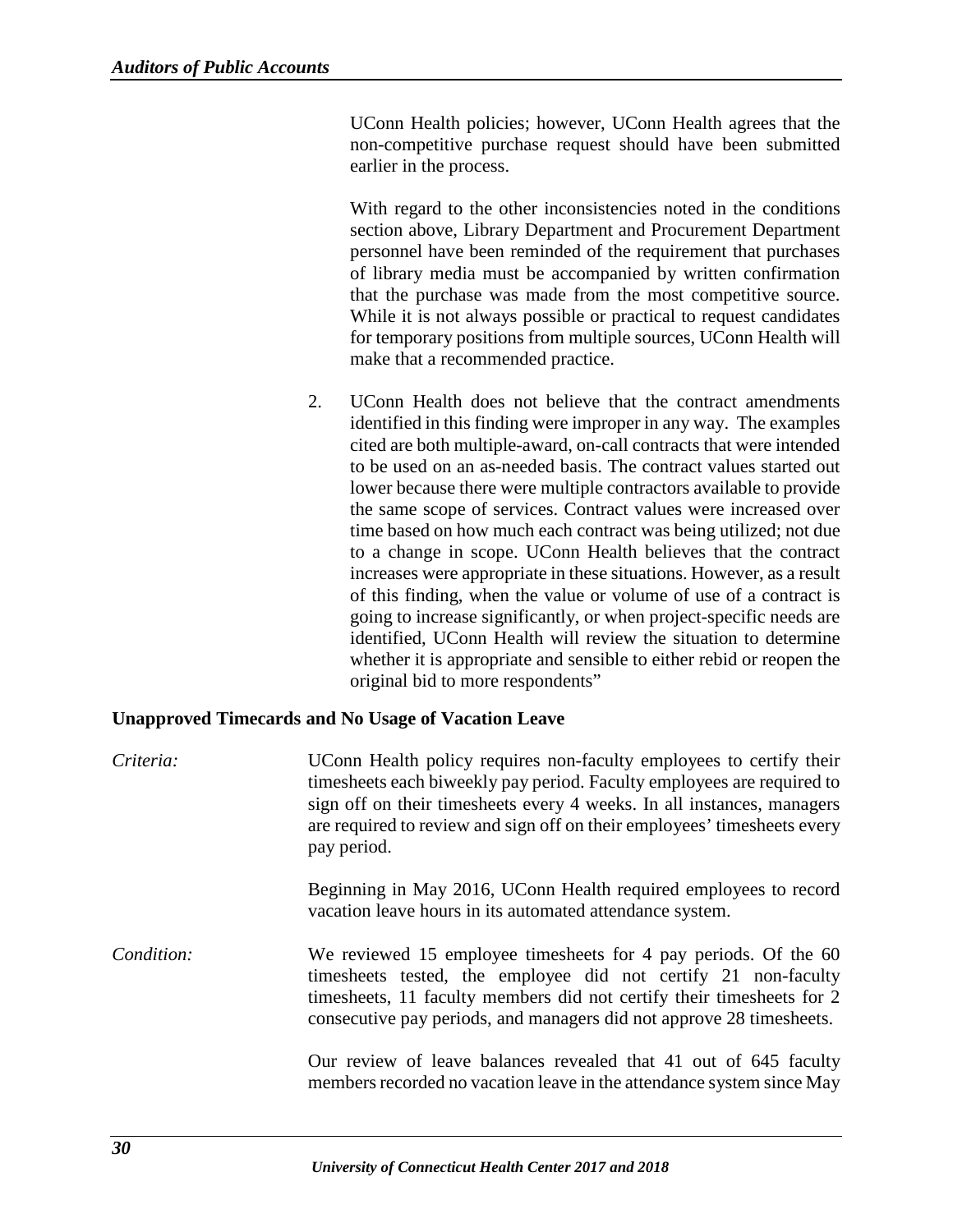2016. Twenty-four were existing employees and 17 were new hires during the audited period.

- *Effect:* Lack of certification of employee timesheets and managerial review of attendance records increases the risk of overpayments for unworked hours or uncharged absences against leave balances.
- *Cause:* Employees and their managers neglected to certify timesheets and record vacation leaves.
- *Prior Audit Finding:* This finding has not been previously reported.
- *Recommendation:* The University of Connecticut Health Center should not process timesheets that lack employee and manager approvals for payment. Managers should periodically review employee vacation leave balances and discuss the lack of vacation leave with employees who record little or no leave. (See Recommendation 10.)
- *Agency Response: "*UConn Health does not agree with this finding.

There is no UConn Health policy that requires non-faculty employees to certify their timesheets. It is recommended that salaried timekeepers approve their timecards, but only the time approver is required to approve. In fact, hourly employees have no access to their timecards and can only swipe at Kronos badge readers.

In May, 2016, Kronos became the prescribed method for faculty to track vacation. The faculty leave policy does not require that faculty track vacation. However, faculty members who do not track vacation are assumed to have taken all vacation due them; they do not receive vacation time payouts. Therefore, no vacation payout liability exists for those faculty.

The sample of 60 timecards, with 28 unapproved, selected for this audit are not indicative of manager approvals as a whole. We looked at one quarter's worth of timecards, a total of 27,899 timecards, and 98% of them had manager approval. So we do not agree with this finding or the implication that timecards are not routinely approved by managers.

We also do not agree with the recommendation that wage payments should be withheld when timecards are not approved by managers. Nonpayment for hours worked and recorded is against federal and state law.*"*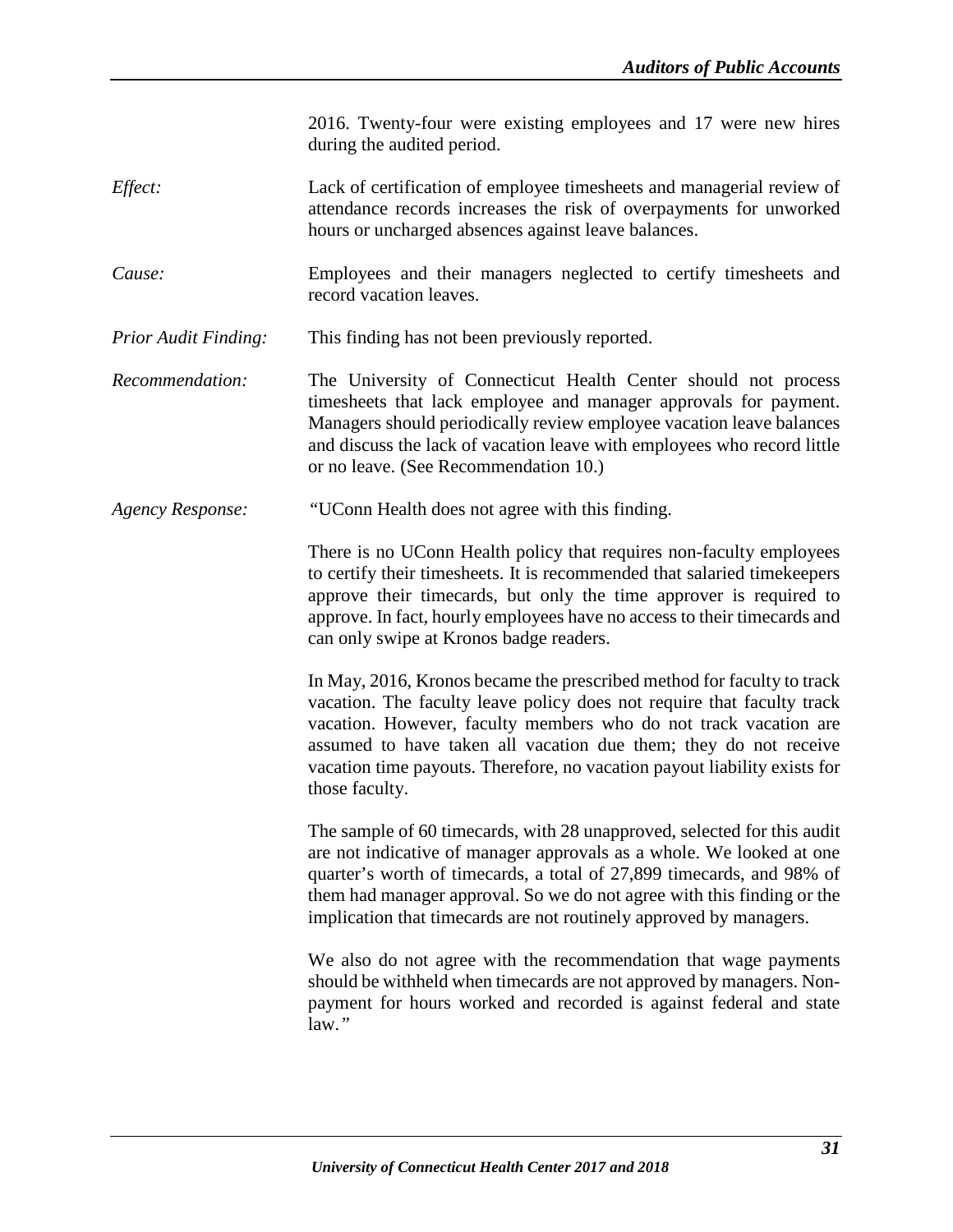#### *Auditors' Concluding*

*Comments:* Best practices require both employees and supervisors to certify the accuracy of work hours on timesheets. Furthermore, it is inconsistent to require only certain groups of employees to certify their time. We are only suggesting that UConn Health does not pay for hours employees did not work.

#### <span id="page-34-0"></span>**Management of the HealthOne Electronic Medical Record Project**

- *Background:* Public Act 15-01 June Special Session authorized UConn Health to implement a new electronic medical records system (also known as HealthOne or My UConn Health). During the 2018 fiscal year, the UConn Health Board of Directors approved a \$98 million budget for this project. As of June 30, 2018, in addition to in-house employment and software costs, UConn Health paid more than \$40 million to consultants to implement the new system. UConn Health utilizes a Consultant Statement of Work to document its agreement regarding the consultant's tasks, hourly rates, and allowable budget.
- *Criteria:* 1*.* Large capital projects should have direct oversight by permanent state employees who are tasked with ensuring project quality and compliance with state laws.
	- 2. Best practices require a clear project plan with defined consultant roles and project timekeeping needs to properly account for consultants' travel planning and hours worked. Employees and contractors are usually not paid for their meal breaks unless they were required to work through their meal periods. UConn Health reiterated unpaid meal break and advance travel planning requirements during its public solicitation for HealthOne credential trainers and go-live support in August 2017.
	- 3. Best practices require the state entity to execute agreements concerning consultant tasks, hourly rate, and allowable budget in a timely manner. When the contract is based on hourly rates, the state entity should implement a process to independently monitor consultant work hours and hold the vendors to their contractual obligations.

#### *Condition:* We reviewed UConn Health's payments for the implementation of the HealthOne project, and found the following.

1. We noted that the HealthOne project did not have a permanent director. Instead, the project was coordinated by 4 consultants whose service terms overlapped. Three of the project directors exceeded their original contract lengths, causing the need for several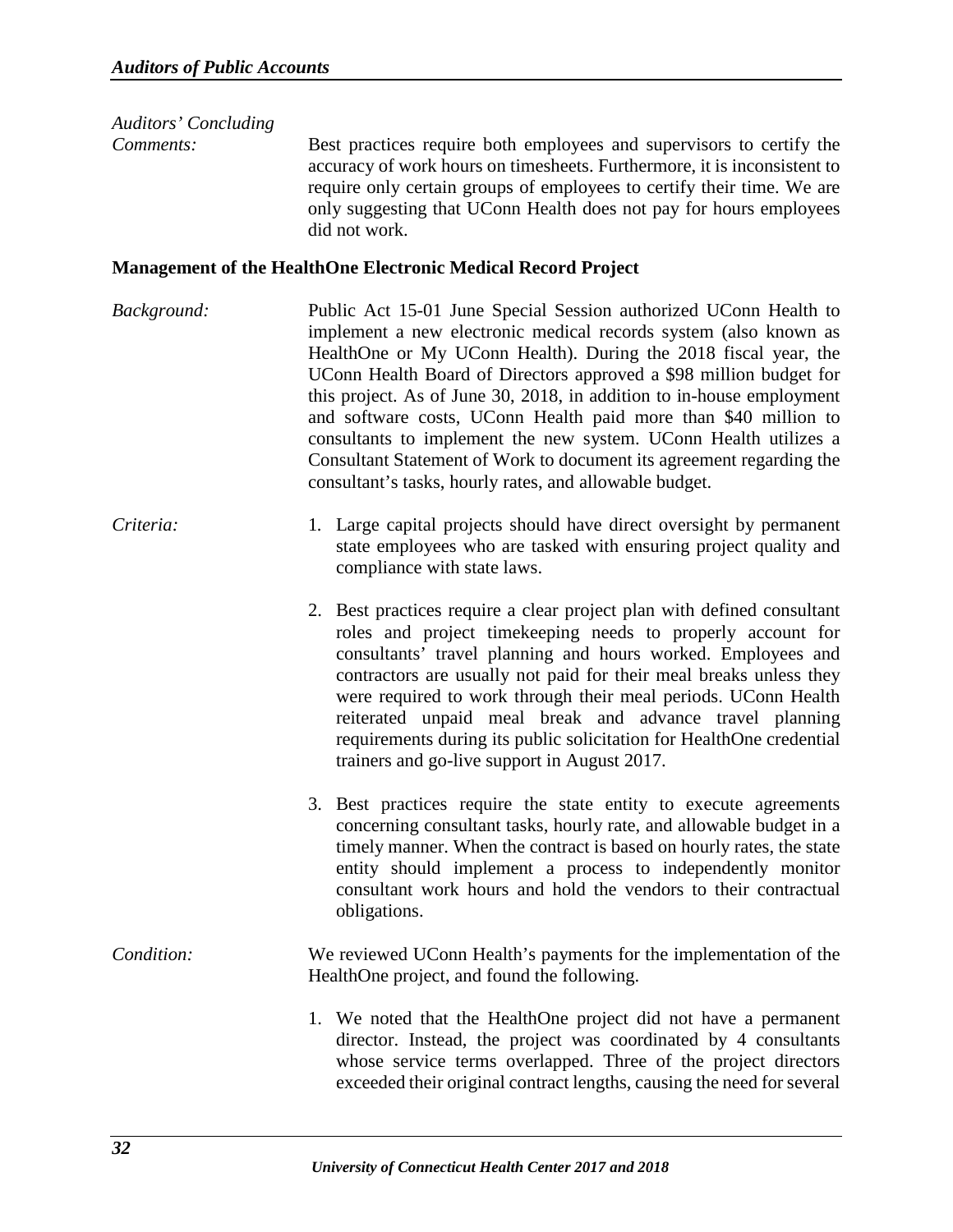revisions to extend the service period and additional funds to pay outstanding invoices.

- 2. The tested consultants' work hours and travel expenses appeared excessive and showed minimal advance planning. Eight out of 9 tested vendor invoices showed that 3 consultants billed UConn Health for 8 to 12 consecutive hours per day without unpaid meal breaks. There was no evidence that UConn Health required the consultants to work through their meal breaks. We estimated that UConn Health overpaid \$51,480 for their lunch breaks (assuming a 30-minute lunch break). Twenty-one out of 22 tested consultants came from out-of-state. In one tested invoice, the consultant's weekly travel expenses were 40% greater than the contract specified (\$1,795 rather than \$1,290). In 3 out of 5 instances tested, another consultant travelled with first class train tickets. In addition, the consultant did not stay in the provided hotel room for 5 to 6 days per month, costing UConn Health \$17,389 in extra travel expenses. A subcontractor purchased 5 consultants' airline tickets 2 to 5 days prior to the travel dates, causing the tickets to be significantly more expensive than the 14-day advance purchase prices. Subcontractor travel costs totaled \$17,979, or 32.5% of the \$55,295 billed for consulting service costs for a 2-week period. A consultant's invoice also included catering services for meals for 40 individuals who were not part of the consulting agreement. While one vendor provided UConn Health with its off-site service consultant billing rate at approximately 75% of the on-site rate, 4 vendors billed UConn Health the same rates regardless of whether the consultants travelled to UConn Health, worked in their hotel rooms, or worked remotely. Because UConn Health did not clarify differences in onsite versus off-site work values, it was difficult to justify the need to pay consultants' substantial weekly travel expenses, which added costs of 9% to 47% to the tested consulting invoices.
- 3. UConn Heath assigned certain key contract management tasks to consultants. For example, consultants were allowed to manage other consulting contracts or statements of work that described consultants' tasks, hourly rates, contract length, and authorized budget. Of 28 consultant statements of work, 4 were not signed, one was missing, and 22 were signed 4 days to 9.5 months after their start dates. When approving payments, UConn Health relied on consulting companies' spreadsheets hours, despite the fact that corroborating evidence (parking time stamps and meal tickets) did not consistently match the invoiced hours. Our review showed that one consultant had inconsistencies in 185 hours out of 381 invoiced hours. Another consultant submitted many meal receipts, but invoiced UConn Health for 8 to 13 consecutive hours a day without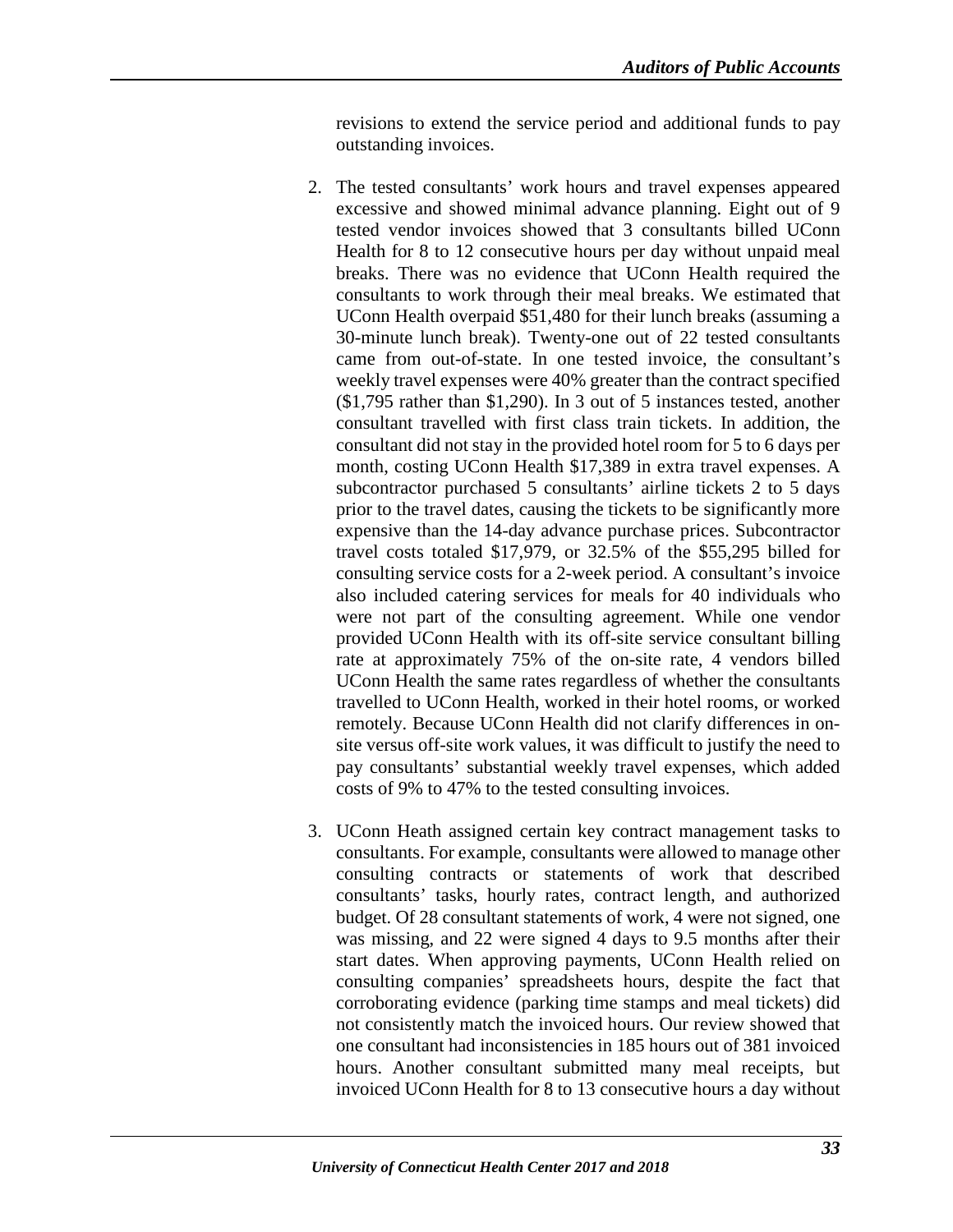unpaid meal breaks. The same consultant invoiced for on-site hours while airline tickets and taxi receipts showed him to be in his home state. There was no evidence of preapprovals for consultant overtime.

- *Effect:* 1. Having multiple temporary project directors with overlapping terms lessened UConn Health's ability to plan and effectively execute the project.
	- 2. UConn Health did not strictly monitor consultant travel expenses, work hours, and location. While UConn Health stated its preferences for local IT consulting services, it spent higher than anticipated resources for consultant travel expenses.
	- 3. Allowing consultants to manage other consultants' Statements of Work created unfair competition among contractors and put UConn Health's fiscal and budget controls at risk. The lack of independent verification of consulting work hours increased the risk of overpayments.
- *Cause:* 1. Several high-ranking IT managers retired or left UConn Health during the 2017 calendar year. During the process of recruiting for the new chief information officer, we were told that the University of Connecticut search committee did not seek input from current UConn Health IT employees. We believe that the lack of communication from university management further discouraged the permanent IT workforce from assuming project leadership. The unprecedented scale of this project was also a factor for UConn Health's reliance on consulting expertise.
	- 2. We believe that the desire for a successful launch of My UConn Health took priority over questioning costs. The project complexity and time sensitive demands may have contributed to the lax oversight of consultant consecutive billing hours and higher than anticipated travel expenses.
	- 3. While UConn Health procured the consulting as time and material based contracts, IT management may have misunderstood and managed the contracts as scope-based contracts. This led to the noted deficiencies.

*Prior Audit Finding:* This finding has not been previously reported.

*Recommendation:* The University of Connecticut Health Center should plan and coordinate large information technology projects using UConn Health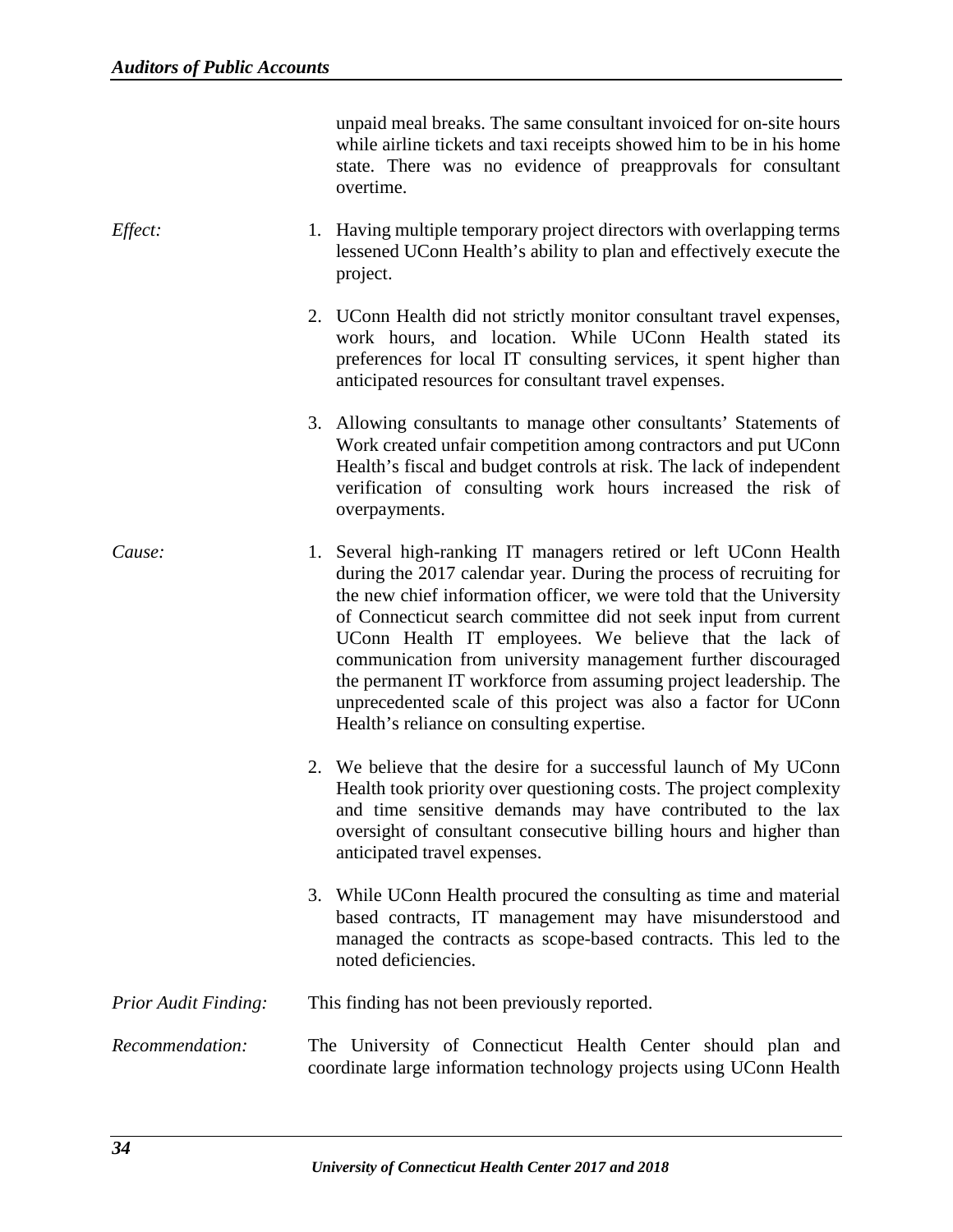employees rather than consultants. UConn Health should hold vendors to their contractual terms. (See recommendation 11.)

*Agency Response: "*UConn Health successfully implemented its highly complex, enterprise-wide Electronic Medical Record (EMR) project, HealthONE, on time, under budget and with all major goals achieved. We do, however, appreciate the auditors' review of this project and recognize that improvements can always be made in the way that these large projects can be managed.

> With regard to the director of the HealthOne project, UConn Health generally agrees with the recommendation that large IT projects should be planned and coordinated by our employees rather than consultants. In this case, it was imperative for the project director to have extensive Epic implementation experience, and UConn Health did not have such an individual among its existing workforce. In view of the timeline, engaging a consultant to serve as project director was the best approach, and a project oversight committee consisting primarily of UConn Health employees was established to manage project risk and help mitigate problems. Fortunately, in complex EMR implementations such as this one, industry practice has shown that project planning and execution can be improved by a mix of employees and consultants filling project roles in complementary ways. Given the success of the HealthOne implementation, we do not believe that the use of a consultant-director had any material adverse effect.

> UConn Health also agrees with the recommendation that vendors should be managed consistently with their contract terms, and with the auditors' comments about the importance of the timely execution of consultants' agreements including Statements of Work (SOW). UConn Health will more rigorously focus on the timely execution of such agreements in future projects. However, we disagree with the following specific findings:

> > • The auditors commented that travel expenses appeared excessive and showed minimal advance planning. However, UConn Health's travel expenses for this project were within standard industry practice for projects of this nature which typically allocates 15-20% of consulting service costs for travel depending on a number of factors. We do not believe that the sample invoices used in this audit were representative. With respect to advance planning, it is not unusual with complex projects like EMR implementations for contractors to purchase tickets without significant lead time, since unforeseen needs of the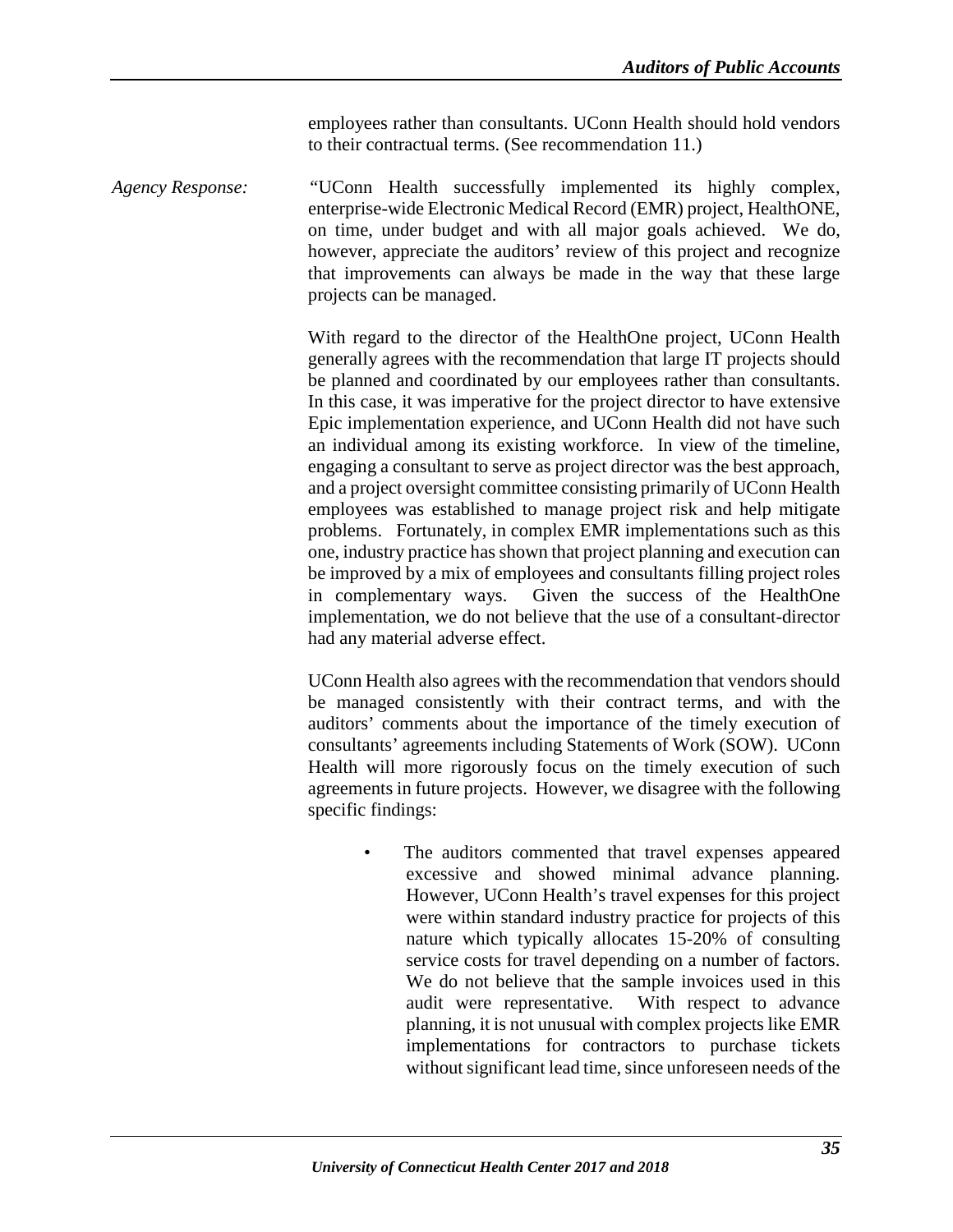project sometimes require travel without significant advance notice.

- The auditors commented that UConn Health did not clarify differences in the value of the consultant's on-site work versus off-site work, and therefore it was hard to justify the need to pay for consultants' weekly travel expenses to Connecticut. While UConn Health understood and communicated to all project team members the appropriate times for and relevant value of consultants to work on-site or off-site, we recognize the need to adopt procedures to improve our communication and documentation.
- The auditors indicated that UConn Health inappropriately paid a consultant for meal catering service for 40 people. However, this invoice was not for a catering event, but rather for a lunch for IT staff and consultants who were required to attend an essential UConn Health team meeting on a Saturday. Because the IT Department did not have the means to pay for the lunch at the time, the consultant paid for the lunch and was subsequently reimbursed for the cost.
- The auditors stated that there were inconsistencies in an invoice of 381 hours by a consultant and that UConn Health should not have relied on spreadsheets provided by the consultant listing hours worked when parking time stamps did not corroborate those hours. However, the invoiced hours can be accounted for, with no inconsistencies. The consultant in this case often moved between different UConn Health locations during the workday to assist different clinical areas; some locations had a garage or time stamp mechanism, while other did not. The test invoice was approved in accordance with the approval process used for all similar invoices.

UConn Health implemented in December 2019 the use of a Consultant Invoice Approval checklist\form that should tighten up the approval and payment process for consultant invoices. Contract terms, travel and expense reimbursement documentation and other terms will be required to be verified before being paid."

# *Auditors' Concluding*

*Comments:* UConn Health's response reflects an acceptance of inconsistent IT consulting travel practices rather than adherence to a well-planned project implementation. None of the tested consultants reserved their flight tickets 14 days in advance, even when the agreements for their consulting services gave them plenty of notice. A well-planned project would have sufficiently arranged for employee meals or meal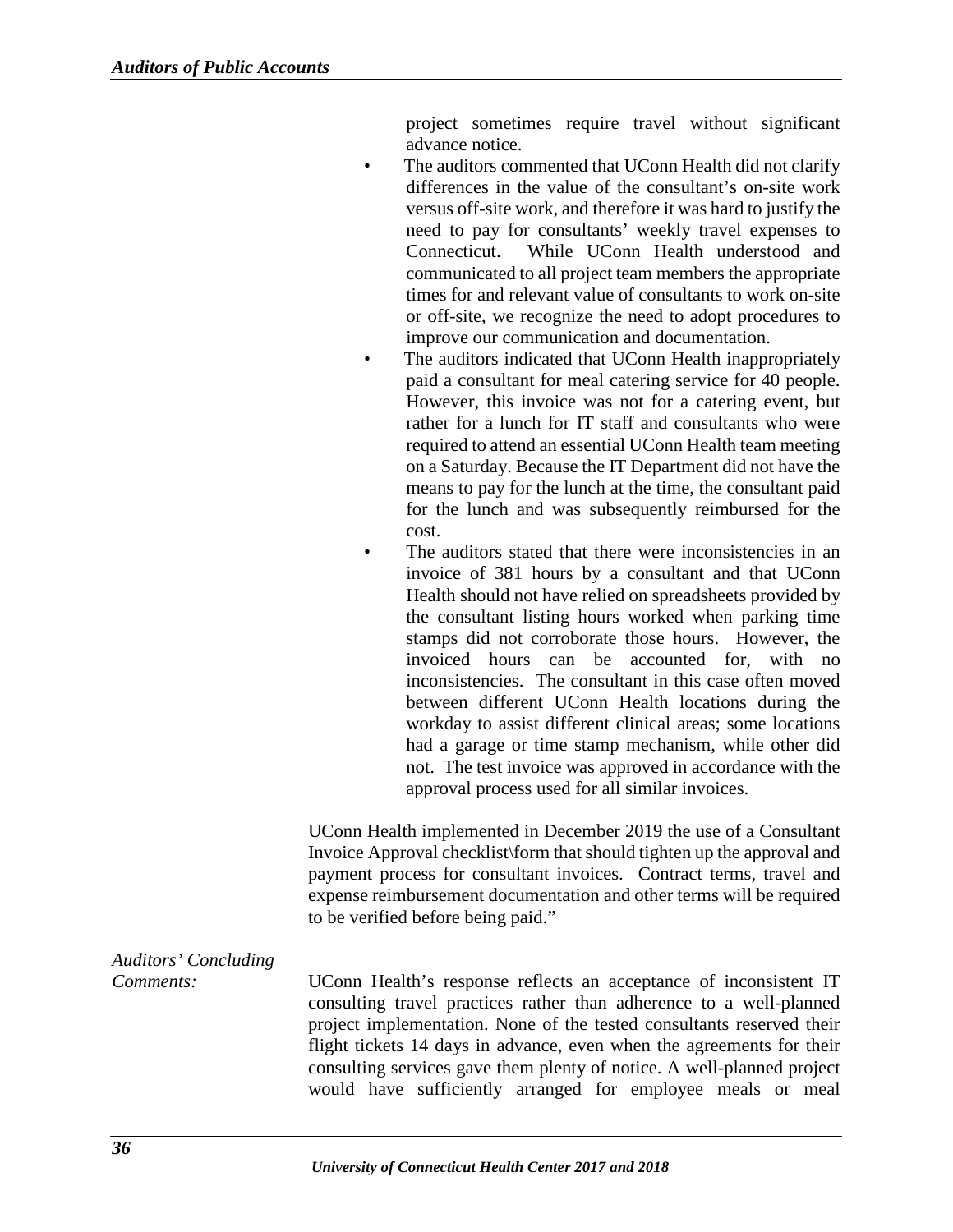allowances instead of allowing an IT consultant to pay for the meals without any limitations.

The consultant with timesheet discrepancies showed no changes in work location at the John Dempsey Hospital.

#### <span id="page-39-0"></span>**Equipment Maintenance and Training Records**

*Background:* To accomplish its mission, UConn Health frequently acquires new technology and sophisticated equipment for clinical services, research activities, and education. The Clinical Engineering Division calibrates and services equipment used by John Dempsey Hospital and the UConn Medical Group. *Criteria:* Sound business practice requires state agencies to monitor contract terms to ensure goods and services are delivered in accordance with those terms. It is important to retain training and service records related to new and expensive equipment used throughout UConn Health. *Condition:* We reviewed training and service records for five pieces of equipment, totaling \$1,022,543, and noted the following: UConn Health did not have maintenance service records available for 4 tested equipment purchases. These items included 2 intraoral dental scanners, an image stream magnification system, and virtual dental trainers. The fifth purchase, an electroencephalogram system, had no record that it was inspected and tested before put into usage. UConn Health did not centrally maintain training records for this equipment. Upon our request, training records were compiled using vendor records and information maintained in various physicians' emails. In 2 instances, UConn Health did not take advantage of preventive maintenance purchased for \$11,000 and free training sessions offered by vendors. *Effect:* Equipment inspection was lacking, and maintenance and service records were incomplete or missing. UConn Health spent resources for services it did not receive. *Cause:* UConn Health did not always inform the Clinical Engineering Division of clinical equipment purchases and was only responsible for equipment used by John Dempsey Hospital and University Medical Group. Other UConn Health divisions (e.g., orthodontics clinic, researchers, and the dental school) relied on physicians and researchers to maintain equipment service and training records.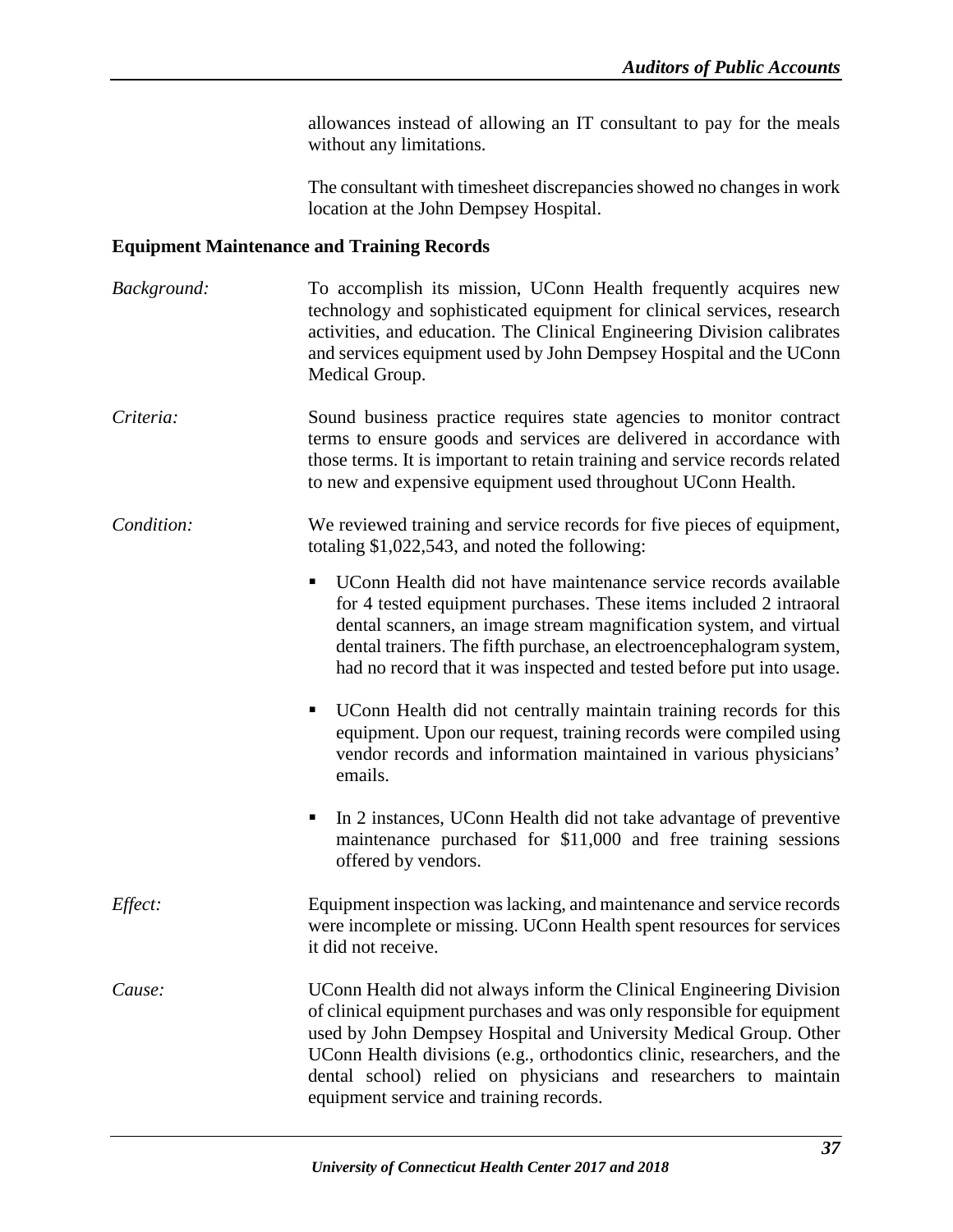*Prior Audit Finding:* This finding has not been previously reported.

*Recommendation:* The University of Connecticut Health Center should consider centralizing its recordkeeping of user training and service history of expensive equipment to ensure that records are retained despite staffing changes. (See Recommendation 12.)

*Agency Response: "*UConn Health acknowledges that it does not have centralized recordkeeping of user training and service history for clinical equipment. UConn Health's Clinical Engineering Division calibrates and services the clinical equipment used by John Dempsey Hospital (JDH) and UConn Medical Group (UMG), while the UConn School of Dental Medicine (SoDM) is responsible for clinical equipment within the dental clinical environment.

> Although the SoDM inspects and services the clinical equipment in the dental clinical environment and ensures that employees are appropriately trained, historically it has not centrally maintained the related records. The SoDM completed a review to determine the feasibility of implementing a centralized repository for service records for clinical equipment in December of 2019. The process of creating a centralized repository began in early January 2020, with the initial steps being a full and complete inventory of all clinical equipment. It is anticipated that the full implementation of a centralized repository will be completed on or before September 1, 2020.

> It should be noted that the virtual dental trainers referenced above are not clinical equipment; rather, they are used exclusively in the academic/educational environment and thus fall outside of the purview of the SoDM's clinical engineering functions and processes (including recordkeeping). UConn Health acknowledges that it did not maintain service records for the two intraoral dental scanners referenced above, but notes that these scanners were never used for patient care, and UConn Health no longer owns them.

> UConn Health does not plan to change the current structure of it clinical engineering programs. The Clinical Engineering Division will continue to be responsible for clinical equipment within JDH and UMG, while the SoDM will remain responsible for clinical equipment within the dental clinical environment. Moreover, while Clinical Engineering already centrally maintains service records related to JDH and UMG clinical equipment, UConn Health does not believe that it would be appropriate or feasible for Clinical Engineering to also centrally maintain the end user training records related to such equipment. Clinical Engineering does not oversee or manage the end users of the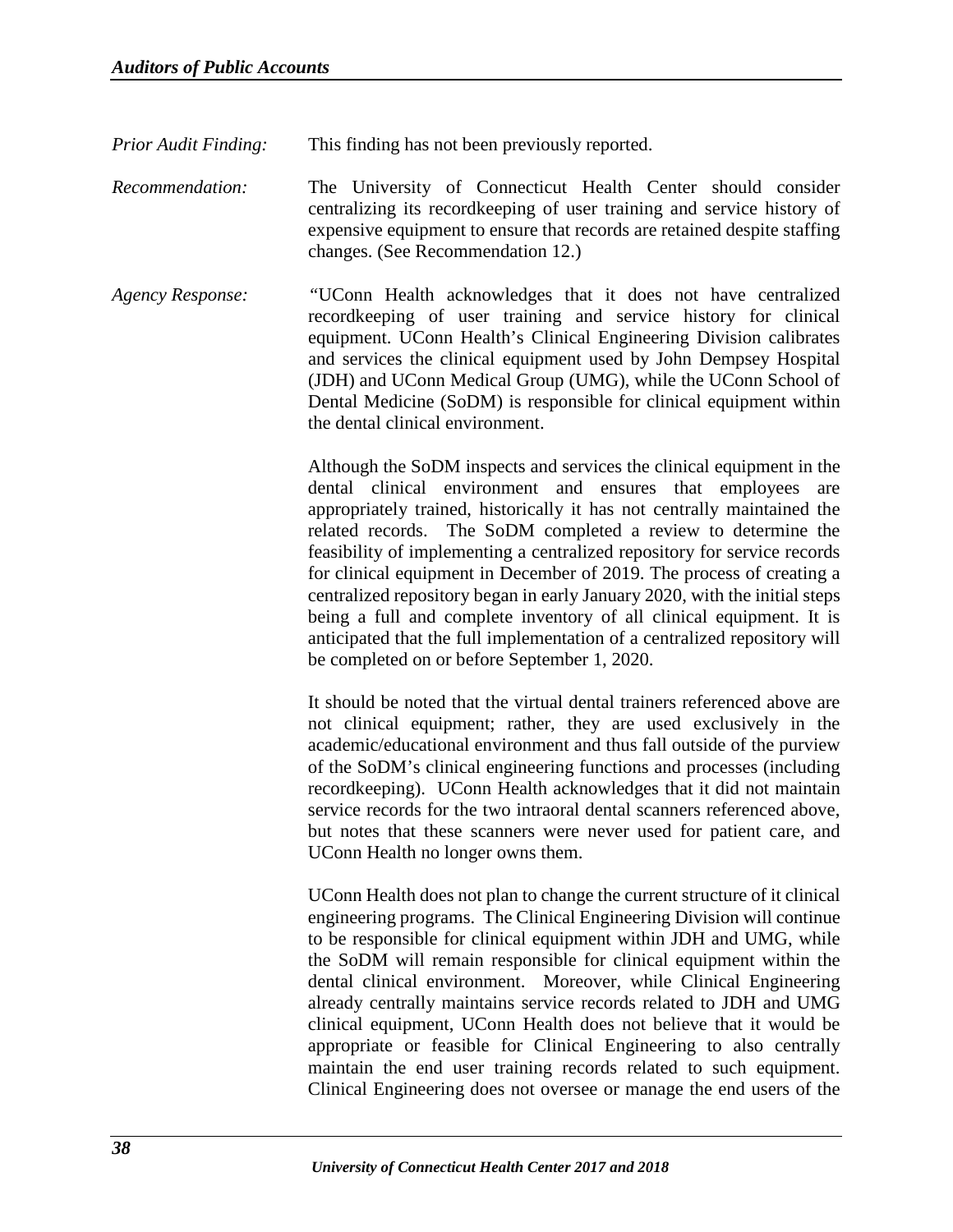equipment within the relevant clinical departments, and its scope addresses broader issues such as electrical considerations, connectivity to servers/wifi systems, IT security, and basic mechanical aspects of the equipment.*"*

#### <span id="page-41-0"></span>**Participation in Group Purchasing Organizations**

- *Background:* A group purchasing organization (GPO) is marketed to be an arrangement in which members expect to benefit from vendor discounts due to collective purchasing power. GPO ranks its members by tiers of monthly spending in order to provide higher discount percentages to members with larger monthly spending.
- *Criteria:* To maximize savings, sound business practice requires UConn Health to perform regular qualitative and quantitative assessments of the benefits of its participation in GPO.
- *Condition:* Three out of five capital equipment purchases, totaling \$259,644, did not have evidence that UConn Health considered competitive pricing. We did not find evidence that UConn Health performed periodic quantitative and qualitative assessments to evaluate the benefits from purchasing through GPOs rather than directly from other medical suppliers.
- *Effect:* Continuous participation in GPOs without UConn Health sufficiently assessing its potential purchasing power and other available offers could result in higher costs.
- *Cause:* Purchasing through GPOs was convenient due to established distribution channels and employee familiarity with the ordering process. Limited procurement resources may have prevented UConn Health from reviewing other alternatives.
- *Prior Audit Finding:* This finding has been previously reported in the last audit report covering the 2015and 2016 fiscal years.
- *Recommendation:* The University of Connecticut Health Center should perform periodic assessments of its purchasing power and available product offers to determine whether it is prudent to continue procuring from group purchasing organizations. (See Recommendation 13.)
- *Agency Response: "*UConn Health agrees that it is important to periodically evaluate the costs and benefits of GPO participation and utilization, but disagrees with the implication that it does not do so.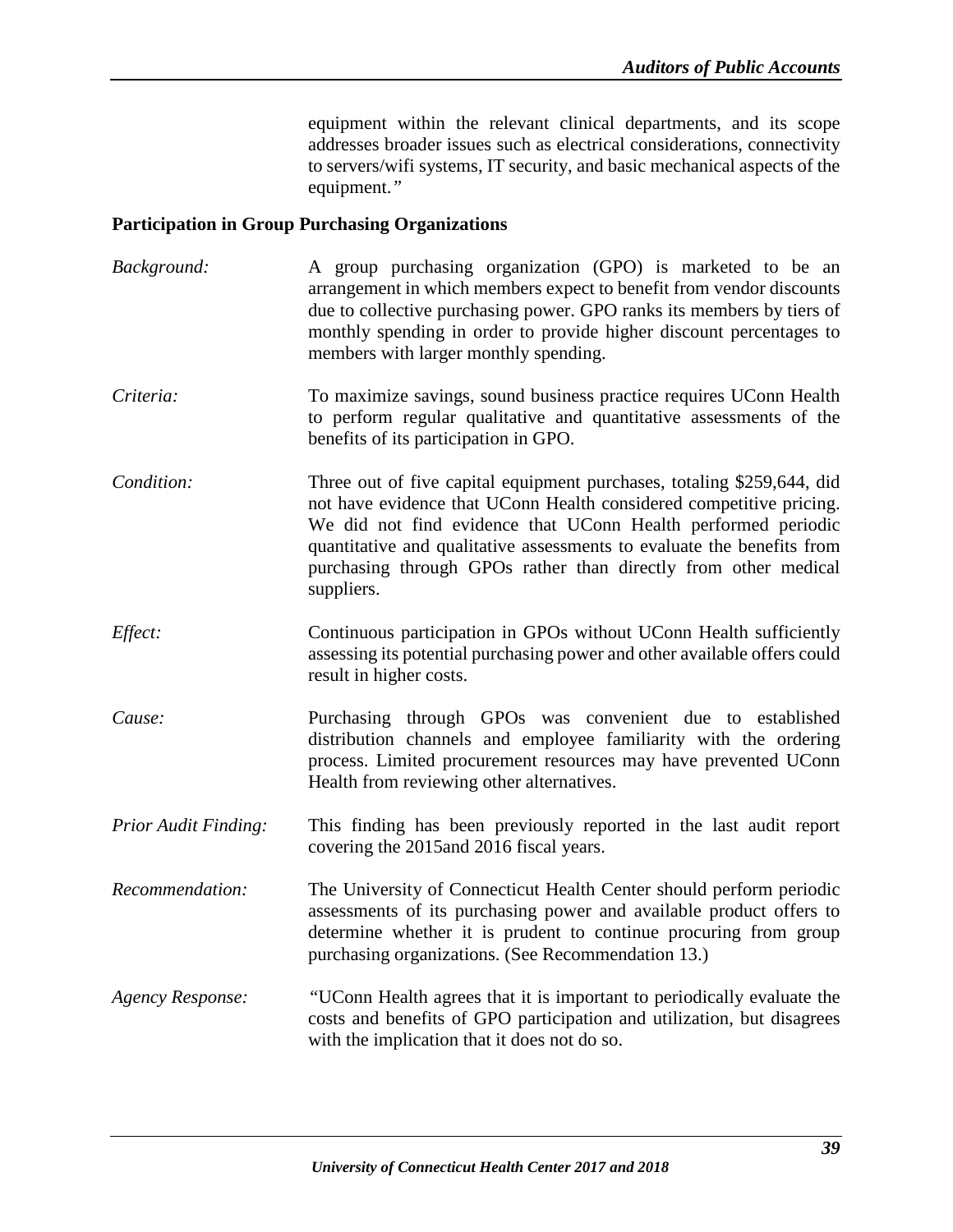In fact, UConn Health has determined that its participation in GPOs continues to be beneficial based on a number of factors. First, UConn Health has a relatively small hospital; as a member of the GPO, our spend is combined with that of the other GPO members to leverage better contract pricing. Second, the GPO provides critical tools that would be cost-prohibitive for UConn Health to replicate on its own; as an organization, the GPO has the expertise and resources that are needed to facilitate industry-wide bids and negotiate competitive deals with major medical supply companies. It would not be cost effective or in the best interests of UConn Health or the State of Connecticut for UConn Health to recreate the catalog of over 1,500 contracts that we automatically have access to, simply by virtue of our membership in the GPO.

To ensure that it continuously maximizes the benefits of GPO participation, UConn Health has monthly meetings or calls with its GPO team to identify savings that can be achieved by activating more favorable tier pricing for ongoing medical/surgical supply purchases, and strategize about other potential cost savings opportunities. From 1/1/2016 through 8/5/2019, UConn Health saved approximately \$2 million by utilizing contracts available through the GPO. It is also worth noting that every single Connecticut hospital utilizes GPOs for clinical purchasing; UConn Health would be an outlier and would diverge from industry best practices if it did not utilize GPOs for its clinical purchases.

Please also know that UConn Health has been – and continues to be – very focused on cost containment. Procurement savings projects are identified annually, with savings goals that are tracked and reported to senior leadership. It is UConn Health's practice to not simply rely on GPOs, but instead to bid out higher value clinical equipment in most situations where patented or unique items are not needed. In addition, while not specifically aimed at GPO purchases, UConn Health uses ECRI benchmarking to test the cost of clinical equipment and devices. ECRI is a non-profit institute that, among other things, offers the largest database of supply pricing in the healthcare industry, representing all U.S. hospital types and group purchasing organizations; UConn Health uses the ECRI benchmarks to identify savings opportunities and negotiate more favorable pricing whenever possible.*"* 

*Auditors' Concluding*

*Comments:* UConn Health should utilize a competitive procurement process rather than assume that a particular GPO is the best value.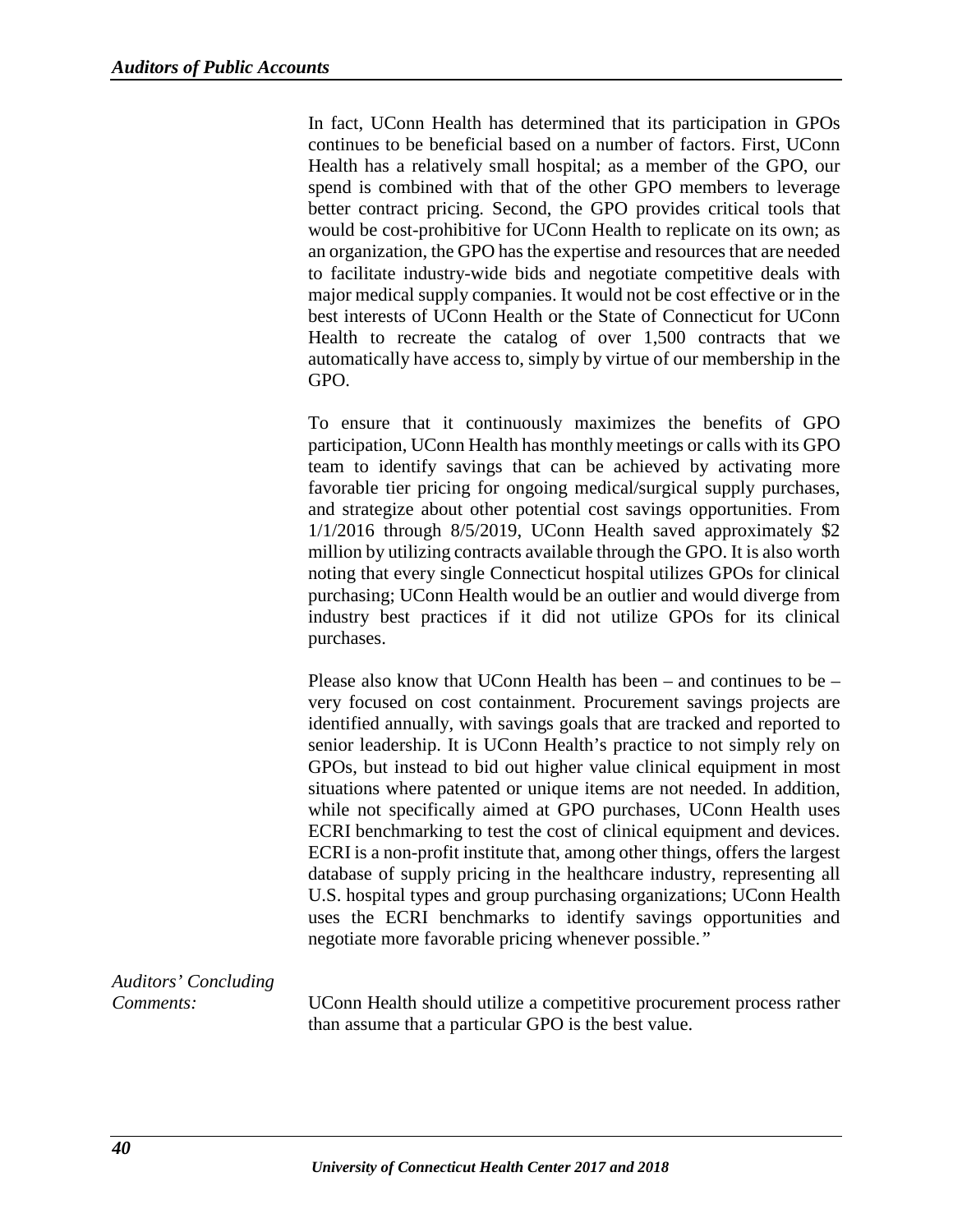## <span id="page-43-0"></span>**Supervision of Trustee Account**

| Background:                 | UConn Health imposes a \$125 student activity fee on every enrolled<br>student and transfers the fee to a student activity fund and the Medical<br>Dental Student Government (MDSG) bank account. MDSG represents<br>the medical and dental students and is responsible for planning extra-<br>curricular activities, as well as earmarking and disbursing monies to<br>student organizations for those activities.                                                                     |
|-----------------------------|-----------------------------------------------------------------------------------------------------------------------------------------------------------------------------------------------------------------------------------------------------------------------------------------------------------------------------------------------------------------------------------------------------------------------------------------------------------------------------------------|
| Criteria:                   | The Connecticut State Comptroller's Accounting Procedures Manual<br>for Activity Funds and Welfare Funds, issued in accordance with<br>Section 4-53 of the General Statutes, establishes procedural<br>requirements for student activity funds.                                                                                                                                                                                                                                         |
| Condition:                  | MDSG did not follow the State Comptroller's procedures for cash<br>receipts associated with social events. We found incomplete records and<br>revenue discrepancies related to revenue-generating events such as the<br>annual winter formal, rafting, and ski trips. While deposits for these<br>types of events totaled \$94,585 and \$81,232 in the 2017 and 2018 fiscal<br>years respectively, revenues recorded in student records totaled \$81,562<br>and \$43,132, respectively. |
|                             | MDSG kept its revenue generating event records in a student-owned<br>Google drive. UConn Health officials had no access to this drive to at<br>the time of our request. It was unclear whether the student-owned<br>Google drive met UConn Health's electronic data retention policies.                                                                                                                                                                                                 |
| Effect:                     | Incomplete revenue records increase the risk of cash loss. Storage of<br>student-related information is not consistent with UConn Health records<br>retention policies.                                                                                                                                                                                                                                                                                                                 |
| Cause:                      | Lack of continuity in MDSG officers and the lack of UConn Health<br>administrative recordkeeping assistance caused these remaining audit<br>conditions. The Information Technology Division established a central<br>file location on the UConn Health network for MDSG officers to<br>maintain their records. However, it did not communicate this<br>information to the current MDSG officers.                                                                                        |
| <b>Prior Audit Finding:</b> | This finding has been previously reported in the last 2 audit reports<br>covering fiscal years 2013 through 2016.                                                                                                                                                                                                                                                                                                                                                                       |
| Recommendation:             | The University of Connecticut Health Center should clearly promulgate<br>the State Comptroller's procedures related to student activity funds.<br>Student groups should maintain their records using methods and<br>systems that are consistent with UConn Health electronic data retention<br>policies. (See Recommendation 14.)                                                                                                                                                       |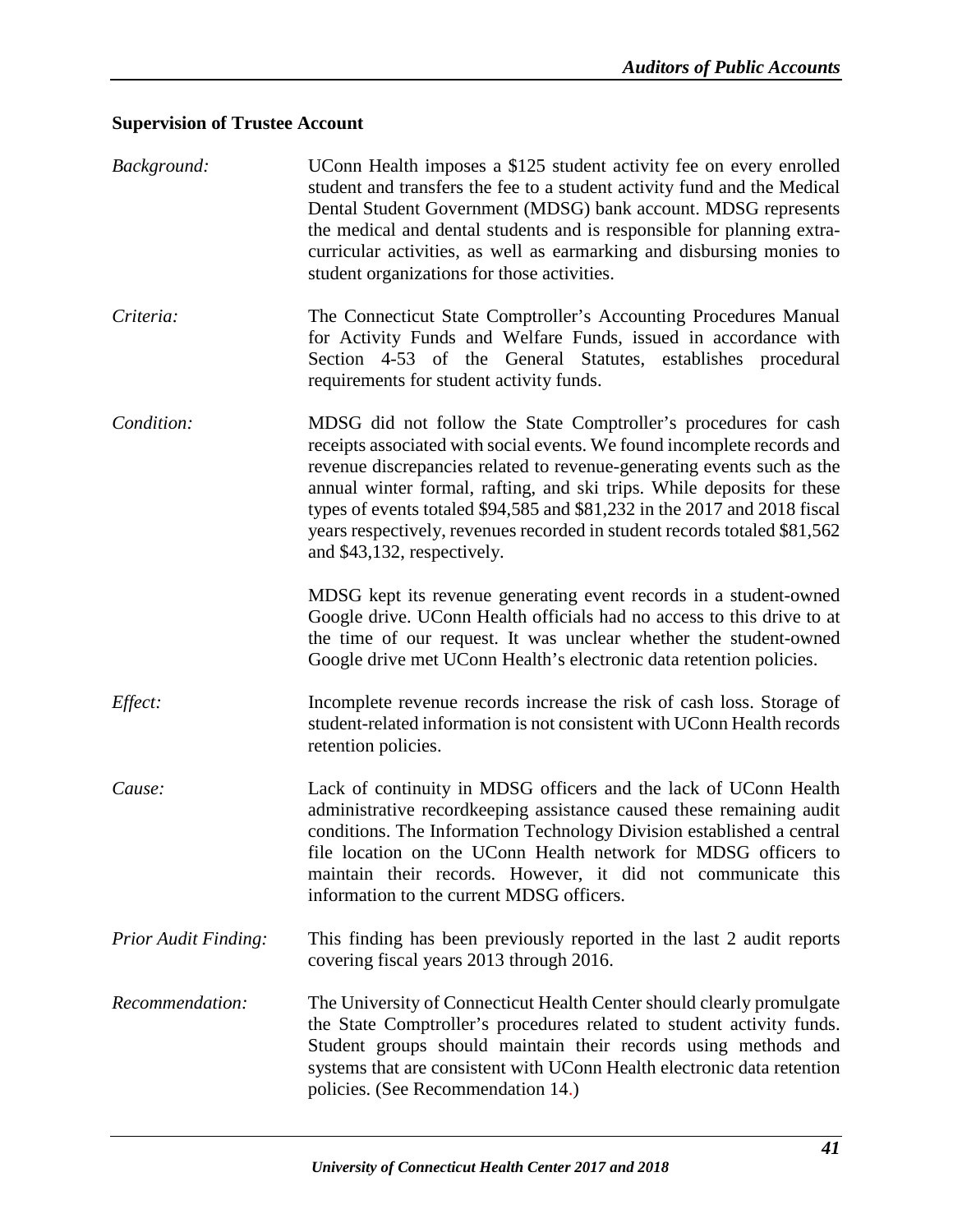*Agency Response: "*UConn Health agrees with this recommendation as it pertains to the need to encourage and enforce better recordkeeping in the MDSG program. MDSG presents challenges in that its entire officer team typically turns over annually, making sustained progress more difficult. Although this is a repeat finding, there have been improvements to the program over the past several years including the creation of a summary document outlining student responsibilities, an annual entrance meeting with incoming MDSG officers, the development of quarterly financial reports, and the creation of a centralized data repository.

> For the 2019-2020 academic year and beyond, UConn Health has appointed a new administrative liaison for MDSG. This individual has met with the incoming MDSG officers for this academic year to review the MDSG officer entrance package, placing particular emphasis on the accounting and recordkeeping requirements applicable to MDSG funds. Thereafter, the liaison will meet quarterly with the MDSG officers (together with UConn Health finance/accounting personnel as needed) to review financials, reconcile revenues/expenses, and communicate regarding upcoming MDSG events and anticipated associated expenditures. We have prepared a summary document that outlines the requirements for a trustee fund, how these requirements are met at UCH, and what the MDSG responsibilities are to adhere to these requirements. This, along with the relevant statute, will be shared with officers.

> In addition, UConn Health has revised the MDSG officer entrance package (1) to more expressly require the use of the UConn Health network drive for MDSG financial records, and (2) to include the full text of Conn. Gen. Stat. § 4-53 (in addition to the summary already provided) as well as relevant excerpts from the Comptroller's Manual.*"*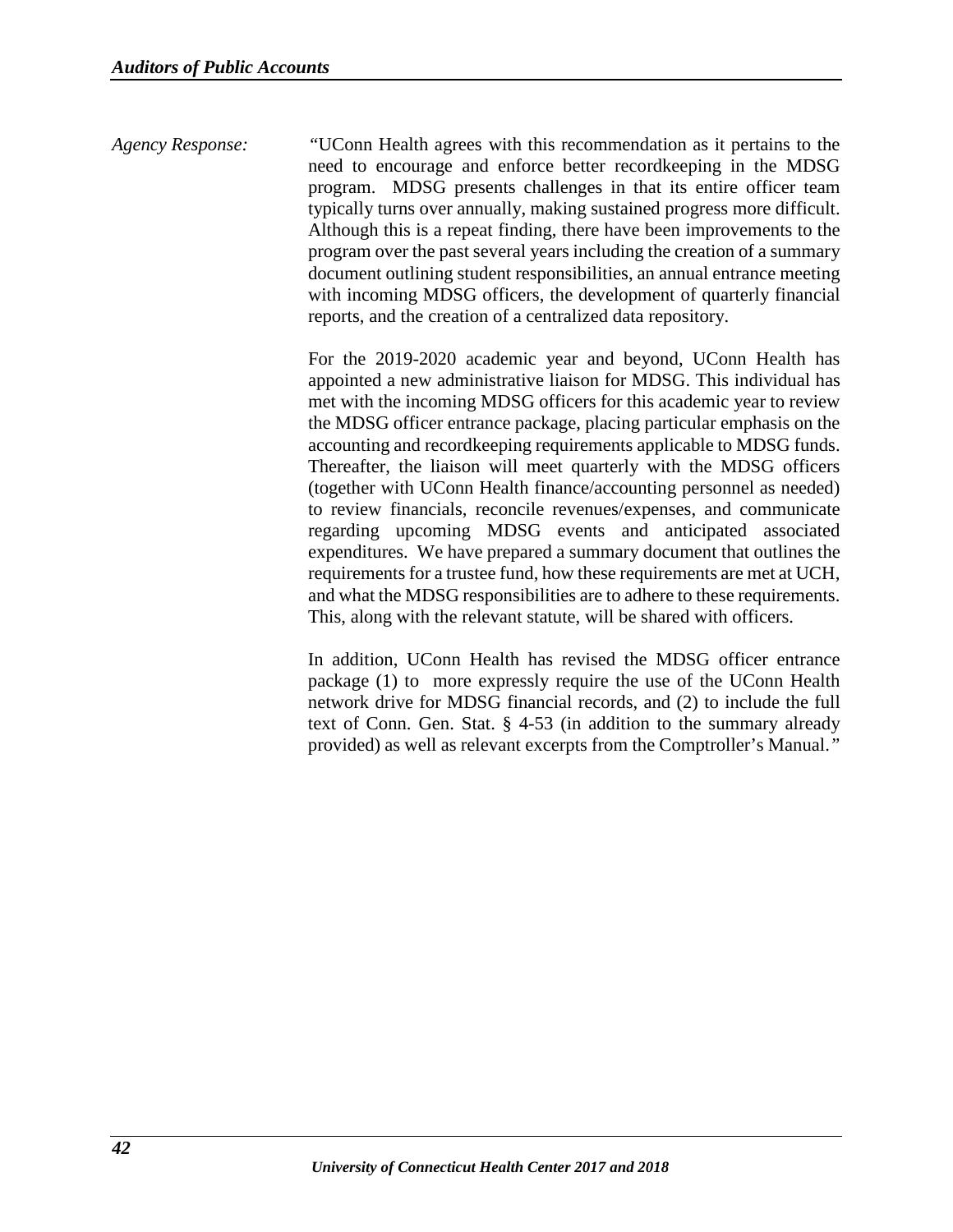#### **RECOMMENDATIONS**

#### <span id="page-45-1"></span><span id="page-45-0"></span>**Status of Prior Audit Recommendations:**

In the prior audit report, we presented 15 recommendations pertaining to University of Connecticut Health Center's operations. Eight of the prior recommendations have been implemented, and the remaining 7 recommendations are being repeated in modified form. As a result of our current examination, we have included 14 recommendations. The following is a summary of the action taken on the prior recommendations.

- The University of Connecticut Health Center should enforce its requirements for proposal evaluators to certify and adequately comment on contract proposal scores. UConn Health should rebid contracts when their value has become significantly higher than the initial contract budget. The current review noted a significant improvement in the condition of bid evaluation forms. **The recommendation related to bid evaluation forms has been implemented. The recommendation for UConn Health to rebid contracts with significant value increases is modified and repeated. (See Recommendation 9.)**
- The University of Connecticut Health Center should improve the management of purchase orders so they can reflect the correct contract terms and assist with the timely payment of invoices. UConn Health should record late payment penalties in a separate account to allow proper monitoring. **The current review did not identify late payments caused by the revision of purchase orders. This recommendation is not being repeated.**
- The University of Connecticut Health Center should improve coordination among various departments to take advantage of prompt payment discounts. UConn Health should hold vendors to their payment and discounts terms. **The current review found missed prompt payment discounts totaling \$125,137 during the audited period. The recommendation is modified and repeated. (See Recommendation 3.)**
- The University of Connecticut Health Center should ensure that invoice prices and quantities are supported, and can be verified for accuracy and compliance with contract terms. **We continued to find invoices in which invoice quantities were not supported by certified consultants' timesheets, and billing rates were not traced to the contracts. The recommendation will be modified and repeated**. **(See Recommendation 4.)**
- The University of Connecticut Health Center should require that compensatory time be used within a reasonable time frame and should not include unused compensatory time in lump sum payments to managerial or certain bargaining contract employees. **This recommendation is being restated and repeated. (See Recommendation 5.)**
- The University of Connecticut Health Center should stop paying for long term disability insurance for managerial employees. Bargaining contracts should be renegotiated to avoid payments for benefits already included as part of the State Employee Retirement System. **The recommendation is repeated. (See Recommendation 6.)**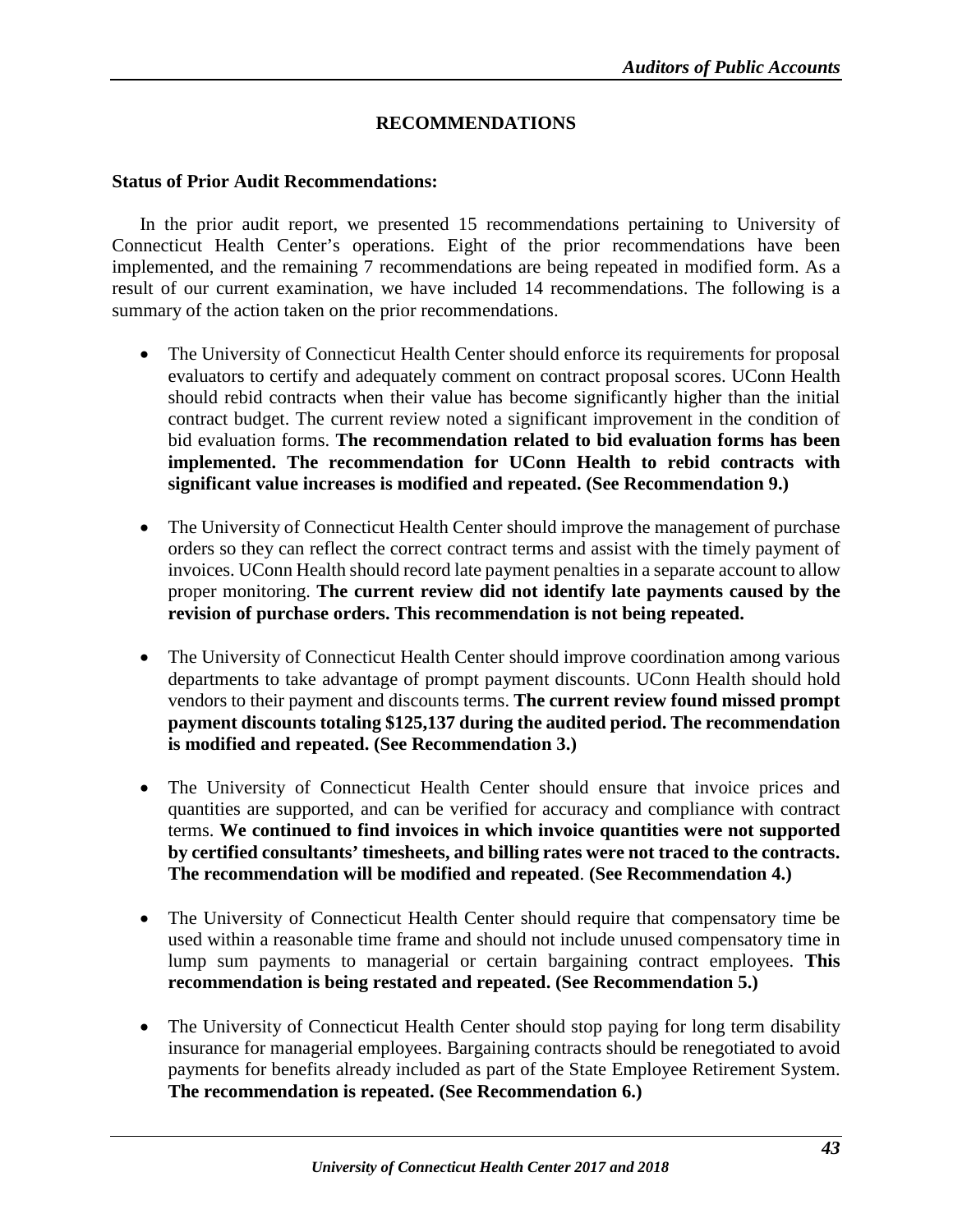- The University of Connecticut Health Center should ensure that it appropriately tracks all capitalized and controllable assets. UConn Health should train managers so they can fully understand the inventory recordkeeping process and are held responsible for missing equipment under their purview. **The current review found that UConn Health has taken steps to improve its tracking of capital assets. The recommendation has been resolved.**
- The University of Connecticut Health Center should strengthen internal controls over the disposition of equipment. All disposals must be properly authorized. **This recommendation has been implemented.**
- The University of Connecticut Health Center should make an effort to complete disciplinary investigations in a timely manner. **This recommendation is repeated. (See Recommendation 7.)**
- The University of Connecticut Health Center should reevaluate its practice of rehiring retirees and comply with Governor Rell's Executive Order 27-A. The current review found that UConn Health took steps to improve its practice of rehiring retirees. **This recommendation has been resolved.**
- The University of Connecticut Health Center should clearly promulgate the State Comptroller's procedures relating to student activity funds. **We are repeating this recommendation. (See Recommendation 14.)**
- The University of Connecticut Health Center should deposit all receipts in a timely manner and fully comply with Section 4-32 of the General Statutes. **This recommendation is not being repeated.**
- The University of Connecticut Health Center should perform periodic assessments of its purchasing power and available product offers to determine whether it is prudent to continue procuring from group purchasing organizations. **The recommendation is modified and repeated. (See Recommendation 13.)**
- The University of Connecticut Health Center should establish procedures that require a segregation of duties in the area of construction contract amendments and the pricing of such contract amendments by integrating state-employed purchasing professionals into a process that includes independent calculation and review of increases in construction project costs. **The recommendation has been resolved.**
- The University of Connecticut Health Center should not allow a consultant to prepare performance evaluations and approve salary increases of the employees who authorize payments to the consultant. **This recommendation has been resolved.**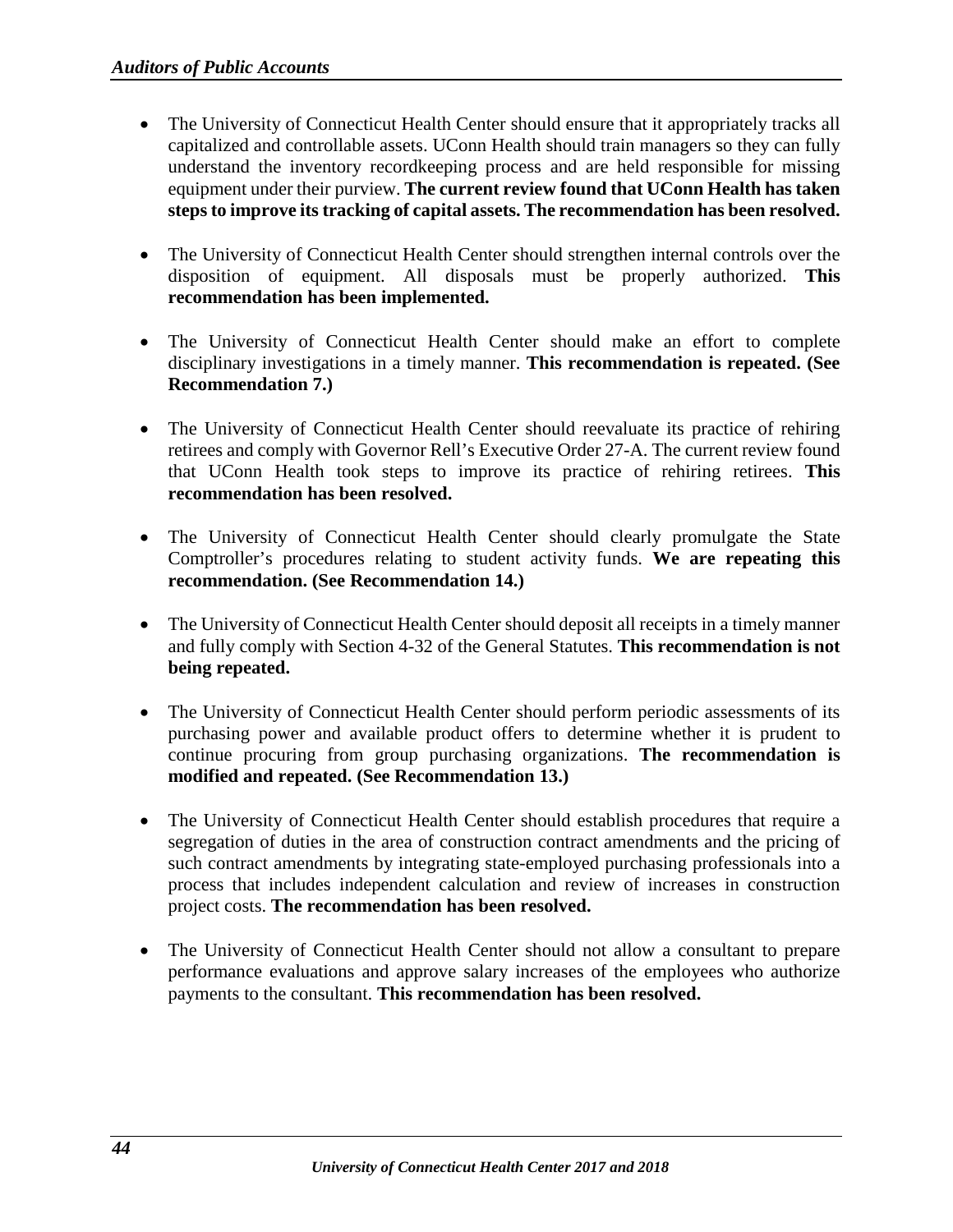#### <span id="page-47-0"></span>**Current Audit Recommendations:**

**1. The University of Connecticut Health Center should consider limitations on consulting activities and require managers with a faculty title to use leave time for their consulting activities. UConn Health should conduct annual performance evaluations and maintain them in personnel files.**

Comment:

UConn Health's faculty consulting policy does not limit the number of days that a faculty member can consult during the time committed to UConn Health work. UConn Health's policy also does not require managers with a faculty title to use personal leave time for their consulting activities.

**2. The University of Connecticut Health Center should review its telecommuting policy, practice, and enforcement tools to support measurable productivity, consistency in implementation, transparent attendance records, and the ability to monitor the program's benefits. The University of Connecticut Health Center should report its annual approval of telecommuting arrangements to the Department of Administrative Services.**

Comment:

Several instances of telecommuting arrangements lacked specific productivity measures and prompt Human Resources' approvals.

**3. The University of Connecticut Health Center should improve coordination among various departments to take advantage of prompt payment discounts. The University of Connecticut Health Center should hold vendors to their payment and discount terms.**

#### Comment:

Our review of invoice payments to 33 vendors offering prompt payment discounts showed that UConn Health did not take advantage of some of these discounts and did not receive \$125,173 in savings.

**4. The University of Connecticut Health Center should ensure that invoice prices and quantities are supported, and can be verified for accuracy and compliance with contract terms. Invoice approvers should have direct knowledge of services ordered and received.**

#### Comment:

We reviewed 34 invoices from 5 information technology vendors and found 2 vendor invoices that lacked evidence of performed services. While most consultants submitted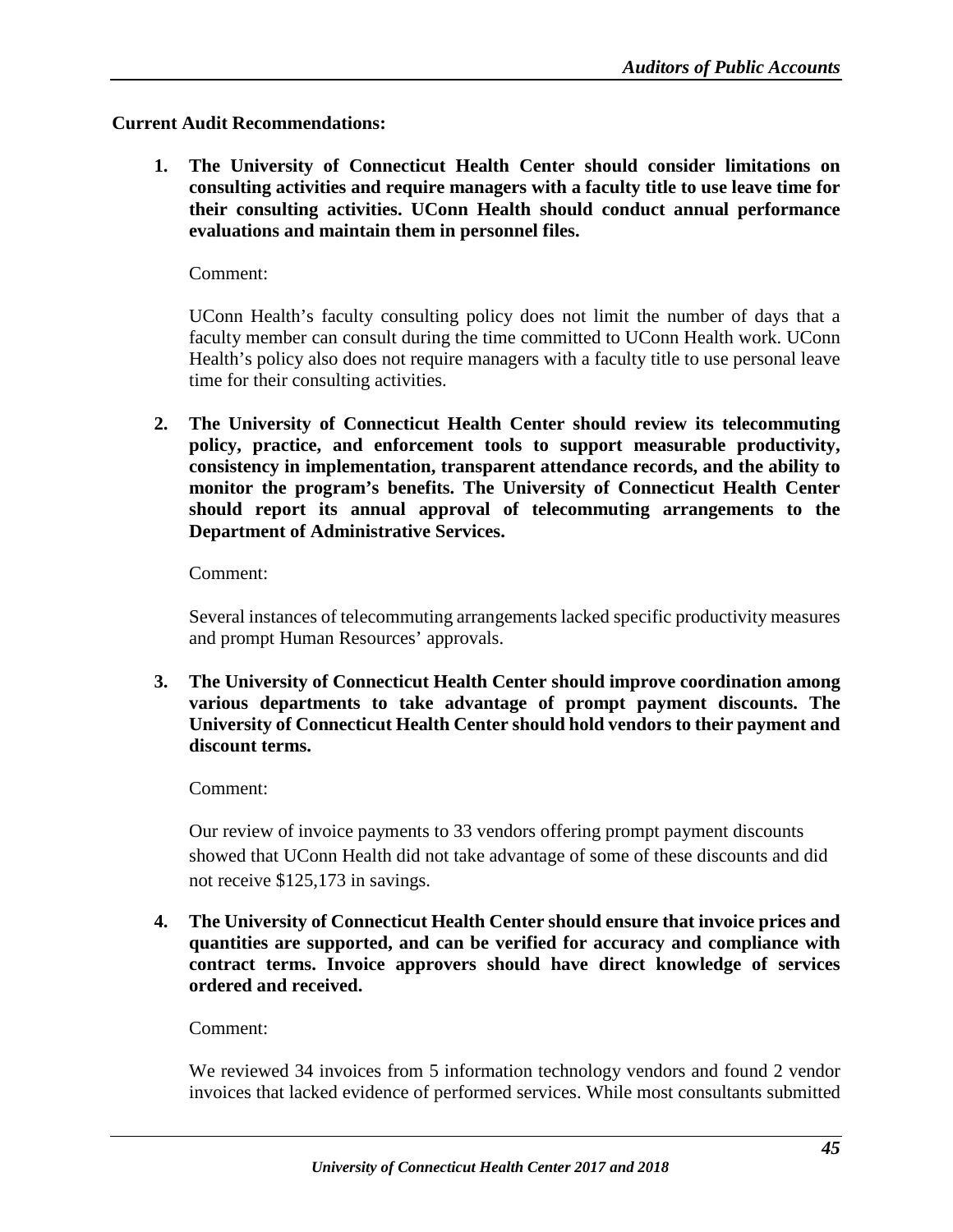certified timesheets and a list of performed tasks for their invoices during a billing period, 2 consulting companies' invoices did not include certified timesheets or a description of services completed in the billing period. UConn Health paid \$16,973,091to these vendors during the audited period.

**5. The University of Connecticut Health Center should require employees to use compensatory time within a reasonable period and should not include unused compensatory time in payments to separating managerial and certain bargaining contract employees.**

Comment:

UConn Health continued to pay for compensatory leave balances beyond bargaining contract requirements. A managerial employee appeared to earn excessive compensatory leave hours during the audited period.

**6. The University of Connecticut Health Center should stop paying for long-term disability insurance for managerial employees and renegotiate bargaining contracts to avoid payments for benefits that are already part of the State Employees Retirement System**.

Comment:

UConn Health continues to provide long-term disability coverage for approximately 12 managerial employees hired prior to November 1, 2011, and for union employees whose disability retirement benefits are included in the State Employees Retirement System.

**7. The University of Connecticut Health Center should complete employee disciplinary investigations in a timely manner.**

#### Comment:

During the audited period, UConn Health paid \$503,438 to 78 employees for 14,277 hours of paid administrative leave. Approximately 43% of those hours were for the investigations related to 6 employees, which lasted 3 to 10 months.

**8. The University of Connecticut Health Center should ensure that changes to employee compensation plans in excess of \$1 million are presented to the board of directors for approval. UConn Health and its employees should agree on compensation terms and include them in the employee's personnel file.**

#### Comment:

Human Resources management did not submit a labor agreement in excess of \$1 million to the board of directors for approval as required. Employment records of some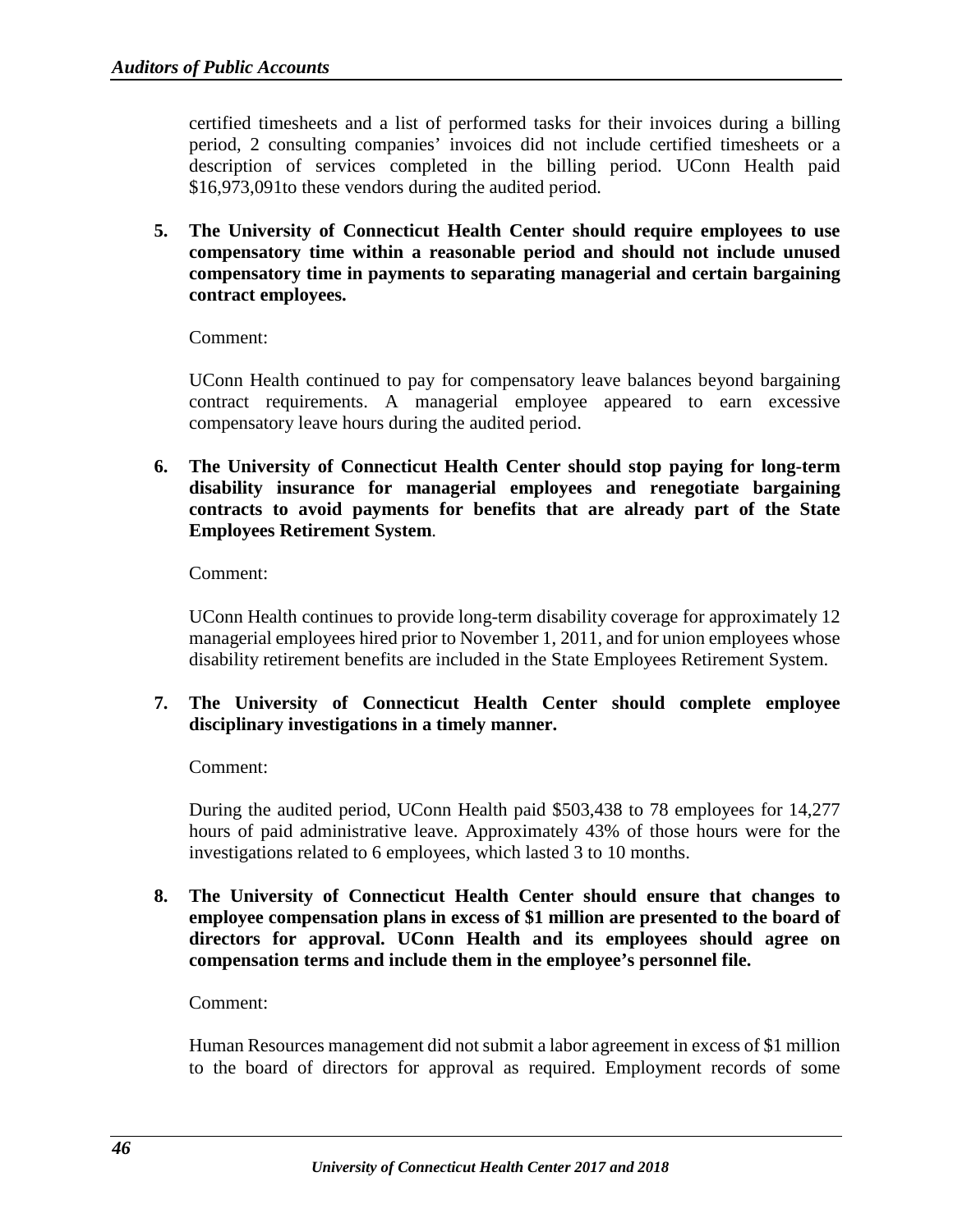university dentists did not include written agreements detailing the terms of the clinical incentive payments.

**9. The University of Connecticut Health Center should institute mandatory procurement training for new managers and managers who failed to comply with UConn Health procurement policies. When there is a substantial change in service needs, UConn Health should competitively bid for new services rather than amending existing contracts.** 

Comment:

A non-competitively procured service agreement was executed over 2 months after the service start date. In addition to the late approval, UConn Health amended the contract to double its original value within a few months. UConn Health amended two other contracts, increasing their value 5 to 10 times for Epic training and consulting services not included in the original competitive bids.

**10. The University of Connecticut Health Center should not process timesheets that lack employee and manager approvals for payment. Managers should periodically review employee vacation leave balances and discuss the lack of vacation leave with employees who record little or no leave.** 

Comment:

A high percentage of tested timesheets did not contain the required approvals. Several faculty members did not record vacation leave in the UConn Health attendance system.

#### **11. The University of Connecticut Health Center should plan and coordinate large information technology projects using UConn Health employees rather than consultants. UConn Health should hold vendors to their contractual terms.**

Comment:

We noted that the HealthOne project did not have a permanent director. Instead, the project was coordinated by 4 consultants whose service terms overlapped. Excessive consultant travel expenses and work hours showed a lack of verification and proper planning.

**12. The University of Connecticut Health Center should consider centralizing its recordkeeping of user training and service history of expensive equipment to ensure that records are retained despite staffing changes.**

Comment:

UConn Health did not centrally maintain training and maintenance service records of expensive equipment. UConn Health did not take advantage of preventive maintenance purchased for \$11,000 and free training sessions offered by vendors.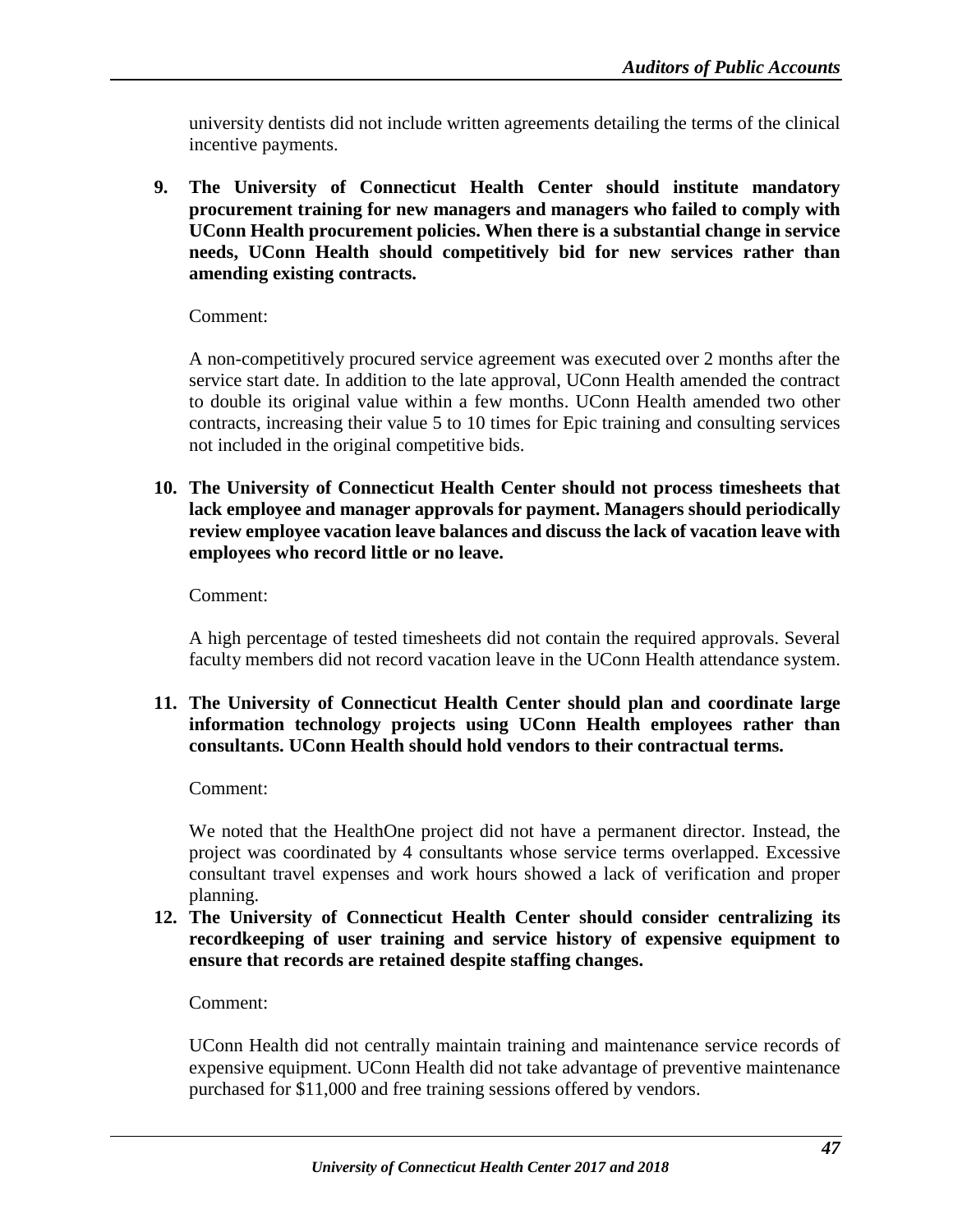**13. The University of Connecticut Health Center should perform periodic assessments of its purchasing power and available product offers to determine whether it is prudent to continue procuring from group purchasing organizations.**

#### Comment:

Capital equipment purchases totaling \$259,644 did not include evidence that UConn Health considered competitive pricing. We did not find evidence that UConn Health performed periodic quantitative and qualitative assessments to evaluate the benefits of purchasing through GPOs rather than directly from other medical suppliers.

**14. The University of Connecticut Health Center should clearly promulgate the State Comptroller's procedures related to student activity funds. Student groups should maintain their records using methods and systems that are consistent with UConn Health electronic data retention policies.**

Comment:

Records of revenue-generating events were incomplete and did not reconcile to the deposits. Student government records were maintained in a student's personal cloud storage account.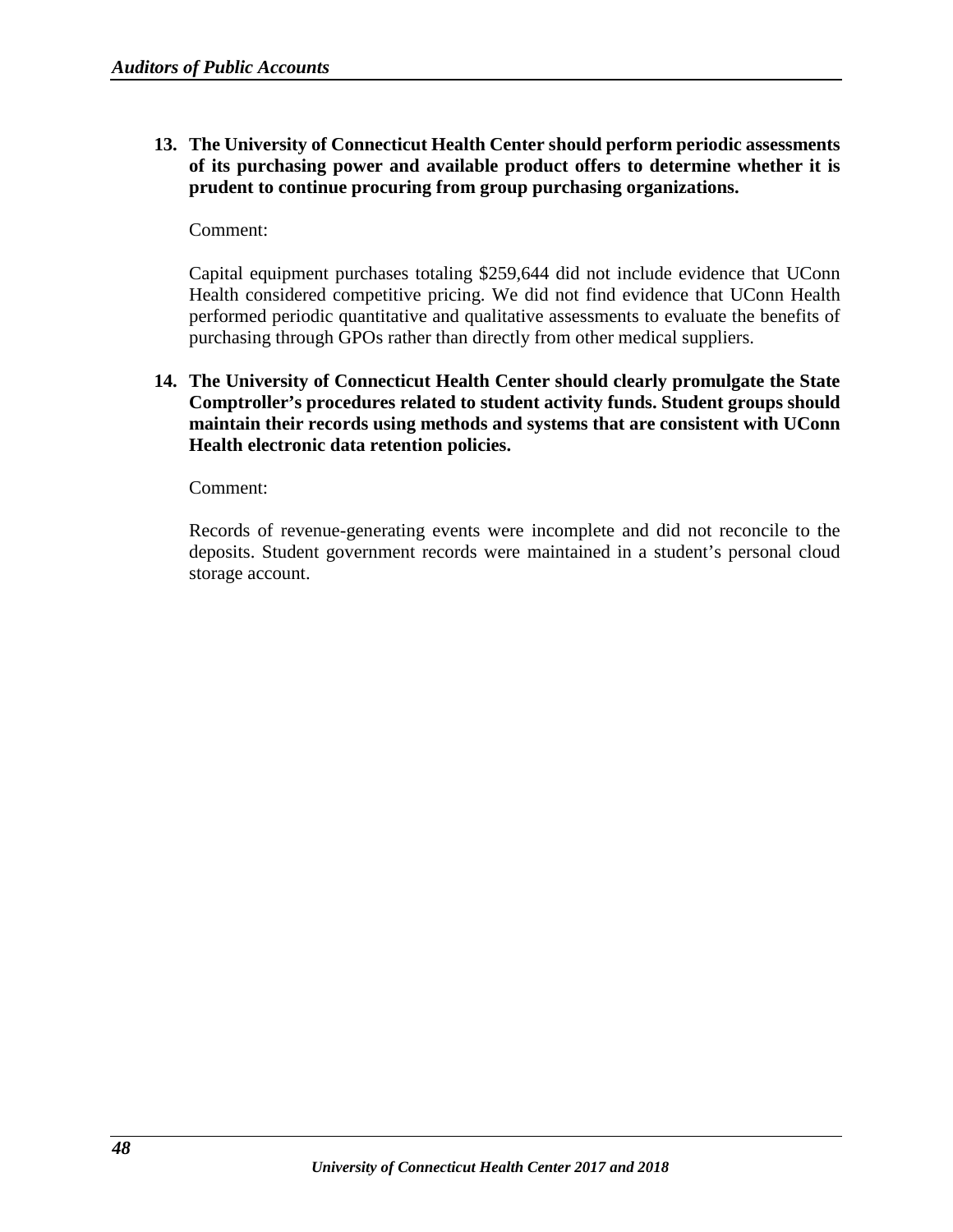#### **ACKNOWLEDGMENTS**

<span id="page-51-0"></span>The Auditors of Public Accounts would like to recognize the auditors who contributed to this report:

Jamie Drozdowski Kaitlyn Lucas Thu Ann Phung Samantha Smith Linnette Stark